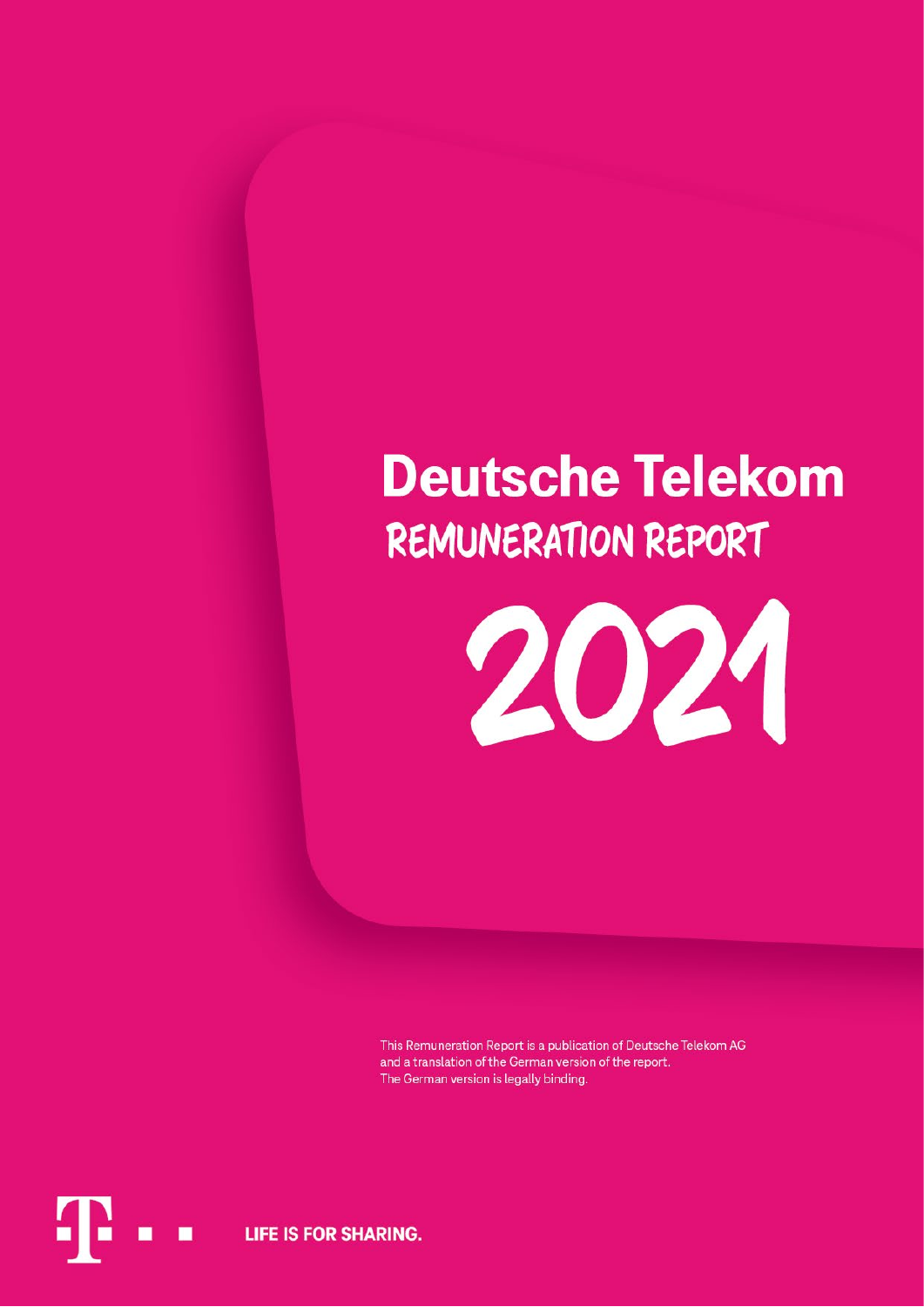# <span id="page-1-0"></span>**Contents**

| А.               |                                                                                                |  |
|------------------|------------------------------------------------------------------------------------------------|--|
| 1.               |                                                                                                |  |
| 1.1.             |                                                                                                |  |
| 1.2.             | Approval of the Board of Management remuneration system by the shareholders' meeting4          |  |
| 1.3.             |                                                                                                |  |
| 1.4.             | Review of appropriateness and customariness of Board of Management remuneration4               |  |
| 2.               |                                                                                                |  |
| 2.1.             |                                                                                                |  |
| 2.2.             |                                                                                                |  |
| 2.3.             |                                                                                                |  |
| 2.4.             |                                                                                                |  |
| 2.5.             |                                                                                                |  |
| 2.6.             | Board of Management remuneration for 2021 and compliance with maximum total remuneration 17    |  |
| 3.               |                                                                                                |  |
| 3.1.             | Remuneration granted and due for current members of the Board of Management in accordance with |  |
| 3.2.             | Remuneration granted and due for former members of the Board of Management in accordance with  |  |
| 3.3.             |                                                                                                |  |
| $\overline{4}$ . |                                                                                                |  |
| Β.               |                                                                                                |  |
| 1.               |                                                                                                |  |
| 2.               |                                                                                                |  |
| 3.               |                                                                                                |  |
| 4.               |                                                                                                |  |
|                  |                                                                                                |  |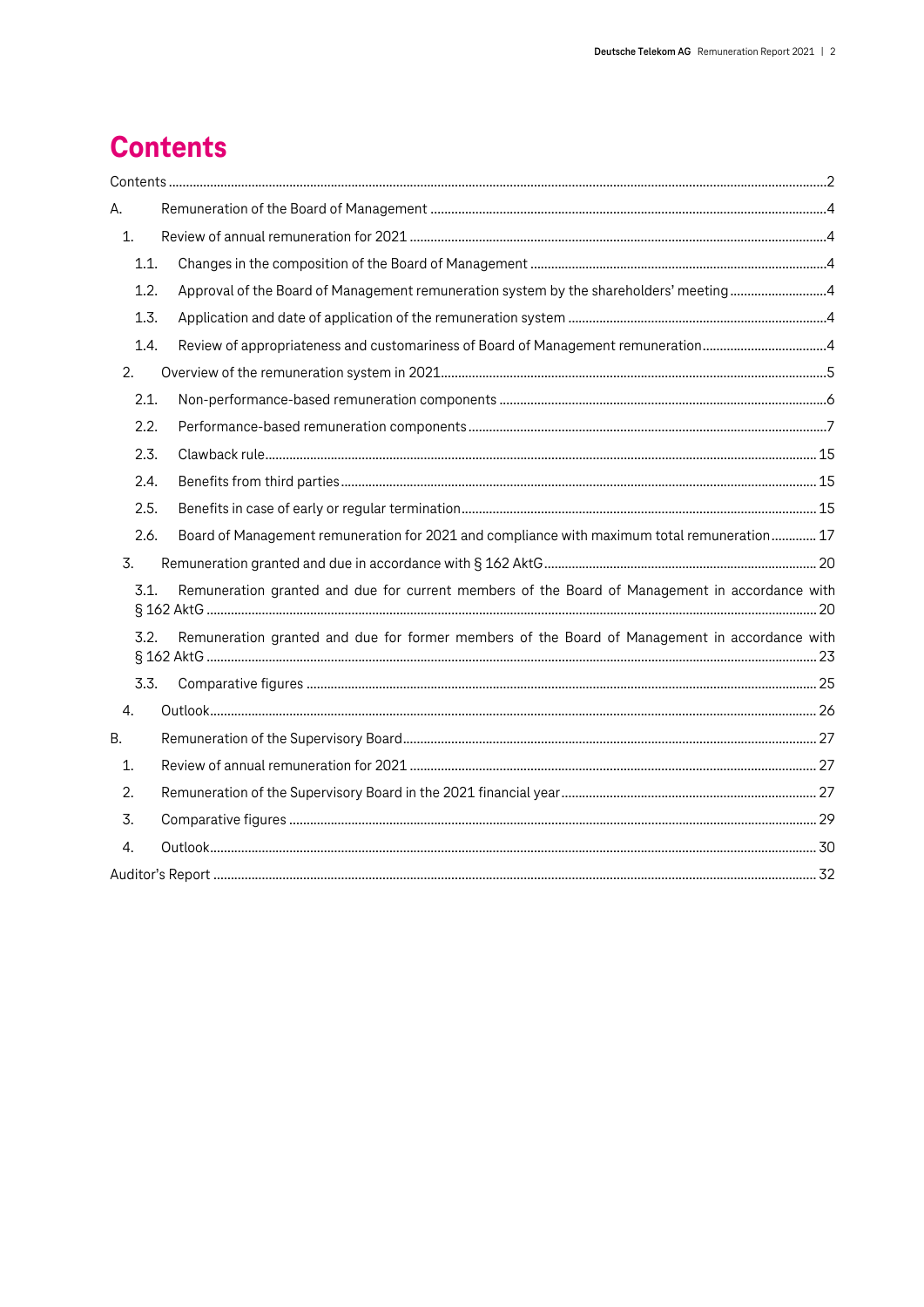This remuneration report is a part of reporting by the Board of Management and the Supervisory Board in accordance with § 162 of the Stock Corporation Act (Aktiengesetz, AktG). It presents in detail the remuneration for the current and former members of the Board of Management and the Supervisory Board of Deutsche Telekom AG. The remuneration report has undergone a formal and substantive audit by the auditor PricewaterhouseCoopers (PWC). The audit opinion resulting from this audit is provided in full at the end of the remuneration report. In addition, the recommendations of the German Corporate Government Code (GCGC) were met, with the exception of recommendation C.5 (Maximum number of supervisory board mandates), which is in any case not directly linked to Board of Management or Supervisory Board remuneration.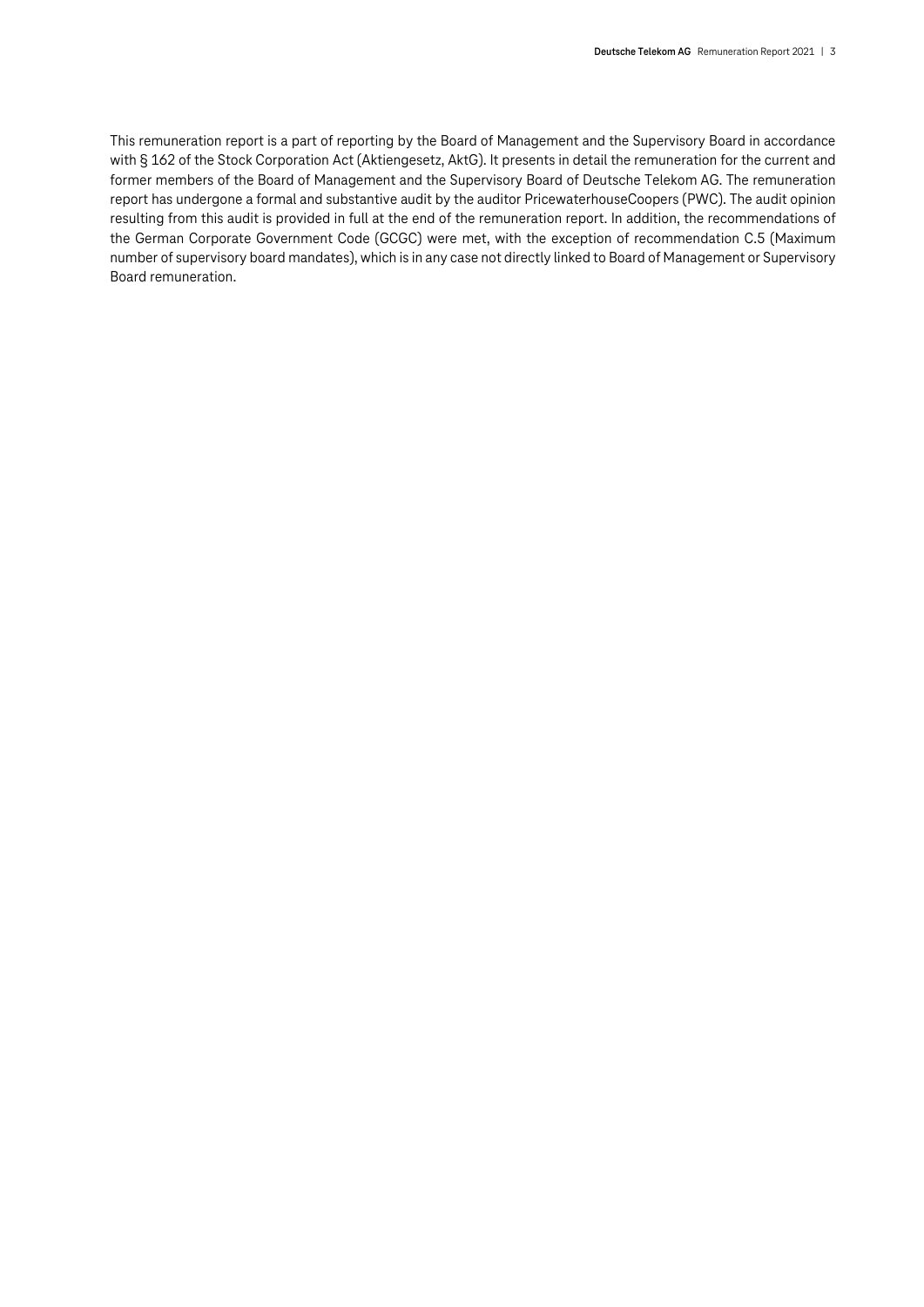# <span id="page-3-0"></span>**A. Remuneration of the Board of Management**

# <span id="page-3-1"></span>**1. Review of annual remuneration for 2021**

# <span id="page-3-2"></span>**1.1. Changes in the composition of the Board of Management**

The Board of Management members Birgit Bohle and Thorsten Langheim were both reappointed to the Board of Management of Deutsche Telekom for a further five years effective January 1, 2022, in the Supervisory Board meeting on February 25, 2021.

In the Supervisory Board meeting on December 15, 2021, the Supervisory Board extended Chairman of the Board of Management Timotheus Höttges' appointment ahead of schedule. The appointment was extended by five years, until December 31, 2026.

# <span id="page-3-3"></span>**1.2. Approval of the Board of Management remuneration system by the shareholders' meeting**

On April 1, 2021, the shareholders' meeting approved with a majority the proposed remuneration system for members of the Board of Management. The proposed remuneration system remains available on the Company's website. Even though no major changes are to be made to the remuneration system, given the ongoing dialog with the Company's investors following the shareholders' meeting on April 1, 2021, the Supervisory Board has decided to amend three points and to present this modified remuneration system to the shareholders' meeting on April 7, 2022 for approval. The planned amendments particularly include the waiving of the option to grant the members of the Board of Management a bonus for extraordinary performance, which was still included in the most recently approved remuneration system. This will respond to the criticisms leveled by investors concerning this remuneration component. The amended remuneration system will be available on the company's website (like the previous proposed remuneration system).

# <span id="page-3-4"></span>**1.3. Application and date of application of the remuneration system**

As outlined in the remuneration system submitted to the shareholders' meeting, following approval of the system, the Supervisory Board implemented the new remuneration system with retroactive effect to January 1, 2021, and transferred the members of the Board of Management to the new system with amended service contracts for the Board of Management. All current members of the Board of Management were transferred to the new system.

However, it should be noted that, due to the transition to the new system, the details provided below of the remuneration system and the figures for Board of Management remuneration for 2021 and the subsequent years still include payments that have been made or will be made resulting from a previous Board of Management remuneration system which applied prior to the transition. These are multi-year variable components of remuneration from the old system that will continue unchanged until the end of the agreed term and will lead to future payments. The report will include an explicit indication when components of remuneration from the old system are included in the figures.

In the 2021 financial year, there was no deviation from the components of the remuneration system that were included in the approval of the remuneration system in the 2021 shareholders' meeting.

## <span id="page-3-5"></span>**1.4. Review of appropriateness and customariness of Board of Management remuneration**

The Supervisory Board determines the structure of the Board of Management remuneration system and transferred the system approved by the 2021 shareholders' meeting in the 2021 financial year to new service contracts for the Board of Management. The Supervisory Board reviews this structure and the appropriateness and customariness of remuneration at regular intervals. It is ensured that Board of Management remuneration is oriented toward the sustained development of the Company and that there is a multi-year measurement base for the variable components for a target achievement level of 100 %. Secondary occupations generally require prior approval. No additional remuneration is generally paid for being a member of the management or supervisory board of other Group entities.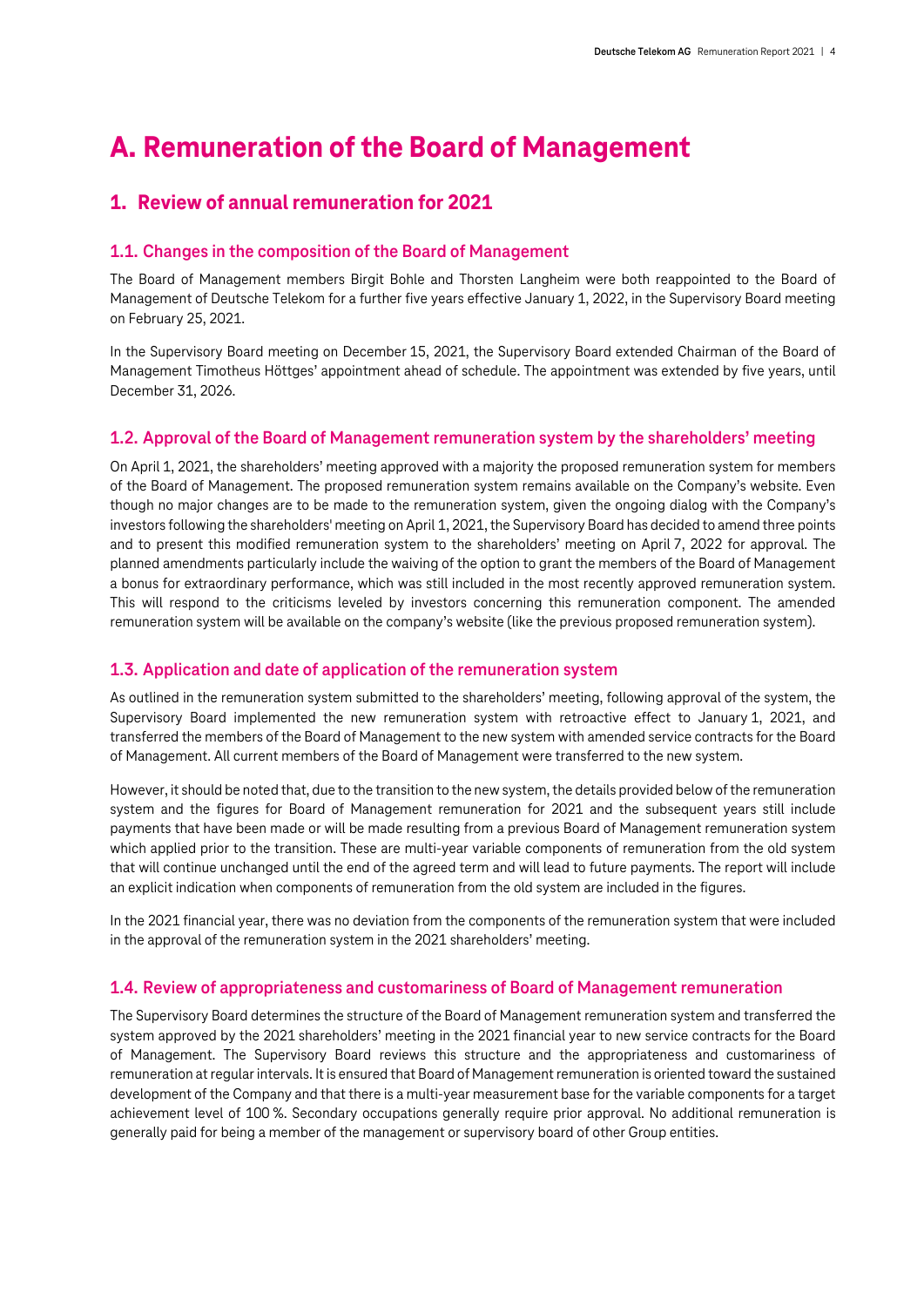The General Committee of the Supervisory Board last reviewed the appropriateness and customariness of Board of Management remuneration at Deutsche Telekom on December 1, 2021. The results and proposals resulting from this analysis were recommended to the Supervisory Board for resolution and were passed in the Supervisory Board meeting on December 15, 2021. The review was carried out based on a study done by an external service provider on the remuneration components and remuneration levels at DAX-30 companies. The Supervisory Board ascertained that the remuneration components applied in the Board of Management remuneration system are in keeping with and normal for the market, and that the members of the Board of Management are compensated at a level appropriate to their tasks and performance and to the situation of the Company. Based on the statistical size criteria of revenue, employees, and market capitalization, Deutsche Telekom was initially positioned as a company within the DAX-30. A review was then carried out of whether remuneration levels at Deutsche Telekom were similar to those of other companies of a similar size. From this analysis, the Supervisory Board ascertained that the maximum remuneration at Deutsche Telekom set the previous year is significantly lower than at companies of a comparable size. In order to continue to provide competitive Board of Management remuneration that is in keeping with the market, the Supervisory Board therefore resolved a moderate increase of approx. 7 % in Mr. Höttges' maximum remuneration in 2022 and to present an amended remuneration system for approval at the shareholders' meeting in 2022. This decision by the Supervisory Board remains considerably below the upper remuneration threshold for DAX-30 companies that would have been possible given Deutsche Telekom's size and would still have meant that remuneration was appropriate and in keeping with the market. An increase in the upper limit for remuneration does not automatically lead to an increase in Board of Management remuneration. Members of the Board of Management can only receive higher remuneration if business development is better than expected, because the limit on remuneration is only applicable at a higher target amount than the current upper limit for remuneration.

In the same meetings, the General Committee and the Supervisory Board also reviewed the relation between Board of Management remuneration and remuneration of the upper management level and the workforce as a whole. Trends in remuneration over time were also taken into account in this regard. In addition, a qualitative analysis was carried out of the remuneration components of the individual employee groups, and average remuneration within employee groups was also taken into consideration. The German workforce was used for the vertical comparison of remuneration and a total of seven categories of employee group were considered. The process has been used regularly in this way for several years, making it possible to observe changes in remuneration over time.

# <span id="page-4-0"></span>**2. Overview of the remuneration system in 2021**

The current Board of Management remuneration system meets the requirements of § 87a AktG and complies with the recommendations of the German Corporate Governance Code, with full compliance in 2021 in regard to Board of Management remuneration. The Deutsche Telekom Board of Management remuneration system consists of nonperformance-based and performance-based remuneration components and is detailed in the overview below.

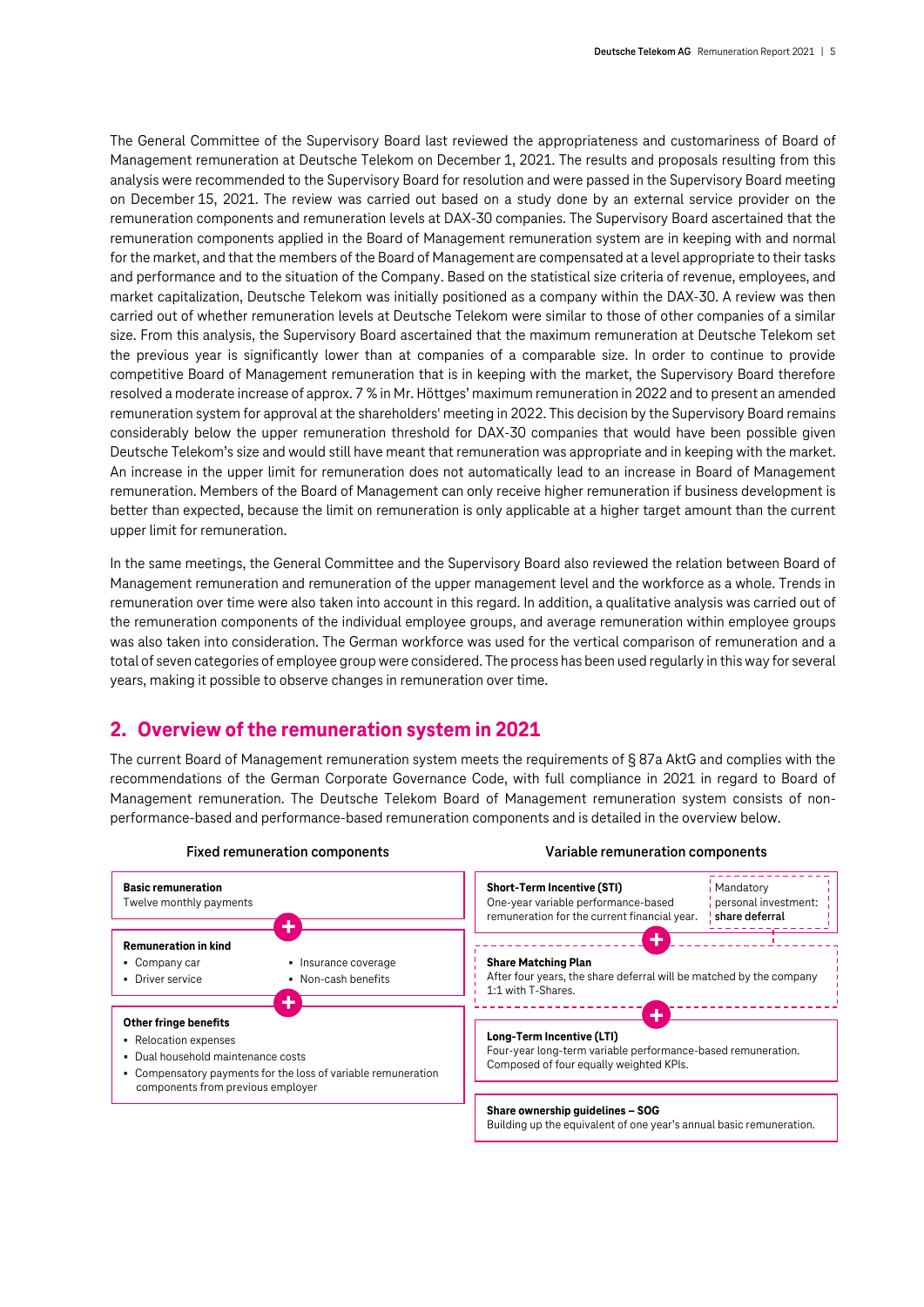# <span id="page-5-0"></span>**2.1. Non-performance-based remuneration components**

Members of the Board of Management receive the following non-performance-based (fixed) remuneration components, which are intended to achieve the objectives of Deutsche Telekom AG stated below.

**Overview of possible fixed components of Board of Management remuneration in the remuneration system**

| Remuneration components     | <b>Structure</b>                                                                                                                                                                                                                                                               | Objectives and bearing on strategy<br>Reflects the person's position within the Board of<br>Management, personal experience, and market<br>conditions<br>■ Guaranteed component of remuneration of the Board of<br>Management<br>Assumption of costs which are incurred in the<br>company's interests |  |  |  |
|-----------------------------|--------------------------------------------------------------------------------------------------------------------------------------------------------------------------------------------------------------------------------------------------------------------------------|-------------------------------------------------------------------------------------------------------------------------------------------------------------------------------------------------------------------------------------------------------------------------------------------------------|--|--|--|
| <b>Basic remuneration</b>   | ■ Fixed agreed remuneration<br>• Paid out at the end of each month                                                                                                                                                                                                             |                                                                                                                                                                                                                                                                                                       |  |  |  |
| <b>Remuneration in kind</b> | Provision of a company car/driver<br>Annual health checkup<br>■ Insurance payouts<br>• Consultation on security-related issues and<br>measures for structural and technical security                                                                                           |                                                                                                                                                                                                                                                                                                       |  |  |  |
| Other fringe benefits       | ■ Reimbursement of job-related relocation costs<br>■ Time-limited reimbursement of dual household<br>maintenance costs<br>• Compensatory payments for the loss of variable<br>remuneration components from previous employer<br>in the event of a transfer to Deutsche Telekom | • Compensation for financial losses which arise as part of<br>Board activities or are incurred due to the transfer to<br>Deutsche Telekom                                                                                                                                                             |  |  |  |

#### **Basic remuneration**

Basic remuneration is always paid out in monthly installments. In combination with the remuneration in kind, it represents the minimum amount of remuneration that a member of the Board of Management will receive in a year. When setting the amount, the Supervisory Board differentiates between the Chair and the ordinary members of the Board of Management. In addition, the level of basic remuneration varies according to the number of reappointments and the level of individual experience of each member of the Board of Management.

#### **Remuneration in kind**

According to market-oriented and corporate standards, the company grants all members of the Board of Management additional benefits, some of which are viewed as non-cash benefits and taxed accordingly. These include the provision of a company car, the possible service of a personal driver, and the provision of accident and personal liability insurance.

#### **Other fringe benefits**

In the 2021 financial year, the Supervisory Board did not take up the opportunity provided for in the remuneration system to offer "Other fringe benefits" in certain cases.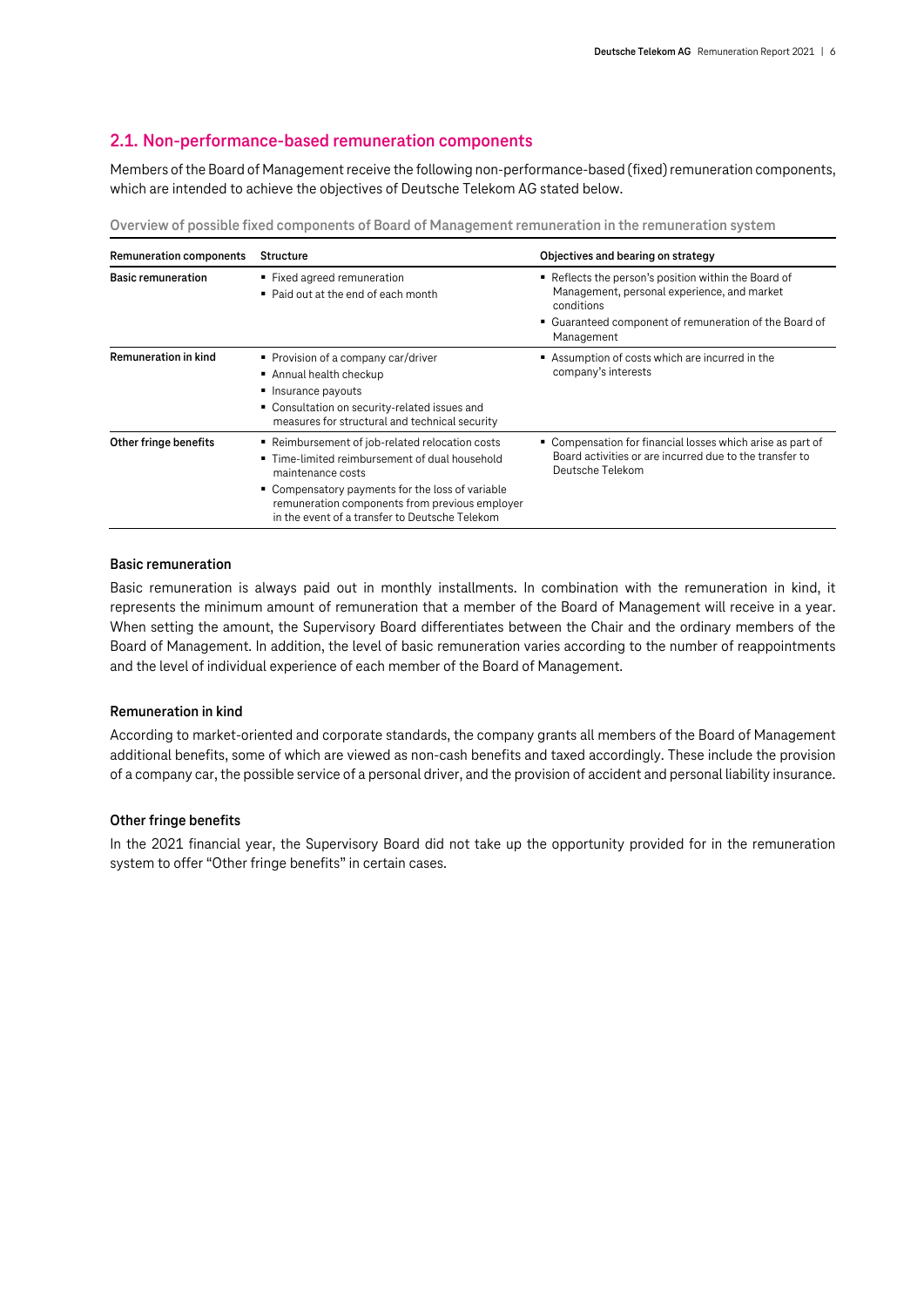# <span id="page-6-0"></span>**2.2. Performance-based remuneration components**

As of 2021, the members of the Board of Management participate in the following performance-based (variable) remuneration components.

**Overview of possible variable components of Board of Management remuneration in the remuneration system**

| Remuneration components                                                                    | <b>Structure</b>                                                                                                                                                                                                                                                                                                                                                                                                                                                                                                                                                                                                                                                                         | Objectives and bearing on strategy                                                                                                                                                                                                                                                                                                                                                                                                                                                                                                               |
|--------------------------------------------------------------------------------------------|------------------------------------------------------------------------------------------------------------------------------------------------------------------------------------------------------------------------------------------------------------------------------------------------------------------------------------------------------------------------------------------------------------------------------------------------------------------------------------------------------------------------------------------------------------------------------------------------------------------------------------------------------------------------------------------|--------------------------------------------------------------------------------------------------------------------------------------------------------------------------------------------------------------------------------------------------------------------------------------------------------------------------------------------------------------------------------------------------------------------------------------------------------------------------------------------------------------------------------------------------|
| Variable remuneration<br>arising from the<br>achievement of<br>short-term objectives (STI) | ■ Term: 1 year<br>• Payout date: After the shareholders' meeting of the<br>following year<br>• Possible achievement of the target parameters:<br>0 % - 150 %<br>• The relevant target parameters are:<br>$\blacksquare$ 1/3 Group financial targets<br>$\blacksquare$ 1/3 segment financial targets<br>$\blacksquare$ 1/3 ESG targets<br>Application of individual performance factor:<br>$0.8 - 1.2$<br>■ Possible total target achievement taking into<br>account the performance factor: 0% - 180%                                                                                                                                                                                    | ■ Achieving single-year corporate targets derived from<br>medium-term planning<br>• Operational successes at Group and segment level<br>taken into account<br>• Continual development of the operating business<br>• Creating the conditions for being able to pay out<br>dividends and make investments<br>■ Sustainable and ecological aspects of the company's<br>business taken into account<br>■ Stakeholder interests taken into account<br>Performance of individual members of the Board of<br>Management may also be taken into account |
| Obligation to invest<br>(personal investment)                                              | $\blacksquare$ Rolling each year after the STI is defined by the<br>Supervisory Board<br>• Minimum investment volume: 1/3 of the STI<br>Maximum investment volume: 1/2 of the STI<br>■ Lock-up period: 4 years (from time of investment)                                                                                                                                                                                                                                                                                                                                                                                                                                                 | ■ Achieving budget figures and short-term company<br>targets<br>Acts as incentive for a long-term increase in shareholder<br>value<br>• Synchronizes the interests of members of the Board of<br>Management with those of shareholders<br>■ Retention effect for the member of the Board of<br>Management                                                                                                                                                                                                                                        |
| Share Matching Plan (SMP)                                                                  | • Requires four years of personal investment in<br>advance<br>• Rolling each year following the end of the four-year<br>lock-up period for the personal investment<br>• Matching ratio: 1:1; for each share of the personal<br>investment, 1 share is transferred as a matching<br>share<br>■ Limitation on share price development: at 150 % of<br>the paid STI<br>In the event that during the lock-up period the share<br>price increases by more than 150 % of the STI<br>relevant for the personal investment, the member of<br>the Board of Management will not participate in any<br>further increase of the share price. In this case, the<br>matching ratio would be below 1:1. | Acts as incentive for a long-term increase in shareholder<br>value<br>• Synchronizes the interests of members of the Board of<br>Management with those of shareholders<br>■ Retention effect for the member of the Board of<br>Management                                                                                                                                                                                                                                                                                                        |
| Variable remuneration<br>arising from the<br>achievement of<br>long-term objectives (LTI)  | ■ Type of plan: cash-settled and share-based<br>■ Term: 4 years (rolling)<br>■ Payout date: After the shareholders' meeting<br>following the end of the 4-year term of plan<br>" Target parameters: 4 equally weighted targets<br>■ Return on capital employed (ROCE)<br>Earnings per share (EPS)<br>• Customer satisfaction<br>Employee satisfaction<br>" Based on phantom shares over the term of the plan<br>Taking into account actual payments of dividends<br>• Possible achievement of the target parameters:<br>0 % - 150 %<br>■ Maximum payment limited to 200 %                                                                                                                | ■ Achieving multiple-year corporate targets derived from<br>medium-term planning<br>■ Acts as incentive for implementation of the long-term<br>corporate strategy<br>Stakeholder interests taken into account<br>• Synchronizes the interests of members of the Board of<br>Management with those of shareholders<br>■ Retention effect for the member of the Board of<br>Management                                                                                                                                                             |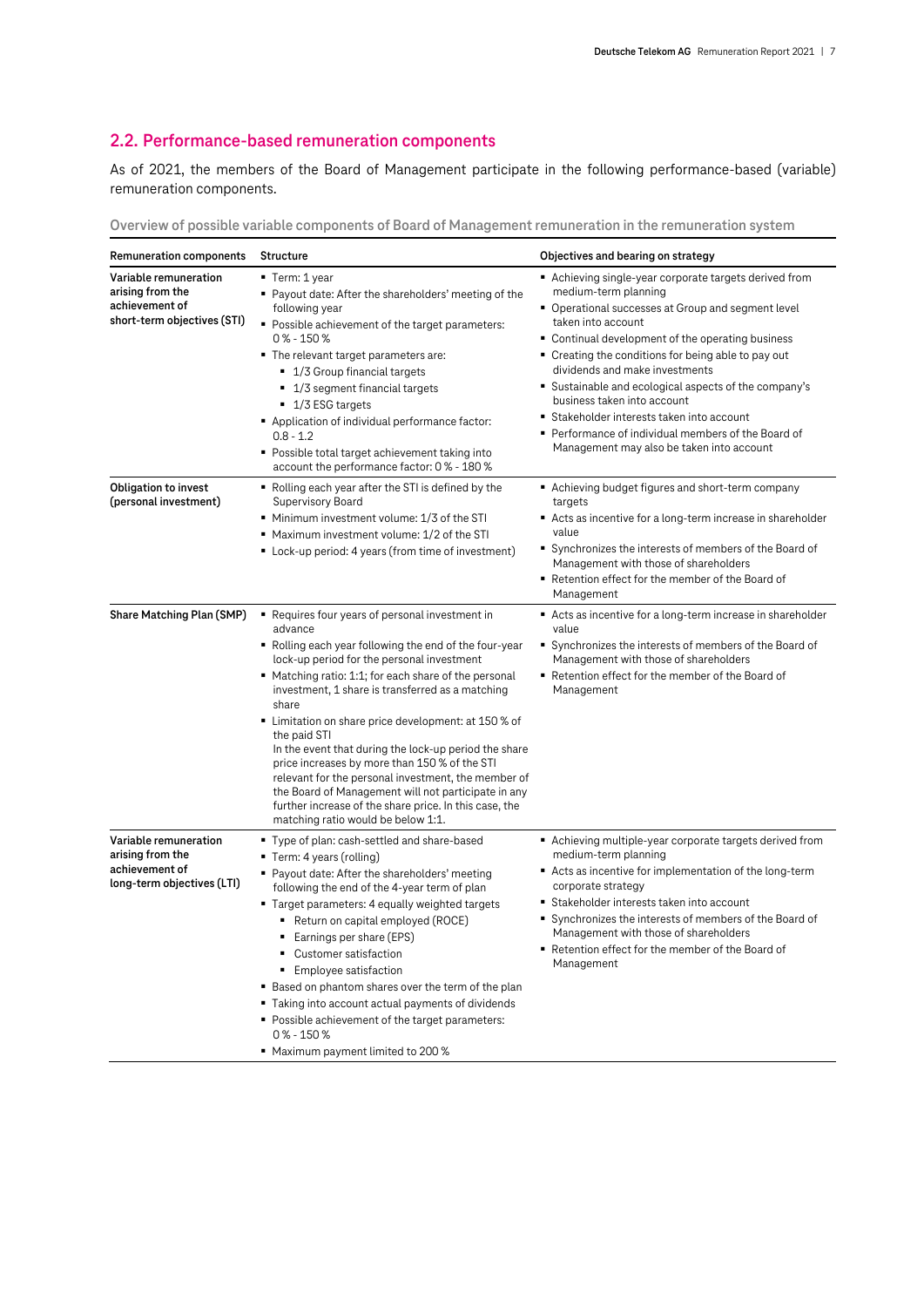#### **Variable remuneration arising from the achievement of short-term objectives (STI)**

#### **Functioning**

The STI is the short-term variable remuneration instrument, with a term of one year. The STI is based in equal parts (onethird each) on Group financial targets, segment financial targets, and ESG targets. To determine the final target achievement, the Supervisory Board takes into account an individual performance factor, based on which calculated target achievement can be adjusted between 0.8 and 1.2. When deciding to apply the performance factor, the Supervisory Board assesses the strategic individual targets agreed with the respective member of the Board of Management and also assesses individual value adherence. Target achievement is applied to the target amount resulting from the service contract for the Board of Management, and the performance factor can then be applied. Maximum target achievement per KPI is limited to 150 %. If the performance factor is applied, total target achievement is limited to a maximum of 180 % of the target amount.

#### **Contribution to long-term development of the Company**

The economic success of the current financial year should be reflected within the framework of the STI. The Supervisory Board considers it important that 1/3 of the STI for the members of the Board of Management responsible for the operating business is determined on the basis of the success of the respective segment for which they are responsible. For members of the Board of Management who do not have any operating responsibility, this measurement takes place on a Group level and, depending on the area of responsibility, includes or excludes U.S. business. For the Chairman of the Board of Management and the Member of the Board of Management for Finance, the target includes U.S. business. The objective of this is to reinforce the cross-area collaboration in the Board of Management team and, at the same time, to align a significant percentage of the annual variable remuneration of members of the Board of Management with responsibility for operating business towards the development of the respective operating segment. Furthermore, the Supervisory Board has decided to support the significance of the sustainability strategy by implementing two ESG targets in the variable remuneration with an assessment period of one year. It has therefore implemented the reduction of energy consumption and the reduction of  $CO<sub>2</sub>$  emissions as sustainability targets for the 2021 reporting year.

#### **Target achievement for the STI in the 2021 financial year**

2021 was a successful financial year for Deutsche Telekom. Deutsche Telekom exceeded the original capital market expectations in the relevant areas (including EBITDA AL, FCF AL, net income) in 2021 and was in a position to raise its outlook for 2021 multiple times due to performance being better than expected.

Total target achievement for the successful 2021 financial year can be seen in the following table. The STI will be paid out in the 2022 financial year after the 2022 shareholders' meeting.

|                                         | Group financial targets<br>(weighting: $33.3\%$ ) |                                 |                   |   |                              |                 | Segment financial targets<br>(weighting: 33.3 %) |           | <b>ESG</b><br>(weighting: 33.3 %) |                                                     |           |                            |                            |                                      |
|-----------------------------------------|---------------------------------------------------|---------------------------------|-------------------|---|------------------------------|-----------------|--------------------------------------------------|-----------|-----------------------------------|-----------------------------------------------------|-----------|----------------------------|----------------------------|--------------------------------------|
|                                         | Service<br>revenues                               | <b>EBITDA</b><br>AL<br>(unadj.) | <b>FCF</b><br>AL  | Σ | Service<br>revenues (unadi.) | EBITDA<br>AL    | Ext. adj.<br>indirect<br>costs<br>AL             | Σ         | Reduction<br>emissions            | Reduction<br>in energy<br>in $CO2$ consump-<br>tion | Σ         | Target<br>achieve-<br>ment | Perfor-<br>mance<br>factor | Totall<br>target<br>achieve-<br>ment |
| Member of<br>the Board of<br>Management | $(30\%)$                                          |                                 | $(30\%)$ $(40\%)$ |   |                              | (33.3%) (33.3%) | $(33.3\%)$                                       |           | $(50\%)$                          | $(50\%)$                                            |           |                            | $(0.8 - 1.2)$              |                                      |
| Adel Al-Saleh                           | 110%                                              |                                 | 150% 150% 138%    |   | 111%                         | 131%            |                                                  | 147% 130% | 150%                              |                                                     | 150% 150% | 139%                       | 1.05                       | 146%                                 |
| <b>Birgit Bohle</b>                     | 110%                                              |                                 | 150% 150% 138%    |   | 107%                         | 150%            |                                                  | 132% 130% | 150%                              |                                                     | 150% 150% | 139%                       | 1.00                       | 139%                                 |
| Srinivasan Gopalan                      | 110%                                              |                                 | 150% 150% 138%    |   | 109%                         | 150%            |                                                  | 135% 131% | 150%                              |                                                     | 150% 150% | 140%                       | 1.15                       | 161%                                 |
| Timotheus Höttges                       | 110%                                              |                                 | 150% 150% 138%    |   | 110%                         | 150%            |                                                  | 132% 131% | 150%                              |                                                     | 150% 150% | 140%                       | 1.15                       | 160%                                 |
| Dr. Christian Illek                     | 110%                                              |                                 | 150% 150% 138%    |   | 110%                         | 150%            |                                                  | 132% 131% | 150%                              |                                                     | 150% 150% | 140%                       | 1.05                       | 147%                                 |
| Thorsten Langheim                       | 110%                                              |                                 | 150% 150% 138%    |   | 115%                         | 150%            |                                                  | 147% 137% | 150%                              |                                                     | 150% 150% | 142%                       | 1.20                       | 170%                                 |
| Dominique Leroy                         | 110%                                              |                                 | 150% 150% 138%    |   | 116%                         | 150%            |                                                  | 143% 136% | 150%                              |                                                     | 150% 150% | 141%                       | 1.05                       | 149%                                 |
| Claudia Nemat                           | 110%                                              |                                 | 150% 150% 138%    |   | 107%                         | 150%            |                                                  | 132% 130% | 150%                              |                                                     | 150% 150% | 139%                       | 1.05                       | 146%                                 |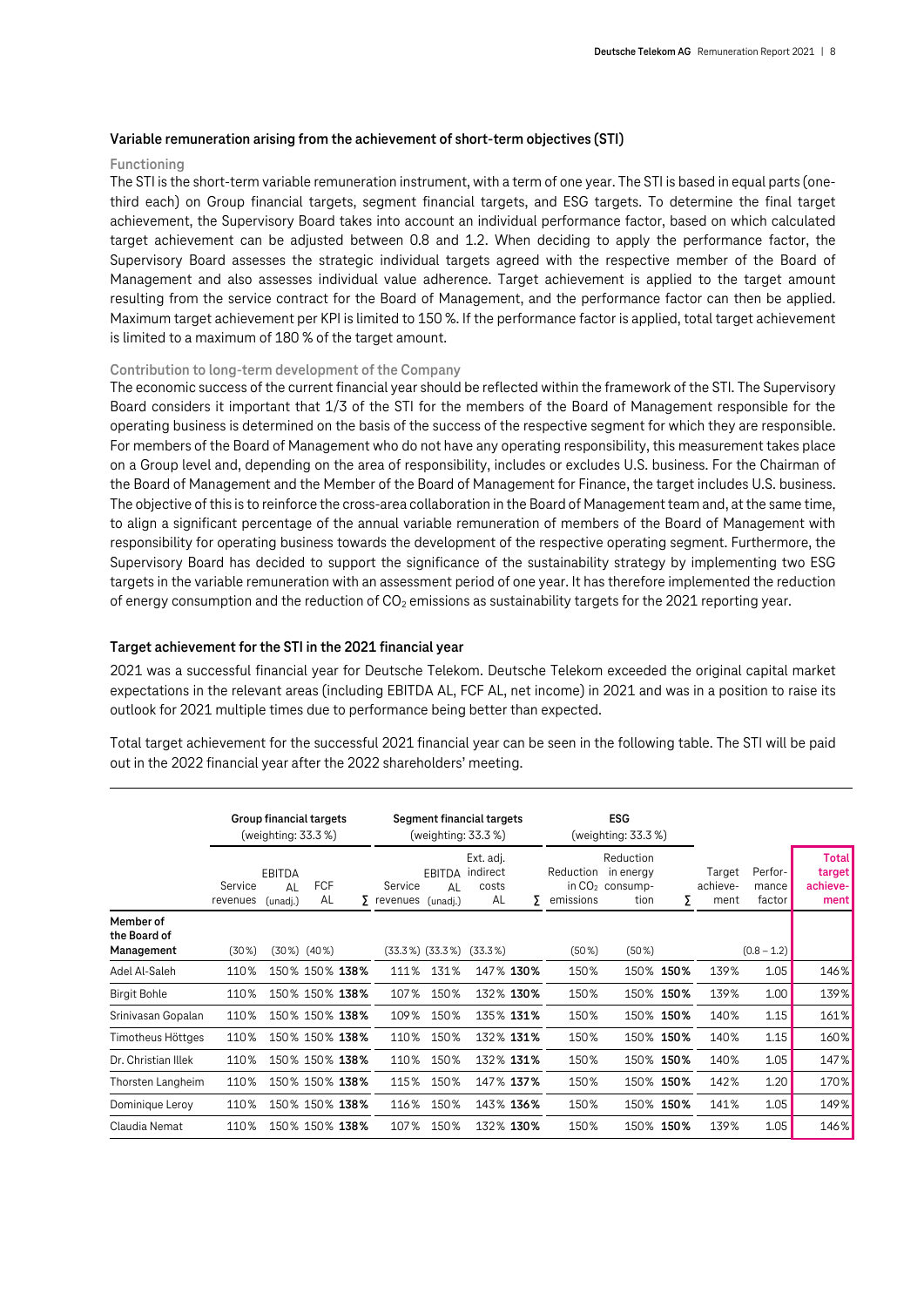#### **Group financial targets**

Before the start of the financial year, the Supervisory Board derives the target and threshold values for the Group financial targets and the segment financial targets from the medium-term company planning. The 100 % target value is the budget value from the planning. Target achievement for each KPI can range between 0 % and 150 %.

Service revenues are defined as the revenues that are generated by customer use of services (i.e., revenue from fixednetwork and mobile communications - voice services – incoming and outgoing calls – as well as data services) plus roaming revenue, monthly basic charges and visitor revenue, as well as revenue generated from the ICT business. As a result, the service revenues are an important indicator for the successful implementation of the growth strategy of the Group.

EBITDA AL (unadjusted) is the most important KPI when it comes to measuring the operating performance of the company and is the result of our growth strategy on the customer side (consumers and business customers) as well as the savings for promoting investment. EBITDA AL is calculated by adjusting EBITDA (earnings before interest, taxes, depreciation and amortization) for depreciation of the right-of-use assets from lease arrangements and for interest expenses on recognized lease liabilities.

Free Cash Flow (FCF) AL is a further important KPI when it comes to measuring the operating performance of the Group that is directly linked to the financial strategy (the ability to pay a dividend and the ability to reduce liabilities). When determining the FCF AL, the free cash flow (cash generated from operations minus payments for investments) is adjusted for the repayment of lease liabilities.

The target values listed below and the target achievement derived from them, also listed below, applied for the 2021 financial year.

| billions of $\epsilon$ |           |                                                |                                             |                                                  |                     |                       |  |  |  |  |
|------------------------|-----------|------------------------------------------------|---------------------------------------------|--------------------------------------------------|---------------------|-----------------------|--|--|--|--|
|                        | Weighting | Lower target<br>achievement<br>threshold<br>0% | Target value<br>100 % target<br>achievement | Upper target<br>achievement<br>threshold<br>150% | Result <sup>1</sup> | Target<br>achievement |  |  |  |  |
| Service revenues       | 30%       | 71.6                                           | 79.5                                        | 82.7                                             | 80.2                | 110%                  |  |  |  |  |
| EBITDA AL (unadjusted) | 30%       | 29.8                                           | 33.1                                        | 33.7                                             | 35.0                | 150%                  |  |  |  |  |
| <b>FCF AL</b>          | 40%       | 6.8                                            | 7.5                                         | 7.8                                              | 9.1                 | 150%                  |  |  |  |  |

 $^1$  The actual values have been adiusted to include non-budgeted inorganic effects (first-time consolidations and deconsolidations of companies during the course of the year, exchange rate fluctuations) and one-time effects.

In regard to service revenues, the United States in particular performed better than budgeted, while the Group operating segments excluding the United States were at budget level; this leads to a total result that is slightly above budget, and target achievement of 110 %. Results for the KPIs EBITDA AL (unadjusted) and FCF AL were considerably better than assumed in the budget for both the Group excluding the United States and for the United States, leading to target achievement of 150 %. This results in weighted target achievement for the Group financial targets for the 2021 financial year of 138 %.

#### **Segment financial targets**

The explanations for the Group financial targets above in regard to the targets of service revenues and EBITDA AL (unadjusted) apply to the segment financial targets.

The segment target "external adjusted indirect costs AL" is an important metric for the operational efficiency of the company and underlines the strategic efforts to make savings in order to support investment in growth. Savings made in terms of indirect costs contribute towards the improvement of the operating performance that is reflected in EBITDA AL and free cash flow AL and, consequently, have a positive impact on the valuation of the company on the capital market. In a similar manner to the determination of EBITDA AL, the adjusted indirect costs for the adjusted indirect costs AL are also calculated by adjusting for depreciation of the right-of-use assets from lease arrangements and for interest expenses on recognized lease liabilities. The segment targets are distributed among the individual members of the Board of Management as follows: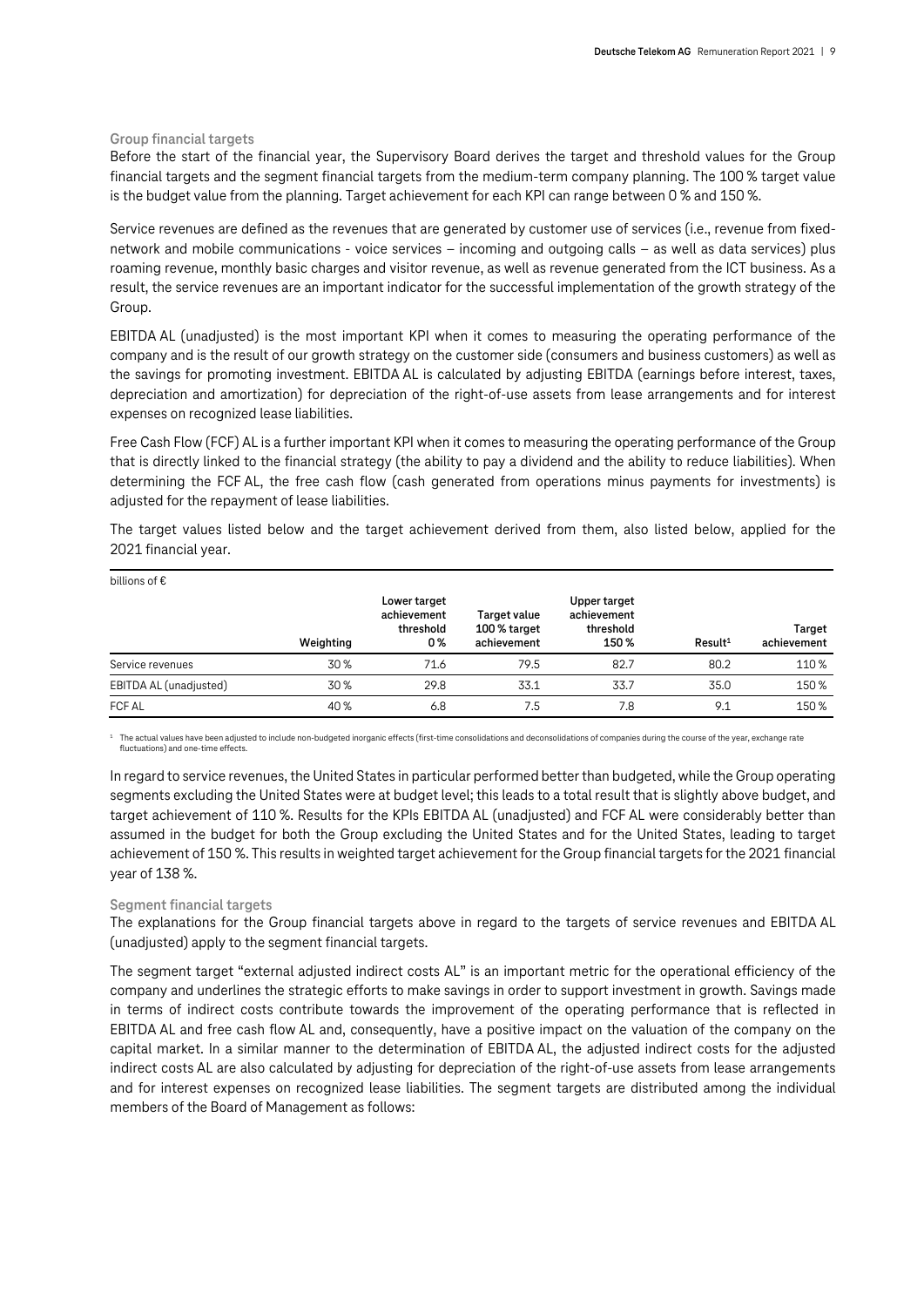|                                                      | <b>Timotheus</b><br><b>Höttges</b> | <b>Christian</b><br>Illek | <b>Thorsten</b><br>Langheim | <b>Birgit</b><br><b>Bohle</b> | <b>Claudia</b><br><b>Nemat</b> | <b>Srinivasan</b><br>Gopalan | <b>Dominique</b><br>Leroy | <b>Adel</b><br><b>Al-Saleh</b> |
|------------------------------------------------------|------------------------------------|---------------------------|-----------------------------|-------------------------------|--------------------------------|------------------------------|---------------------------|--------------------------------|
| <b>Service</b><br>revenues <sup>1</sup>              |                                    |                           |                             |                               |                                |                              |                           |                                |
| Group<br><b>EBITDA AL</b><br>unadjusted <sup>2</sup> |                                    | Group<br>develop-<br>ment |                             | Group excl. U.S.              | Germany                        | <b>Europe</b>                | T-Systems                 |                                |
| <b>External adjusted</b><br>ind. costs AL            |                                    | Group excl. U.S.          |                             |                               |                                |                              |                           |                                |

<sup>1</sup> Instead of Total Service Revenue, external T-Systems revenue is now used for T-Systems.

<sup>2</sup> Instead of unadjusted EBITDA AL, unadjusted EBIT is now used for T-Systems.

#### **ESG targets**

The aim of the reduced energy consumption target is to incentivize the members of the Board of Management to behave in a way that will ensure that energy consumption, which is harmful to the environment, is kept at least stable in the medium term. This target supports the implementation of programs and investments in energy-saving measures for all energy sources while, at the same time, implementing optimizations and innovations in terms of the future infrastructure and the use of innovative technology components.

By applying the target of reducing  $CO<sub>2</sub>$  emissions, the Board of Management is to be motivated to sustainably anchor the use of green electricity, to optimize consumption levels in buildings, and to successively switch the Group's vehicle fleet from fossil fuels to emission-free or low-emission engine types.

The level of ambition and target achievement can be seen in the following table:

|                                                                    | Weighting | Lower target<br>achievement<br>threshold<br>0% | Target value<br>100 % target<br>achievement | Upper target<br>achievement<br>threshold<br>150% | Result | Target<br>achievement |
|--------------------------------------------------------------------|-----------|------------------------------------------------|---------------------------------------------|--------------------------------------------------|--------|-----------------------|
| Reduction in CO <sub>2</sub> emissions<br>(in ktCO <sub>2</sub> e) | 50%       | 355                                            | 277                                         | 259                                              | 247    | 150%                  |
| Reduction in energy<br>consumption<br>(in GWh)                     | 50%       | 14,168                                         | 13,623                                      | 13,351                                           | 13,323 | 150 %                 |

The high target achievement for the reduction of energy consumption is due mainly to the significant overfulfillment of the target values in Germany, Europe, and the international T-Systems units. There were additional measures to those originally planned to reduce energy consumption in the Germany and Europe segments, which had a positive impact on target achievement. T-Mobile US only slightly exceeded plan estimates. This is particularly due to network build-out measures which were more comprehensive than originally planned.

A somewhat stronger effect from the COVID-19 pandemic than expected, in conjunction with noteworthy efficiency measures, meant that the target values were exceeded at T-Mobile US, the international T-Systems companies, and Germany in particular. The Europe segment is almost at the level planned for the reduction of  $CO<sub>2</sub>$  emissions.

This leads to weighted target achievement for the ESG targets in the 2021 financial year of 150 %.

#### **Performance factor**

To measure the performance factor, the Supervisory Board focuses on the one hand on value adherence by the individual member of the Board of Management and on the other, on achievement of the strategic implementation targets that were agreed with each member of the Board of Management individually prior to the start of the financial year.

Value adherence is determined based on the behavior of the member of the Board of Management using the following categories, which represent adherence to the values of the Group's Guiding Principles:

- Delight our customers
- Act with respect and integrity
- Team together Team apart
- $\blacksquare$  lam T count on me
- Stay curious and grow
- Get things done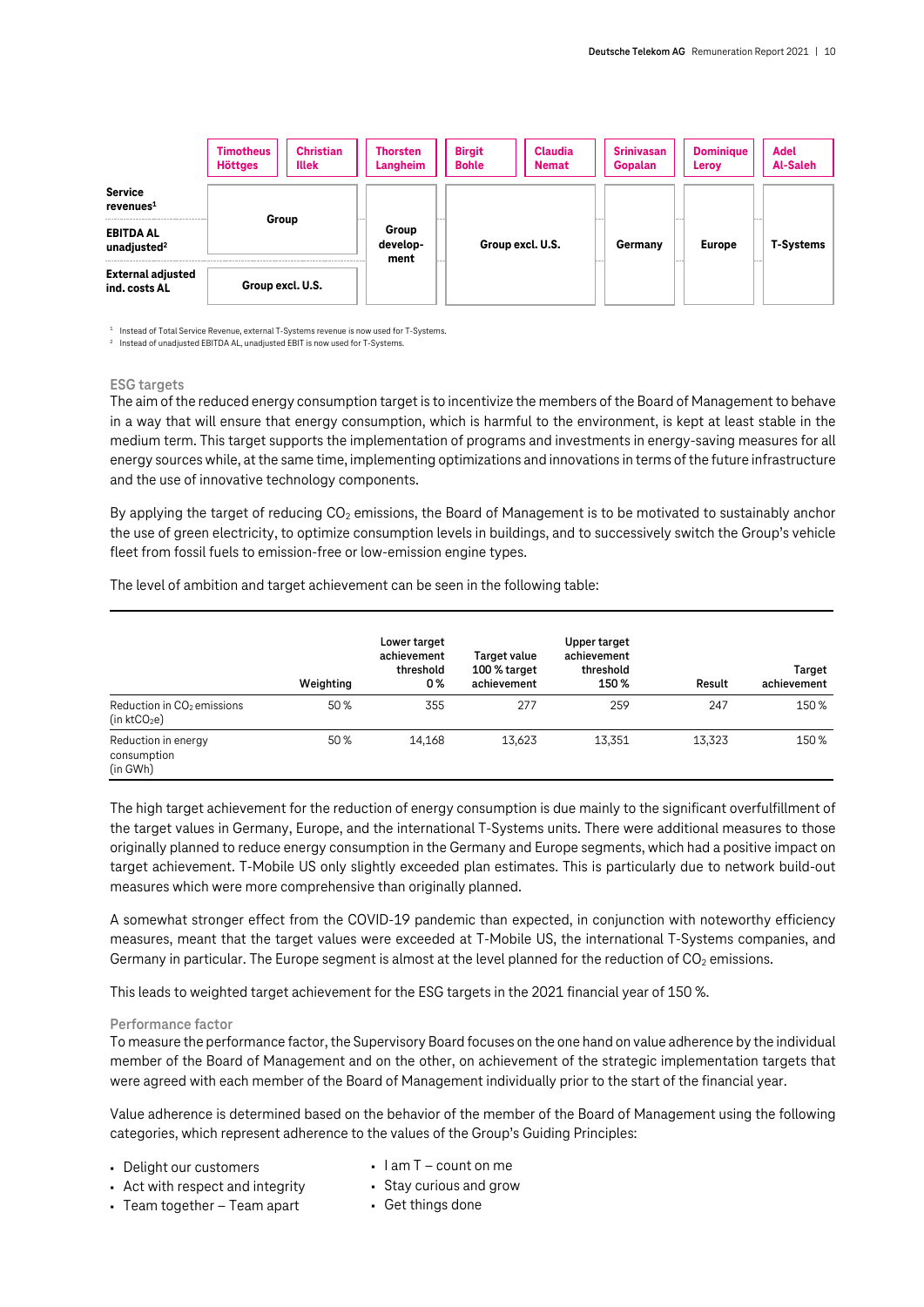The members of the General Committee rate each value adherence category per Board of Management member with between 1 and 10 points, and then calculate the average value for each member of the Board of Management. The mathematical result is then put forward as a proposed value in the Supervisory Board meeting in which total target achievement is decided.

For the 2021 financial year, the Supervisory Board agreed the following individual strategic implementation targets with the members of the Board of Management and derived the relevant target achievement from them after the reporting year.

| <b>Timotheus Höttges</b> | ■ Increased value creation TMUS                                                                                    |
|--------------------------|--------------------------------------------------------------------------------------------------------------------|
|                          | Continuation of TSI Transformation                                                                                 |
|                          | ■ Refinement of ways of working in the Group                                                                       |
|                          | • Creation of more competitive conditions for optical fiber/FTTH and 5G build-out                                  |
|                          | • Successful organization of Capital Markets Day                                                                   |
| Adel Al-Saleh            | ■ Transformation of classic IT business                                                                            |
|                          | Strengthening of TSI growth areas                                                                                  |
|                          | Improvement in employee experiences at TSI                                                                         |
|                          | Increase in customer satisfaction with TSI                                                                         |
| <b>Birgit Bohle</b>      | • Closing of the skills gap at Deutsche Telekom                                                                    |
|                          | ■ Further shaping the "new normal" in the Group                                                                    |
|                          | Implementation of the workforce strategy                                                                           |
|                          | Minimization of legal and regulatory risks                                                                         |
|                          | Improvement in employee experiences in the Group                                                                   |
| Srinivasan Gopalan       | ■ Ensuring profitable revenue growth in Germany                                                                    |
|                          | Increased efficiency through digitalization in Germany                                                             |
|                          | Accelerated FTTH build-out and ensuring 5G leadership in Germany                                                   |
|                          | Improved customer satisfaction in Germany                                                                          |
| Dr. Christian Illek      | Increased value creation TMUS                                                                                      |
|                          | Improved Group efficiency                                                                                          |
|                          | ■ Ensuring the Group's refinancing options                                                                         |
|                          | <b>Ensuring the Group's strategic priorities</b>                                                                   |
|                          | • Successful organization of Capital Markets Day                                                                   |
| <b>Thorsten Langheim</b> | ■ Value creation TMNL                                                                                              |
|                          | ■ Value creation DFMG                                                                                              |
|                          | ■ Value creation TMUS                                                                                              |
|                          | Ensuring value-oriented portfolio management                                                                       |
| <b>Dominique Leroy</b>   | Acceleration of the digital transformation in Europe                                                               |
|                          | Improvement in customer satisfaction in Europe                                                                     |
|                          | Improvement in employee experiences in Europe                                                                      |
|                          | ■ Ensuring profitable revenue growth in Europe                                                                     |
| <b>Claudia Nemat</b>     | Increased innovations in delivery                                                                                  |
|                          | Increased innovations for customer experience                                                                      |
|                          | Increased innovations in networks                                                                                  |
|                          | Ensuring resilience of the supply chain and the network and improving the effectiveness of the partnering approach |
|                          |                                                                                                                    |

**Individual strategy implementation**

In a comprehensive evaluation, the Supervisory Board translated the scores for value adherence and the individual strategic implementation targets into the following performance factors for each member of the Board of Management. The excellent levels of achievement of the strategic targets were largely responsible for the fact that all Board of Management members were awarded performance factors ≥ 1.0 for the 2021 financial year.

#### **Performance factor**

| Adel Al-Saleh       | 1.05 |
|---------------------|------|
| <b>Birgit Bohle</b> | 1.00 |
| Srinivasan Gopalan  | 1.15 |
| Timotheus Höttges   | 1.15 |
| Dr. Christian Illek | 1.05 |
| Thorsten Langheim   | 1.20 |
| Dominique Leroy     | 1.05 |
| Claudia Nemat       | 1 በ5 |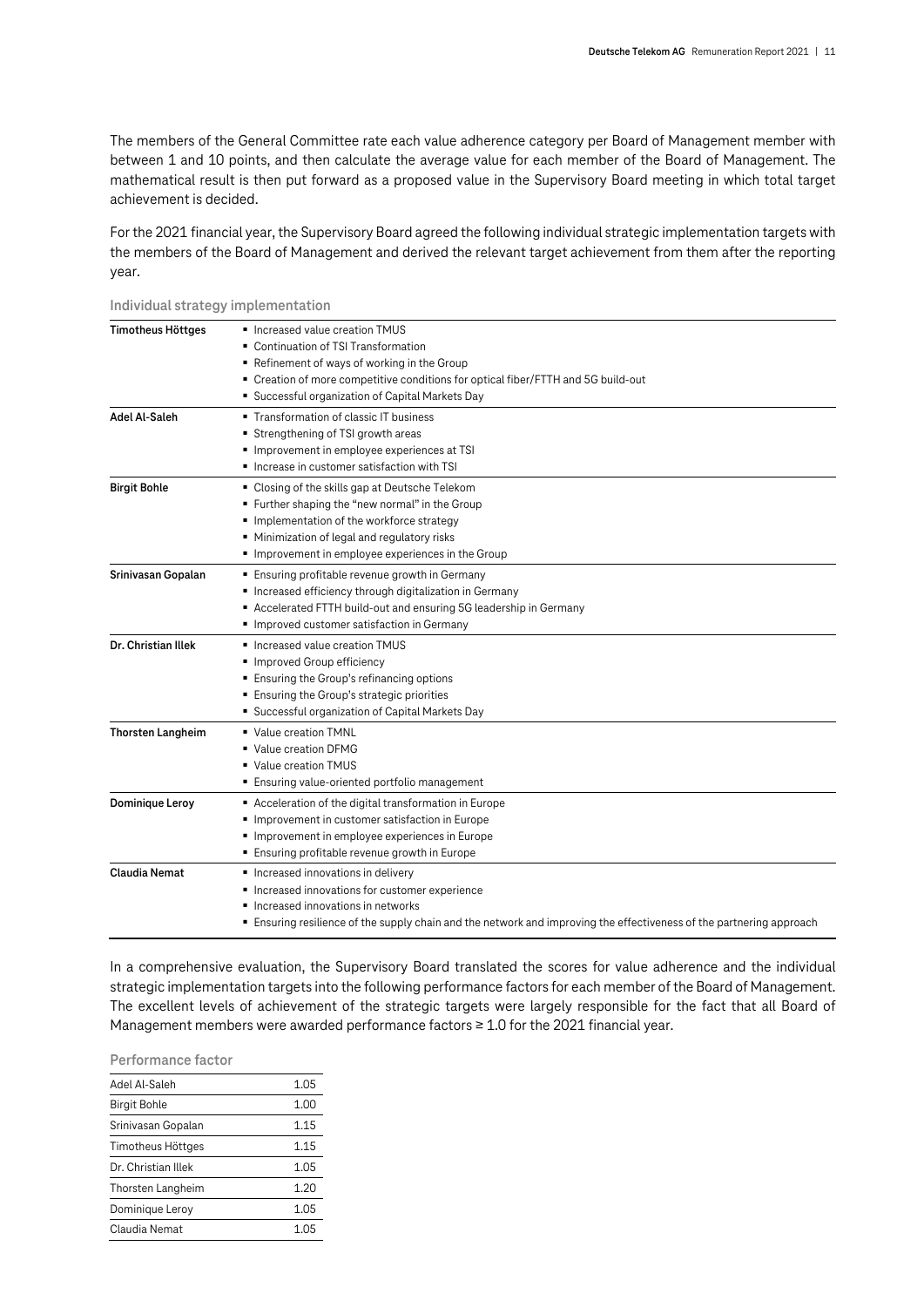#### **Obligation to invest (personal investment)**

Members of the Board of Management are obligated to invest a sum totaling at least one-third of the annual gross STI as determined by the Supervisory Board in Deutsche Telekom AG shares. They have the option of extending their personal investment to 50 % of the gross STI. The shares are subject to a four-year lock-up period starting from the date of purchase. The shares acquired by the member of the Board of Management for this purpose are held in a special blocked security deposit of the administering bank so that is it not possible to access the shares early. The personal investment made by the member of the Board of Management then qualifies them to participate in the Share Matching Plan.

The relationship between share investment obligations from the STI and participation in the Share Matching Plan can be seen in the following illustration:



#### **Share Matching Plan (SMP)**

The personal investment made by the member of the Board of Management results in participation in the Share Matching Plan. Once the four-year lock-up period for the personal investment is over, the member of the Board of Management may dispose freely of their personal investment and a free additional share is transferred to their deposit account for each share purchased by way of personal investment. The matching shares transferred are available to the Board of Management member immediately, to use as they wish. The transfer of the shares results in a non-cash benefit for the member of the Board of Management and is taxed as income in the salary statement which follows the transfer of the shares. When the matching shares are transferred, the share price development in relation to the equivalent value is capped at 150 % of the relevant STI in the year of the personal investment. This ensures that, when the matching shares are transferred, the equivalent value of these shares does not amount to more than 150 % of the relevant STI. If this case should become a reality, the cap would mean that the matching ratio of a share would decrease to the detriment of the member of the Board of Management for each invested share.

The table below shows the relevant amount of the STI applicable to personal investment in 2020/2021, the minimum investment obligation and maximum possible investment amount resulting from it, the amount invested by each member of the Board of Management, and the specific number of shares acquired in each case. The number of shares acquired in 2021 is equal to the number of matching shares granted by Deutsche Telekom. The table also shows the number of matching shares transferred in 2020 and 2021, based on personal investment in the 2016 and 2017 financial years.

| Member of<br>the Board of<br>Management | Financial<br>year | Variable I (STI)<br>as measurement base<br>for the personal<br>investment | Mandatory personal<br>investment/maximum<br>personal investment<br>(33.33 % - 50 %) | Personal<br>investment<br>made | Number of<br>shares acquired/<br>matching<br>shares granted | Number of<br>shares<br>transferred |
|-----------------------------------------|-------------------|---------------------------------------------------------------------------|-------------------------------------------------------------------------------------|--------------------------------|-------------------------------------------------------------|------------------------------------|
| Adel Al-Saleh                           | 2021              | € 863,555                                                                 | € 287,852 - € 431,778                                                               | €431.767                       | 25.128                                                      | 0                                  |
|                                         | 2020              | €771.525                                                                  | € 257,175 - € 385,763                                                               | € 385.763                      | 31,550                                                      | $\Omega$                           |
| <b>Birgit Bohle</b>                     | 2021              | €731,313                                                                  | € 243,771 - € 365,657                                                               | € 365,648                      | 21,280                                                      | 0                                  |
|                                         | 2020              | € 699.600                                                                 | € 233.200 - € 349.800                                                               | € 330.366                      | 24.219                                                      | $\Omega$                           |
| Srinivasan Gopalan                      | 2021              | €916.421                                                                  | € 305.474 - € 458.211                                                               | €458.195                       | 26,666                                                      | $\Omega$                           |
|                                         | 2020              | €723,800                                                                  | € 241,267 - € 361,900                                                               | € 361,636                      | 26,450                                                      | $\Omega$                           |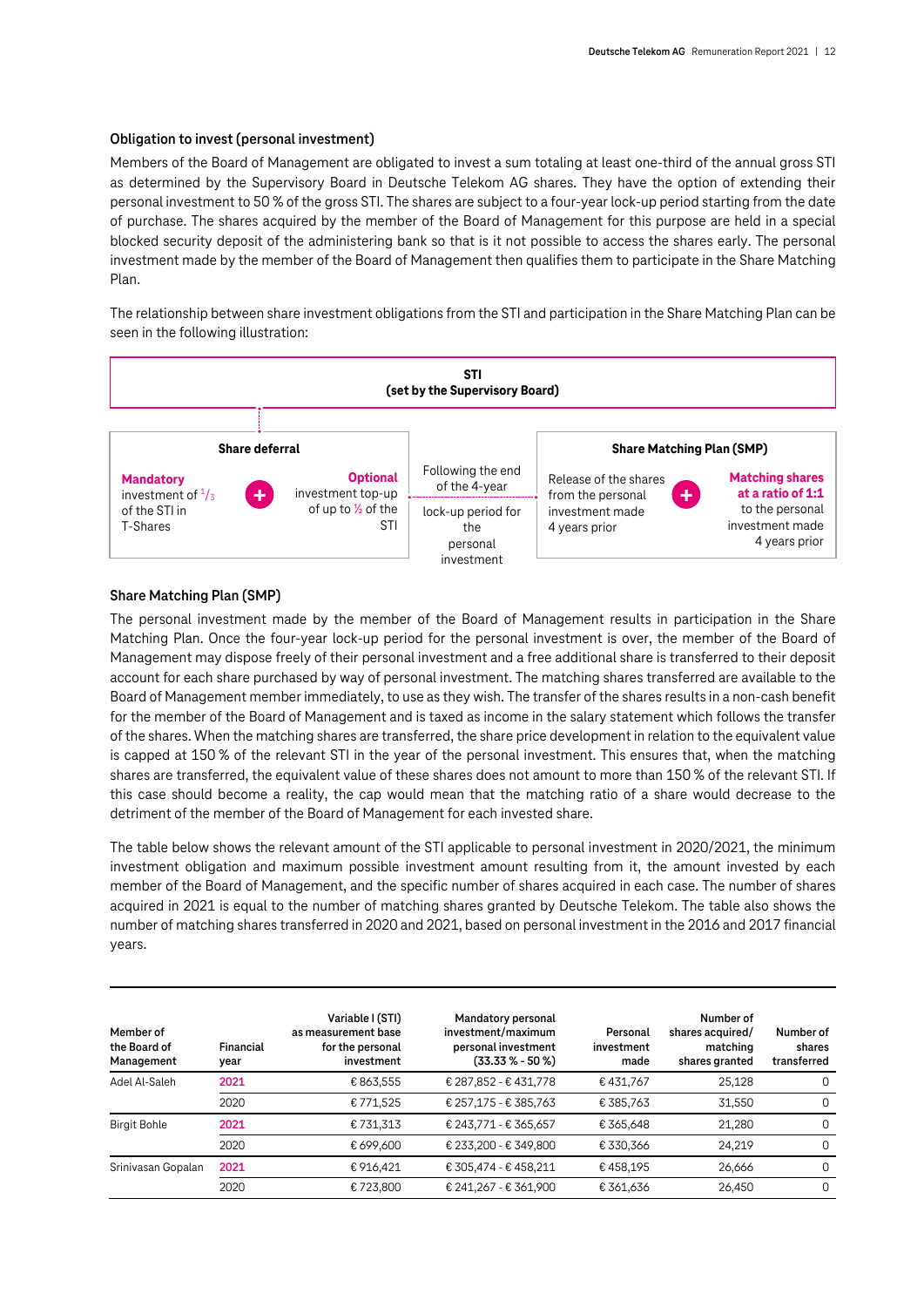| Timotheus Höttges   | 2021 | € 2,494,800 | € 831,600 - € 1,247,400 | €1,247,397 | 72,596  | 36,155   |
|---------------------|------|-------------|-------------------------|------------|---------|----------|
|                     | 2020 | € 2,334,600 | € 778,200 - € 1,167,300 | €1,167,128 | 101,450 | 38,969   |
| Dr. Christian Illek | 2021 | €925,655    | € 308,552 - € 462,828   | €449,998   | 26,189  | 14,060   |
|                     | 2020 | €895.725    | € 298,575 - € 447,863   | € 334.969  | 24,000  | 11,121   |
| Thorsten Langheim   | 2021 | €915,975    | € 305,325 - € 457,988   | €457,971   | 26,653  | 0        |
|                     | 2020 | € 839,700   | € 279,900 - € 419,850   | €418,539   | 31,800  | 0        |
| Dominique Leroy     | 2021 | € 112.500   | € 37,500 - € 56,250     | €56,239    | 3.273   | 0        |
|                     | 2020 | n/a         | n/a                     | n/a        | n/a     | $\Omega$ |
| Claudia Nemat       | 2021 | € 907,200   | € 302,400 - € 453,600   | €453,590   | 26,398  | 15,632   |
|                     | 2020 | €845.775    | € 281,925 - € 422,888   | €420,526   | 27,350  | 18,120   |

#### **Overview of the number of shares granted as part of the Share Matching Plan**

As of December 31, 2021, the following commitments were made for matching shares resulting from the personal investment of each member of the Board of Management. When the personal investment is carried out, a commitment is made to the member of the Board of Management that they will receive the same number of matching shares four years after the date of purchase in question.

|                                         | Adel<br>Al-Saleh | <b>Birgit</b><br><b>Bohle</b>   | Srinivasan<br>Gopalan | Timotheus<br>Höttges  | Dr. Christian<br>Illek | <b>Thorsten</b><br>Langheim | Dominique<br>Leroy | Claudia<br>Nemat |
|-----------------------------------------|------------------|---------------------------------|-----------------------|-----------------------|------------------------|-----------------------------|--------------------|------------------|
| Matching shares granted<br>2018 tranche |                  | -                               | 22,730                | 64,896                | 25,500                 |                             |                    | 30,000           |
| Due date                                |                  |                                 | May 2022              | May 2022              | June 2022              |                             |                    | June 2022        |
| Matching shares granted<br>2019 tranche | 26,820           | $\overline{\phantom{0}}$        | 23,505                | 59,367                | 26,000                 |                             |                    | 26,440           |
| Due date                                | May 2023         |                                 | April 2023            | April and<br>May 2023 | June 2023              |                             |                    | June 2023        |
| Matching shares granted<br>2020 tranche | 31,550           | 24,219                          | 26,450                | 101,450               | 24,000                 | 31,800                      |                    | 27,350           |
| Due date                                | April 2024       | April, May,<br>and<br>June 2024 | May 2024              | April 2024            | May 2024               | April and<br>June 2024      |                    | June 2024        |
| Matching shares granted<br>2021 tranche | 25,128           | 21,280                          | 26,666                | 72,596                | 26,189                 | 26,653                      | 3,273              | 26,398           |
| Due date                                | May 2025         | May 2025                        | May 2025              | May 2025              | May 2025               | May 2025                    | May 2025           | May 2025         |
| Total                                   | 83,498           | 45,499                          | 99,351                | 298,309               | 101,689                | 58,453                      | 3,273              | 110,188          |

#### **LTI / Variable II**

The LTI for members of the Board of Management in the 2021 financial year is share-based in the new Board of Management remuneration system. The first payment from the 2021 tranche of the LTI will be made in 2025. Until then, the Variable II tranches allocated in previous years will apply, as the predecessor system of what is now the LTI. The term and the strategic performance parameters (return on capital employed (ROCE), adjusted earnings per share (EPS), customer satisfaction and employee satisfaction) remain the same for the two plans. The targets for the performance parameters ROCE and EPS were derived from the medium-term planning, and both represent key performance indicators for Deutsche Telekom. These two parameters were supplemented with customer satisfaction, which is measured using the globally recognized TRI\*M method, and employee satisfaction, which the Supervisory Board assesses based on what it considers to be particularly relevant questions for the pulse and employee surveys carried out during the year. The four parameters are weighted equally and the resulting target achievement level can vary between 0 and 150 %. The aim of moving to a share-based plan is to further harmonize the interests of the Board of Management and the shareholders. The LTI is also intended to ensure retention of the members of the Board of Management at Deutsche Telekom. At the start of the LTI plan, the participation contribution of a member of the Board of Management is converted into phantom shares in the Company and divided equally among each of the four years of the plan. The number of phantom shares increases during the term of the plan due to the dividends paid out during the term, which are also converted into phantom shares. The number of phantom shares also changes depending on the level of achievement of the target parameters determined by the Supervisory Board for each of the years of the plan. When the term of the plan is over, the phantom shares are converted into a sum of money based on the relevant share price. This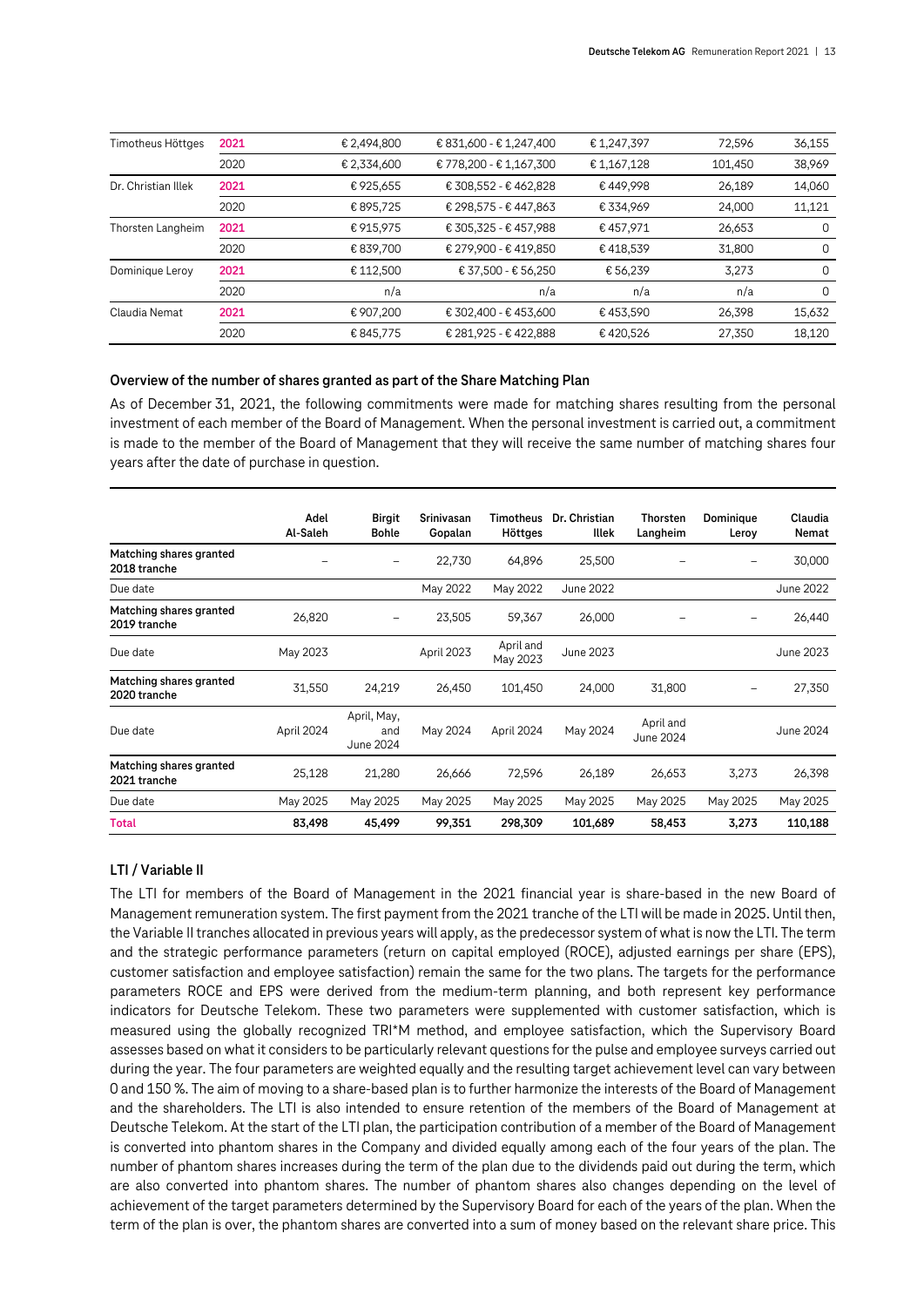sum of money is then paid out to the member of the Board of Management along with the dividend for the last year of the plan. The level of achievement of each target parameter is limited to a maximum of 150 %. The maximum amount paid out within the LTI is limited to a maximum of 200 % of the participation contribution taking the share price development into account. The following graphic shows how the LTI, which is in use as of 2021, works.



The term of Variable II (2018 tranche), which was part of the old Board of Management remuneration system, ended on December 31, 2021. The Supervisory Board set the final level of target achievement of the 2018 tranche at 119 % and will make the payment in the 2022 financial year. The details of the target achievement are as follows:

| (Weighting)              |                 | <b>Year 2018</b><br>(25%) |                            |                 | <b>Year 2019</b><br>(25%) |                            |                 | Year 2020<br>(25%) |                                       |                 | <b>Year 2021</b><br>(25%) |                            |                                       |
|--------------------------|-----------------|---------------------------|----------------------------|-----------------|---------------------------|----------------------------|-----------------|--------------------|---------------------------------------|-----------------|---------------------------|----------------------------|---------------------------------------|
|                          | Target<br>value | Actual<br>value           | Target<br>achieve-<br>ment | Target<br>value | Actual<br>value           | Target<br>achieve-<br>ment | Tarqet<br>value | Actual<br>value    | Target<br>achieve-<br>ment            | Target<br>value | Actual<br>value           | Target<br>achieve-<br>ment | <b>Total</b><br>target<br>achievement |
| <b>ROCE</b>              | 4.9%            | 4.8%                      | 91%                        | 4.7%            | 4.8%                      | 110%                       | 4.7%            | 7.3%               | 150%                                  | 5.0%            | 7.4%                      | 150%                       | 125%                                  |
| Adj. EPS                 | 0.93            | 0.97                      | 128%                       | 0.92            | 1.11                      | 150%                       | 0.9             | 1.29               | 150%                                  | 0.98            | 1.32                      | 150%                       | 145%                                  |
| Customer<br>satisfaction | 68.1            | 67.7                      | 94%                        | 69.3            | 66.5                      | 61%                        | 70.4            | 70.4               | 100%                                  | 71.6            | 70.6                      | 86%                        | 85%                                   |
| Employee<br>satisfaction | 65              | 63                        | 80%                        | 65              | 65                        | 100%                       | 66              | 73                 | 150%                                  | 67              | 73                        | 150%                       | 120%                                  |
|                          |                 |                           |                            |                 |                           |                            |                 |                    | Total target achievement 2018 tranche |                 |                           |                            | 119%                                  |

The actual values have been adjusted to include key issues which were not taken into account for the medium-term planning (increased investments for spectrum in the U.S., introduction of the IFRS-16 standard, T-Mobile US business combination).

#### **Share ownership guidelines**

In order to harmonize the interests of the Board of Management and the shareholders of Deutsche Telekom as well as to reinforce the sustainable development of the Company, the obligations to purchase and retain shares (share ownership guidelines) are a significant element of the remuneration system for the Board of Management. The annual personal investment that is a obligatory part of the STI, with the associated lock-up period of four years and the additional 1:1 match provided by the Share Matching Plan when the lock-up period for shares bought as personal investment ends, ensures that members of the Board of Management acquire and retain a significant number of shares, which means that they are active participants in the Group's long-term development, both positive and negative. In this way, the requirements from the German Corporate Governance Code (GCGC) and all stipulations from the Stock Corporation Act concerning the alignment of remuneration towards a sustainable company development are met. The member of the Board of Management is given the duration of initial appointment to build up their obligatory number of shares. The equivalent value of one year's annual basic remuneration must be obtained in Deutsche Telekom shares no later than the payment of the third STI.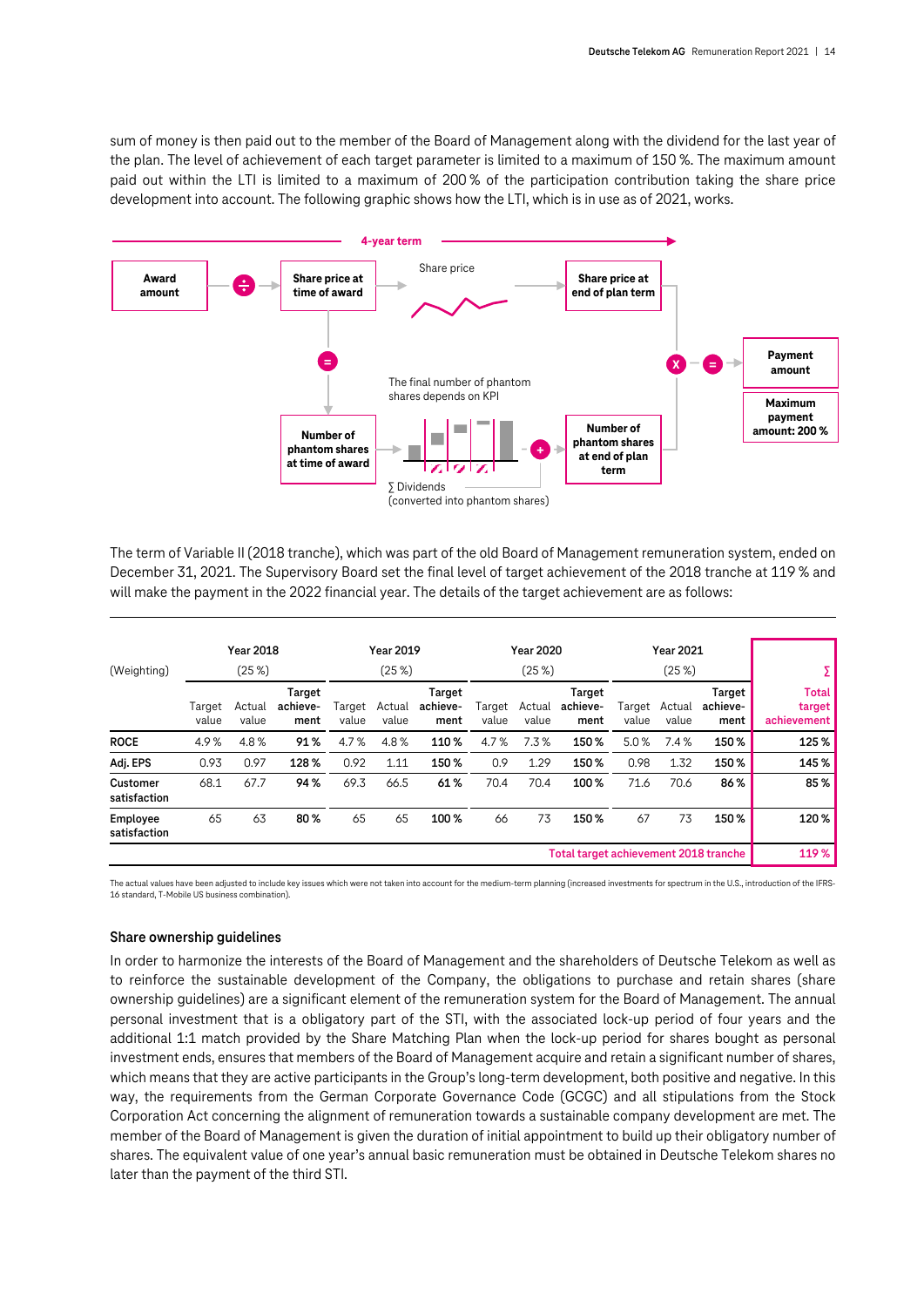All members of the Board of Management except Birgit Bohle and Dominique Leroy already owned the obligatory number of shares by December 31, 2021. Birgit Bohle is obligated to prove that she has met her retention obligation in the 2022 financial year for the first time and Dominique Leroy is obligated to do so in the 2023 financial year.

#### <span id="page-14-0"></span>**2.3. Clawback rule**

In addition to the relevant statutory provisions, which stipulate that the Supervisory Board shall – in the event of a breach of duty by members of the Board of Management – minimize the financial damage to the company and, where necessary, make claims for damages against the members of the Board of Management, the following clawback rule also applies for the members of the Board of Management of Deutsche Telekom: The Supervisory Board has the right to reclaim payments made to the members of the Board of Management from the short-term variable remuneration (STI / Variable I) and the long-term variable remuneration (LTI / Variable II) if it is found that the payment was carried out wrongfully, entirely or in part, because the Supervisory Board had received information regarding the decision determining the level of target achievement which was evidently incomplete or incorrect. The reimbursement claims expire three years after the erroneous determination of the target achievement was made.

In the 2021 financial year, the Supervisory Board saw no reason which would justify the use of the option to reclaim components of variable remuneration from the members of the Board of Management.

#### <span id="page-14-1"></span>**2.4. Benefits from third parties**

In the 2021 financial year, no member of the Board of Management received or was promised benefits from a third party for their activity as a Board of Management member.

### <span id="page-14-2"></span>**2.5. Benefits in case of early or regular termination**

#### **Processing of the remuneration components upon termination**

In the event of termination, the primary reason for the termination is the decisive factor in defining the existing remuneration components. Essentially, the member of the Board of Management will receive the monthly basic remuneration and the ongoing fringe benefits until the point of termination. This also applies to the entitlement to participate in the variable remuneration that is calculated on the basis of the achievement of Short-Term Incentives (STI). The STI is paid out in the same way and at the same time as for the still-active members of the Board of Management in accordance with the respective rules of the company. The concrete reason for the termination is decisive with regard to the further participation in the variable remuneration calculated based on the achievement of long-term performance targets (LTI) and the Share Matching Plan (SMP). Depending on the reason for the termination, the plans may be completely forfeited or the members may be able to continue participating on a full or pro-rata basis. It is ensured that, when outstanding variable remuneration components are paid, no deviations from the agreed targets and comparison parameters or from the due dates or lock-up period as defined in the contract occur.

On his reappointment as member of the Board of Management in February 2021, Thorsten Langheim's application to be able to terminate his appointment early at his own request without this negatively affecting his participation in the LTI and SMP was granted; in this case, a pro-rata rule would be applied proportional to the reduced time period.

#### **Incapacity for work**

Temporary incapacity for work as a result of an uninterrupted period of illness-related absence up to a period of one month has no impact on the continued payment of the contractually agreed remuneration components. In the event of longer absences due to illness, the basic remuneration will be paid for a maximum of six months and, with regard to variable remuneration components, participation will be solely on the basis of a pro-rata calculation. Service contracts for the Board of Management will end automatically at the end of the month in which permanent incapacity for work is determined for the member of the Board of Management in question. In such a case, there is no entitlement to a severance payment.

#### **Post-contractual prohibition of competition**

Board of Management member service contracts generally stipulate a post-contractual prohibition of competition. Pursuant to these provisions, members of the Board of Management are prohibited from rendering services to or on behalf of a competitor for the duration of one year following their departure. To this end, the members of the Board of Management are paid compensation for the period of prohibition of competition. The sum is 50 % of the most recent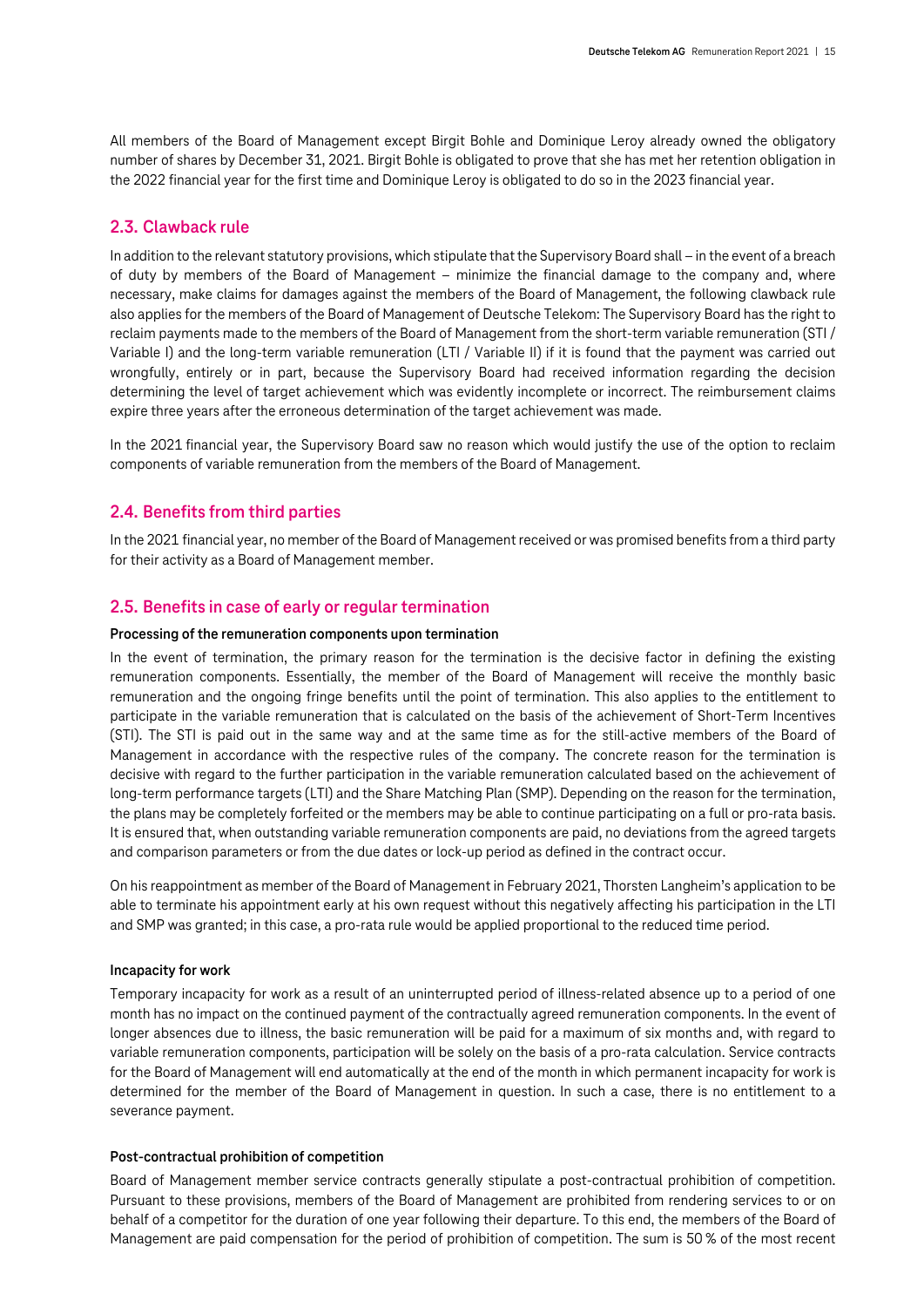basic remuneration and 50 % from the most recent STI assuming target achievement of 100 %. Compensation to be paid for the period of prohibition of competition will be set off against the total of a potential severance payment. In the event of an upcoming contract termination, Deutsche Telekom AG has the right to cancel the post-contractual prohibition of competition provided that appropriate notice is observed. If the agreed deadline is observed, the member of the Board of Management does not receive a compensation payment.

#### **Change of control clause**

The service contracts for the Board of Management contain no commitments in relation to the early termination of the employment contract of the member of the Board of Management due to a change of control.

#### **Severance payments**

The existing service contracts for the Board of Management stipulate a severance entitlement in certain cases of early termination at the instigation of the company. In such cases, the severance payment will not exceed the value of two years of annual remuneration (severance cap) and compensate no more than the remaining term of the contract. If compensation is paid for the period of prohibition of competition due to an existing post-contractual prohibition of competition, it is ensured that this compensation is offset against the severance entitlement. A severance payment is not considered an element of the maximum remuneration set for members of the Board of Management.

#### **Board of Management pension plan**

Under the new Board of Management remuneration system, new members of the Board of Management are not entitled to a Board of Management pension plan. Contribution-based pension commitments from the previous Board of Management remuneration system will be maintained on the basis of the account balance earned as at December 31, 2020, as vested entitlements. This means that in the 2021 financial year, with the exception of the pension commitment for Timotheus Höttges, no further service costs arose for pension commitments from the old Board of Management remuneration system.

Since 2009, newly appointed Board of Management members had received a contribution-based pension commitment. This commitment provided the member of the Board of Management with a contractually agreed specific amount for each year of service, which, plus interest in keeping with market-based rates, was added to the personal pension plan account for the respective member of the Board of Management. Upon retirement the member of the Board of Management receives the accrued balance as a one-off payment.

As at December 31, 2021, the defined benefit obligations (DBO) for members of the Board of Management with contribution-based pension commitments were as shown below in accordance with IFRS reporting.

| <b>Board of Management</b> | <b>Defined benefit</b><br>obligation (DBO) |
|----------------------------|--------------------------------------------|
| <b>Birgit Bohle</b>        | € 659,500                                  |
| Srinivasan Gopalan         | €1,289,985                                 |
| Dr. Christian Illek        | €1,675,512                                 |
| Thorsten Langheim          | € 577,006                                  |
| Claudia Nemat              | € 3.198.070                                |

Board of Management members Dominique Leroy and Adel Al-Saleh received commitments to "pension substitutes" under the previous Board of Management remuneration system. For each complete year of service, they were given an annual one-off payment instead of a pension commitment.

This pension substitute commitment was not continued under the new remuneration system. Adel Al-Saleh received his last payment in the 2020 financial year. Dominique Leroy received a further pro-rata payment for the period November - December 2020, which was paid out in the 2021 financial year and which is listed in the table "Remuneration granted and due" as part of the non-performance-based remuneration components.

In Point 12.2 of the remuneration system, the shareholders' meeting of Deutsche Telekom AG agreed that the existing pension commitment for Timotheus Höttges is to remain in place in the new system. Mr. Höttges is the only current member of the Board of Management who has a legacy pension commitment (granted prior to 2009). This model of pension commitment is directly related to individual basic remuneration and is paid out as a monthly retirement pension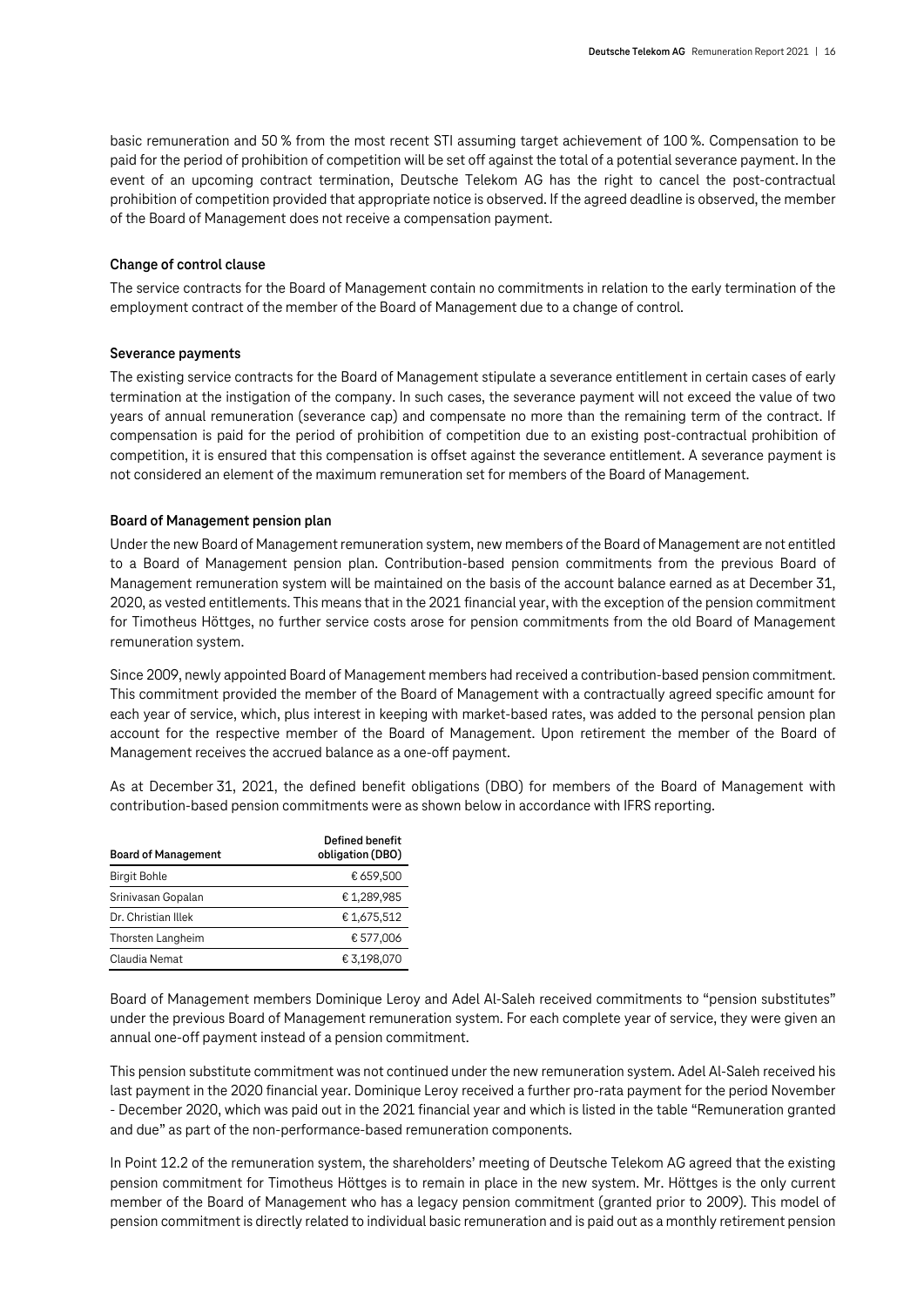when the member of the Board of Management reaches retirement. On his reappointment as Chairman of the Board of Management in 2019, Timotheus Höttges' pension commitment was adjusted such that his pension entitlements accrued up to December 31, 2018 were increased by 2.4 % per further complete year of service using his basic remuneration valid up to December 31, 2018 as the measurement base. Future increases in his basic remuneration as of that date will thus not lead to higher pension payments. Additionally, as part of the pension commitment, pension payments to be made upon retirement increase dynamically at a rate of 1 % per year. The pension agreement also includes arrangements for pensions for surviving dependents in the form of entitlements for widowed spouses and orphans. The pension for surviving dependents for widowed spouses amounts to 60 % of the retirement pension to which Timotheus Höttges would have been entitled to at that point in time. The orphan's pension is 12 % for half-orphans and 20 % for full orphans, not exceeding a total of 60 % of the retirement pension to which Timotheus Höttges would be entitled to at the time of provision. In the event of a permanent incapacity for work (invalidity), Mr. Höttges is also entitled to the pension payments.

As at December 31, 2021, Timotheus Höttges was entitled to the defined benefit obligation (DBO) stated below, calculated based on IAS 19. In the 2021 financial year, the following service costs arose.

|                   | <b>Service costs</b> | Defined benefit<br>obligation (DBO) |
|-------------------|----------------------|-------------------------------------|
| Timotheus Höttges | € 509.506            | €19,854,236                         |

## <span id="page-16-0"></span>**2.6. Board of Management remuneration for 2021 and compliance with maximum total remuneration**

The following tables are based on the tables used in the past by the German Corporate Governance Commission to show benefits granted and benefits received in order to give investors an overview of which remuneration components the members of the Board of Management were granted for the 2021 financial year and which they received in 2021. The section of the table for benefits granted shows the target values based on an implicit target achievement for variable remuneration components of 100 %, supplemented by the minimum remuneration in the absence of all variable remuneration instruments, and the maximum remuneration that would result if all variable remuneration components were calculated for maximum target achievement. The resulting maximum remuneration calculated would, however, then only be paid out up to the amount approved as a maximum remuneration by the shareholders' meeting. The definition of benefits received is based on the method used by the German Corporate Government Commission in its version from February 7, 2017, of the table of benefits received. This means that the "Benefits received" column discloses basic remuneration, remuneration in kind, and fringe benefits received in the 2021 financial year. The "Benefits received" column also shows the STI for 2021, which was earned in full by December 31, 2021, with the amount to be paid out in 2022 on the basis of the resolution of the Supervisory Board. The same applies to Variable II (2018 tranche) from the previous remuneration system, the term of which encompasses the years 2018 - 2021 and which, like the 2021 STI, was earned in full by the members of the Board of Management by December 31, 2021. Here again, the amount to be paid out in 2022 on the basis of the resolution of the Supervisory Board is used. The amount received for matching shares is expressed as the value of the matching shares at the time of their transfer, which was the amount taxed as income.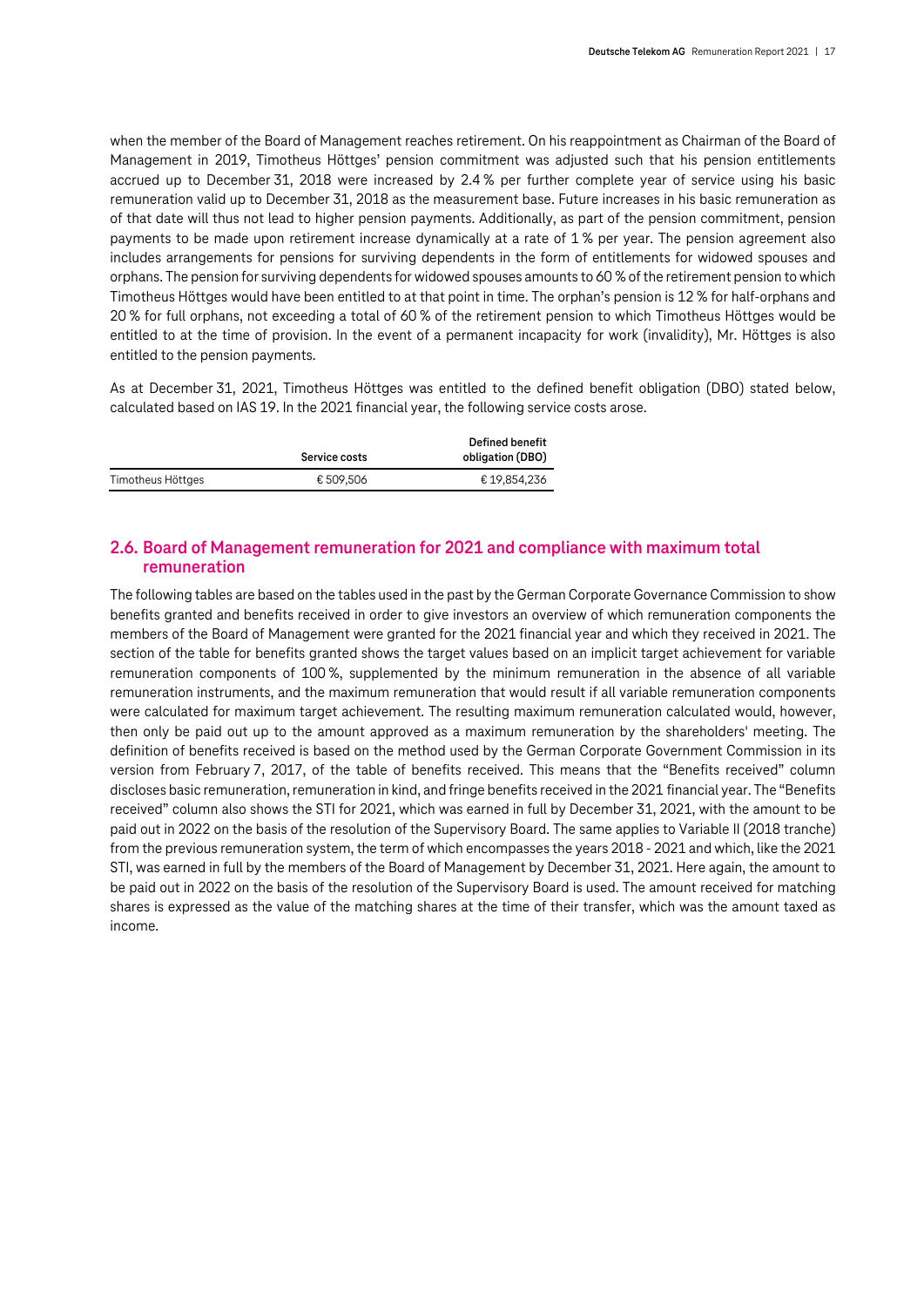Member of the Board of Management

|                           |                                 |                             | Board Department: T-Systems                 | since January 1, 2018        |                          |                             | since January 1, 2019<br>Affairs | Board Department: Human Resources and Legal |           |
|---------------------------|---------------------------------|-----------------------------|---------------------------------------------|------------------------------|--------------------------|-----------------------------|----------------------------------|---------------------------------------------|-----------|
|                           |                                 | Target<br>remune-<br>ration | Minimum<br>remune-<br>ration                | Maximum<br>remune-<br>ration | Received                 | Target<br>remune-<br>ration | Minimum<br>remune-<br>ration     | Maximum<br>remune-<br>ration                | Received  |
| Non-                      | Basic remuneration              |                             | € 1,100,000 € 1,100,000                     |                              | € 1,100,000 € 1,100,000  | € 900,000                   | € 900,000                        | € 900,000                                   | € 900,000 |
| perfor-<br>mance-         | Remuneration in kind            | € 26,171                    | € 26,171                                    | € 26,171                     | € 26,171                 | € 15,292                    | € 15,292                         | € 15,292                                    | € 15,292  |
| based                     | Fringe benefits                 | €0                          | €0                                          | €0                           | €0                       | €0                          | €0                               | €0                                          | €0        |
| remune-<br>ration         | Total                           |                             | €1,126,171 €1,126,171 €1,126,171 €1,126,171 |                              |                          | €915,292                    | €915,292                         | €915,292                                    | €915,292  |
| Perfor-                   | STI (2021)                      | €780,000                    |                                             |                              | €0 €1,404,000 €1,138,800 | € 635,000                   |                                  | €0 €1,143,000                               | €882,650  |
| mance-<br>based           | LTI (Variable II 2018)          |                             |                                             |                              | € 803,250                |                             |                                  |                                             | €0        |
| remune-                   | LTI (2021)                      | €845,000                    |                                             | €0 €1,690,000                |                          | €700,000                    |                                  | € 0 € 1,400,000                             |           |
| ration                    | <b>SMP</b><br>(investment 2017) |                             |                                             |                              | €0                       |                             |                                  |                                             | €0        |
|                           | SMP (2021)                      | € 335,656                   |                                             | €0 €1,170,000                |                          | € 273,255                   | €0                               | €952,500                                    |           |
|                           | Total                           | €1,960,656                  |                                             |                              | €0 €4,264,000 €1,942,050 | €1,608,255                  |                                  | € 0 € 3,495,500                             | €882,650  |
| Pension<br>plan           | Service costs                   | €0                          | €0                                          | €0                           | €0                       | €0                          | € 0                              | €0                                          | €0        |
| <b>Total remuneration</b> |                                 |                             | €3,086,827 €1,126,171 €5,390,171 €3,068,221 |                              |                          | € 2,523,547                 | €915,292 €4,410,792 €1,797,942   |                                             |           |

Member of the Board of Management

**Adel Al-Saleh Birgit Bohle**

|                           |                                 |                             | Srinivasan Gopalan                                                                            |                              |                          |                                                                                                                         |                              | <b>Timotheus Höttges</b>                         |                         |  |
|---------------------------|---------------------------------|-----------------------------|-----------------------------------------------------------------------------------------------|------------------------------|--------------------------|-------------------------------------------------------------------------------------------------------------------------|------------------------------|--------------------------------------------------|-------------------------|--|
|                           |                                 |                             | Member of the Board of Management<br>since January 1, 2017<br>Board Department: T-Deutschland |                              |                          | Member of the Board of Management<br>since December 1, 2006<br>Board Department: Chairman of the Board of<br>Management |                              |                                                  |                         |  |
|                           |                                 | Target<br>remune-<br>ration | Minimum<br>remune-<br>ration                                                                  | Maximum<br>remune-<br>ration | Received                 | Target<br>remune-<br>ration                                                                                             | Minimum<br>remune-<br>ration | Maximum<br>remune-<br>ration                     | Received                |  |
| Non-                      | Basic remuneration              |                             | € 1,100,000 € 1,100,000 € 1,100,000 € 1,100,000                                               |                              |                          |                                                                                                                         | € 1,750,000 € 1,750,000      |                                                  | €1.750.000 €1.750.000   |  |
| perfor-<br>mance-         | Remuneration in kind            | €19,522                     | €19,522                                                                                       | €19,522                      | € 19,522                 | € 26,530                                                                                                                | € 26,530                     | € 26,530                                         | € 26,530                |  |
| based                     | Fringe benefits                 | €0                          | €0                                                                                            | €0                           | €0                       | €0                                                                                                                      | €0                           | €0                                               | €0                      |  |
| remune-<br>ration         | Total                           |                             | €1,119,522 €1,119,522 €1,119,522 €1,119,522                                                   |                              |                          |                                                                                                                         | €1,776,530 €1,776,530        | €1,776,530 €1,776,530                            |                         |  |
| Perfor-                   | STI (2021)                      | €780,000                    |                                                                                               | €0 €1,404,000                | €1,255,800               | € 1,800,000                                                                                                             | €0                           |                                                  | € 3,240,000 € 2,880,000 |  |
| mance-<br>based           | LTI (Variable II 2018)          |                             |                                                                                               |                              | € 654,500                |                                                                                                                         |                              |                                                  | $-$ € 1,596,980         |  |
| remune-                   | LTI (2021)                      | €845,000                    |                                                                                               | €0 €1,690,000                | $\overline{\phantom{0}}$ | € 2,000,000                                                                                                             | €0                           | €4,000,000                                       |                         |  |
| ration                    | <b>SMP</b><br>(investment 2017) |                             |                                                                                               |                              | €0                       |                                                                                                                         |                              |                                                  | € 633,591               |  |
|                           | SMP (2021)                      | € 335,656                   |                                                                                               | €0 €1,170,000                |                          | €774,599                                                                                                                | €0                           | € 2,700,000                                      |                         |  |
|                           | Total                           | €1,960,656                  | €O                                                                                            |                              | €4,264,000 €1,910,300    | €4,574,599                                                                                                              | €Ο                           | €9,940,000 €5,110,571                            |                         |  |
| Pension<br>plan           | Service costs                   | €0                          | € 0                                                                                           | €0                           | €0                       | € 509.506                                                                                                               | € 509.506                    | € 509.506                                        | €0                      |  |
| <b>Total remuneration</b> |                                 |                             | €3,080,178 €1,119,522 €5,383,522 €3,029,822                                                   |                              |                          |                                                                                                                         |                              | € 6,860,635 € 2,286,036 € 12,226,036 € 6,887,101 |                         |  |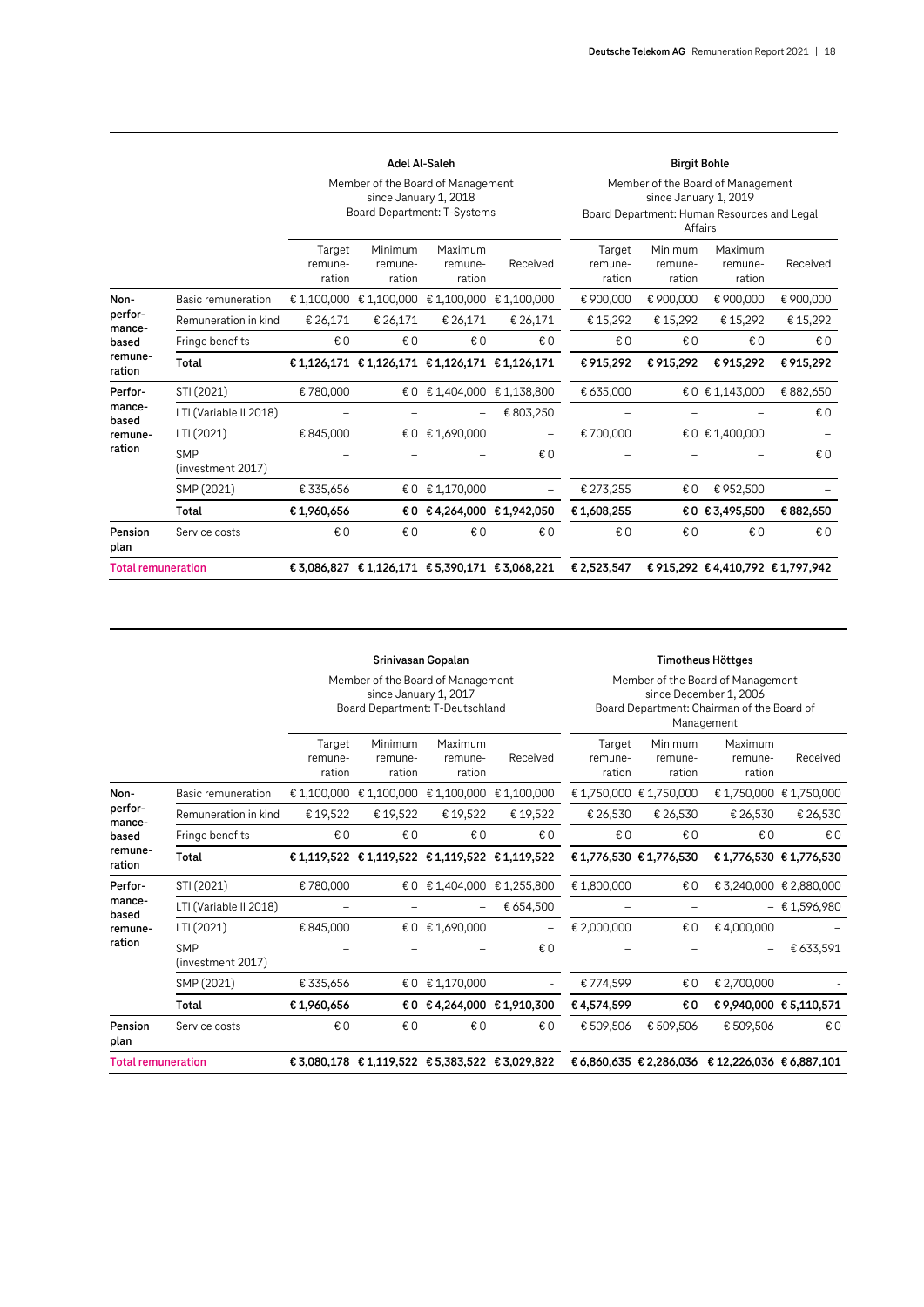|                           |                                 |                             | Dr. Christian Illek                                                                   |                              |                                             |                                                                                                           | <b>Thorsten Langheim</b>                    |                              |                                                 |  |
|---------------------------|---------------------------------|-----------------------------|---------------------------------------------------------------------------------------|------------------------------|---------------------------------------------|-----------------------------------------------------------------------------------------------------------|---------------------------------------------|------------------------------|-------------------------------------------------|--|
|                           |                                 |                             | Member of the Board of Management<br>since April 1, 2015<br>Board Department: Finance |                              |                                             | Member of the Board of Management<br>since January 1, 2019<br>Board Department: USA and Group Development |                                             |                              |                                                 |  |
|                           |                                 | Target<br>remune-<br>ration | Minimum<br>remune-<br>ration                                                          | Maximum<br>remune-<br>ration | Received                                    | Target<br>remune-<br>ration                                                                               | Minimum<br>remune-<br>ration                | Maximum<br>remune-<br>ration | Received                                        |  |
| Non-                      | Basic remuneration              | € 1,100,000                 | € 1,100,000                                                                           | € 1,100,000                  | € 1,100,000                                 |                                                                                                           |                                             |                              | € 1,100,000 € 1,100,000 € 1,100,000 € 1,100,000 |  |
| perfor-<br>mance-         | Remuneration in kind            | €42,332                     | €42,332                                                                               | €42,332                      | €42,332                                     | € 14,206                                                                                                  | €14,206                                     | € 14,206                     | € 14,206                                        |  |
| based                     | Fringe benefits                 | €0                          | €0                                                                                    | €0                           | €0                                          | €0                                                                                                        | €0                                          | €0                           | €0                                              |  |
| remune-<br>ration         | Total                           |                             |                                                                                       |                              | €1,142,332 €1,142,332 €1,142,332 €1,142,332 |                                                                                                           | €1,114,206 €1,114,206 €1,114,206 €1,114,206 |                              |                                                 |  |
| Perfor-                   | STI (2021)                      | €780,000                    | €0                                                                                    | € 1,404,000                  | € 1,146,600                                 | €780,000                                                                                                  |                                             |                              | € 0 € 1,404,000 € 1,326,000                     |  |
| mance-<br>based           | LTI (Variable II 2018)          |                             |                                                                                       |                              | €793,954                                    |                                                                                                           |                                             |                              | €0                                              |  |
| remune-                   | LTI (2021)                      | €845,000                    | €0                                                                                    | €1,690,000                   |                                             | €845,000                                                                                                  |                                             | €0 €1,690,000                |                                                 |  |
| ration                    | <b>SMP</b><br>(investment 2017) |                             |                                                                                       |                              | € 251,421                                   |                                                                                                           |                                             |                              | € 0                                             |  |
|                           | SMP (2021)                      | € 335,656                   | €0                                                                                    | € 1,170,000                  |                                             | € 335,656                                                                                                 |                                             | € 0 € 1,170,000              |                                                 |  |
|                           | <b>Total</b>                    | €1,960,656                  | €O                                                                                    |                              | €4,264,000 €2,191,975                       | €1,960,656                                                                                                |                                             |                              | €0 €4,264,000 €1,326,000                        |  |
| Pension<br>plan           | Service costs                   | €0                          | € 0                                                                                   | €0                           | € 0                                         | $\n  E$                                                                                                   | €0                                          | €0                           | €0                                              |  |
| <b>Total remuneration</b> |                                 |                             | € 3,102,988 € 1,142,332 € 5,406,332 € 3,334,307                                       |                              |                                             | €3,074,862 €1,114,206 €5,378,206 €2,440,206                                                               |                                             |                              |                                                 |  |

|                           |                                 |                             | Dominique Leroy                                                                         |                              |                          | <b>Claudia Nemat</b>                                                                                      |                              |                                             |             |  |  |
|---------------------------|---------------------------------|-----------------------------|-----------------------------------------------------------------------------------------|------------------------------|--------------------------|-----------------------------------------------------------------------------------------------------------|------------------------------|---------------------------------------------|-------------|--|--|
|                           |                                 |                             | Member of the Board of Management<br>since November 1, 2020<br>Board Department: Europe |                              |                          | Member of the Board of Management<br>since October 1, 2011<br>Board Department: Technology and Innovation |                              |                                             |             |  |  |
|                           |                                 | Target<br>remune-<br>ration | Minimum<br>remune-<br>ration                                                            | Maximum<br>remune-<br>ration | Received                 | Target<br>remune-<br>ration                                                                               | Minimum<br>remune-<br>ration | Maximum<br>remune-<br>ration                | Received    |  |  |
| Non-                      | Basic remuneration              | €990,000                    | € 990,000                                                                               | €990,000                     | €990,000                 | € 1,112,500                                                                                               |                              | € 1,112,500 € 1,112,500 € 1,112,500         |             |  |  |
| perfor-<br>mance          | Remuneration in kind            | € 11,349                    | € 11,349                                                                                | € 11,349                     | € 11,349                 | €78,547                                                                                                   | €78,547                      | €78,547                                     | €78,547     |  |  |
| based                     | Fringe benefits                 | €0                          | €0                                                                                      | €0                           | €0                       | €0                                                                                                        | €0                           | €0                                          | €0          |  |  |
| remune-<br>ration         | Total                           |                             | €1,001,349 €1,001,349 €1,001,349 €1,001,349                                             |                              |                          |                                                                                                           |                              | €1,191,047 €1,191,047 €1,191,047 €1,191,047 |             |  |  |
| Perfor-                   | STI (2021)                      | €715,000                    | € O                                                                                     |                              | € 1,287,000 € 1,065,350  | €790,000                                                                                                  |                              | €0 €1,422,000                               | € 1,153,400 |  |  |
| mance-<br>based           | LTI (Variable II 2018)          |                             |                                                                                         |                              | €0                       |                                                                                                           |                              |                                             | € 803,250   |  |  |
| remune-                   | LTI (2021)                      | €777.500                    |                                                                                         | €0 €1,555,000                | $\overline{\phantom{m}}$ | € 860,000                                                                                                 |                              | €0 €1,720,000                               |             |  |  |
| ration                    | <b>SMP</b><br>(investment 2017) |                             |                                                                                         |                              | €0                       |                                                                                                           |                              |                                             | € 269,277   |  |  |
|                           | SMP (2021)                      | € 307,684                   |                                                                                         | €0 €1,072,500                |                          | € 339.961                                                                                                 |                              | €0 €1,185,000                               |             |  |  |
|                           | Total                           | €1,800,184                  |                                                                                         | €0 €3,914,500 €1,065,350     |                          | €1,989,961                                                                                                |                              | €0 €4,327,000 €2,225,927                    |             |  |  |
| Pension<br>plan           | Service costs                   | €0                          | €0                                                                                      | €0                           | €0                       | €0                                                                                                        | € 0                          |                                             |             |  |  |
| <b>Total remuneration</b> |                                 |                             | € 2,801,533 € 1,001,349 € 4,915,849 € 2,066,699                                         |                              |                          |                                                                                                           |                              | €3,181,008 €1,191,047 €5,518,047 €3,416,974 |             |  |  |

With the introduction of § 87a (1) sentence 2 no. 1 AktG, the Supervisory Board has set the maximum remuneration for the Chairman of the Board of Management at € 8,500,000 and for the ordinary members of the Board of Management at € 5,300,000 in the new Board of Management remuneration system, capping the remuneration received at these maximum amounts. The maximum remuneration limits the remuneration components basic remuneration, benefits in kind, other fringe benefits, annual variable remuneration (STI/Variable I), long-term variable remuneration (LTI/Variable II) and bonuses for extraordinary performance. This maximum remuneration threshold was approved by the Deutsche Telekom shareholders' meeting on April 1, 2021. In addition, the individual variable remuneration components include specific maximum target achievement, which acts as an additional limitation on each variable remuneration component.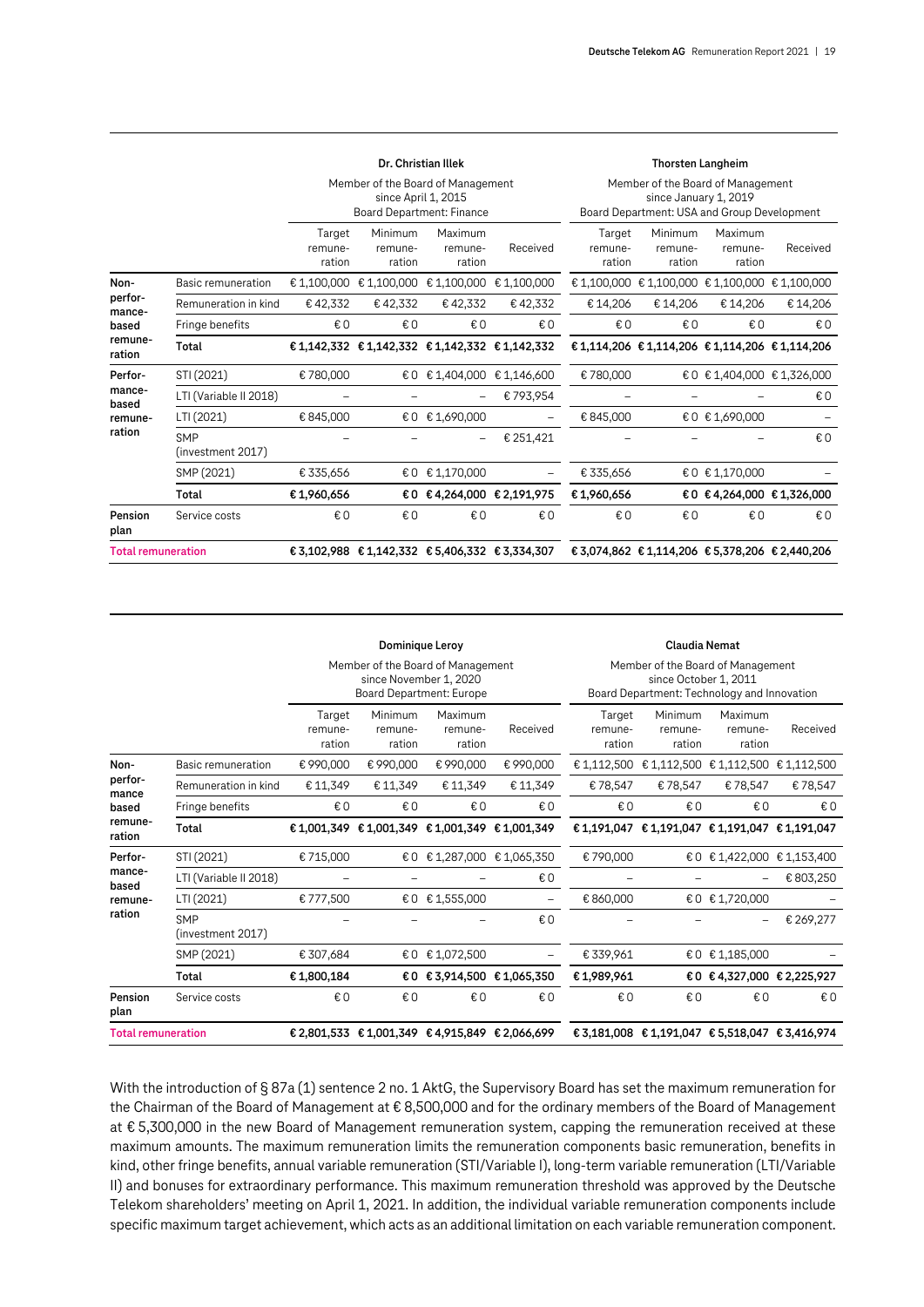The individual thresholds per variable remuneration component are shown on page 7 of this report. Compliance with maximum total remuneration can only be evaluated retrospectively when the last remuneration component from the financial year in question is paid out. The current Board of Management remuneration system and the previous remuneration system each include two multi-year variable elements of remuneration. The LTI (Variable II in the old system) and the Share Matching Plan (SMP) each have a term of four years. To participate in the SMP, the Board of Management member must use the STI paid out in the previous year to make a personal investment in Deutsche Telekom shares which they must then retain for a minimum of four years from date of purchase. At the end of the lock-up period, the same number of shares as in the personal investment is transferred to the member of the Board of Management. This means that it is only possible to report on compliance with maximum total remuneration for the 2021 financial year in the remuneration report for the 2026 financial year. If it should become clear before this that the maximum total remuneration will be exceeded, the payment of the remuneration component causing the maximum remuneration to be exceeded is capped. In this case, compliance with the maximum total remuneration would be reported in the financial year in which the capping took place.

# <span id="page-19-0"></span>**3. Remuneration granted and due in accordance with § 162 AktG**

## <span id="page-19-1"></span>**3.1. Remuneration granted and due for current members of the Board of Management in accordance with § 162 AktG**

The remuneration granted and due and the relative share of these for current members of the Board of Management, which are to be made public in accordance with § 162 (1) sentence 1 AktG, are shown in the following table. The table shows the basic remuneration paid out in the 2021 financial year, the remuneration in kind, the STI (Variable I) paid out in the 2021 financial year which was set for 2020, the LTI (Variable II, 2017 tranche) paid out in the 2021 financial year for which the term of the plan was from 2017 to 2020, and the monetary value (value of the shares at the time of transfer) of the matching shares transferred in the 2021 financial year based on the participation in the Share Matching Plan. The STI (Variable I) and the LTI (Variable II) are still components of the remuneration system that applied until 2020.

|                     |                              | <b>Fixed</b> | remuneration components                |    |                                         | Variable<br>remuneration components |                                         |         |                                   |       |             |  |  |
|---------------------|------------------------------|--------------|----------------------------------------|----|-----------------------------------------|-------------------------------------|-----------------------------------------|---------|-----------------------------------|-------|-------------|--|--|
|                     | <b>Basic</b><br>remuneration | $%^*$        | Benefits in<br>kind/fringe<br>benefits | %  | Short-Term<br>Incentive<br>(Variable I) | $\%^*$                              | Long-Term<br>Incentive<br>(Variable II) | $%$ $*$ | Matching<br>shares<br>transferred | $%$ * |             |  |  |
| Adel Al-Saleh       | € 1,100,000                  | 55%          | € 26,171                               | 1% | €863,555                                | 44 %                                | €0                                      | 0%      | €0                                | 0%    | €1,989,726  |  |  |
| <b>Birgit Bohle</b> | € 900,000                    | 55%          | € 15,292                               | 1% | €731,313                                | 44 %                                | €0                                      | 0%      | €0                                | 0%    | €1,646,605  |  |  |
| Srinivasan Gopalan  | € 1,100,000                  | 41%          | €19,522                                | 1% | €916,421                                | 34 %                                | € 627,000                               | 24 %    | €0                                | 0%    | €2,662,943  |  |  |
| Timotheus Höttges   | €1,750,000                   | 25%          | € 26,530                               | 1% | € 2.494.800                             | 35%                                 | € 2,129,880                             | 30%     | € 633,591                         | 9%    | €7,034,801  |  |  |
| Dr. Christian Illek | € 1,100,000                  | 37%          | €42,332                                | 1% | €925,655                                | 32%                                 | € 627,000                               | 21%     | € 251,421                         | 9%    | € 2,946,408 |  |  |
| Thorsten Langheim   | € 1,100,000                  | 54%          | €14,206                                | 1% | €915,975                                | 45%                                 | €0                                      | 0%      | €0                                | 0%    | € 2,030,181 |  |  |
| Dominique Leroy     | €990,000                     | 86%          | € 53,016                               | 4% | € 112,500                               | 10%                                 | €0                                      | 0%      | €0                                | 0%    | €1,155,516  |  |  |
| Claudia Nemat       | € 1,112,500                  | 35%          | €78,547                                | 2% | € 907.200                               | 29 %                                | €769.500                                | 25%     | € 269.277                         | 9%    | € 3.137.024 |  |  |

\* As a % of total remuneration

The disclosure of the long-term incentive amount (Variable II) for Timotheus Höttges includes a bonus of € 600,000 for extraordinary performance, which the Supervisory Board approved in 2020 for the performance of activities in connection with the successful finalization of the business combination of T-Mobile US and Sprint, and which was paid out in January 2021. Due to the point in time of the payment in the 2021 financial year and the new regulatory requirements under § 162 AktG, this payment must be reported again, although it was already included in the reporting of Board of Management remuneration in the 2020 combined management report. The remuneration in kind / fringe benefits for Dominique Leroy include a payment of € 41,667 from the pension substitute received, representing prorata participation for two months, November and December 2020. This is disclosed at this point in the remuneration report because the sum was paid out in the 2021 financial year. The pension substitute and the resulting pro-rata payment of the pension substitute is based on the Board of Management remuneration system that applied until 2020. It does not exist in the new remuneration system that applies as of the 2021 financial year.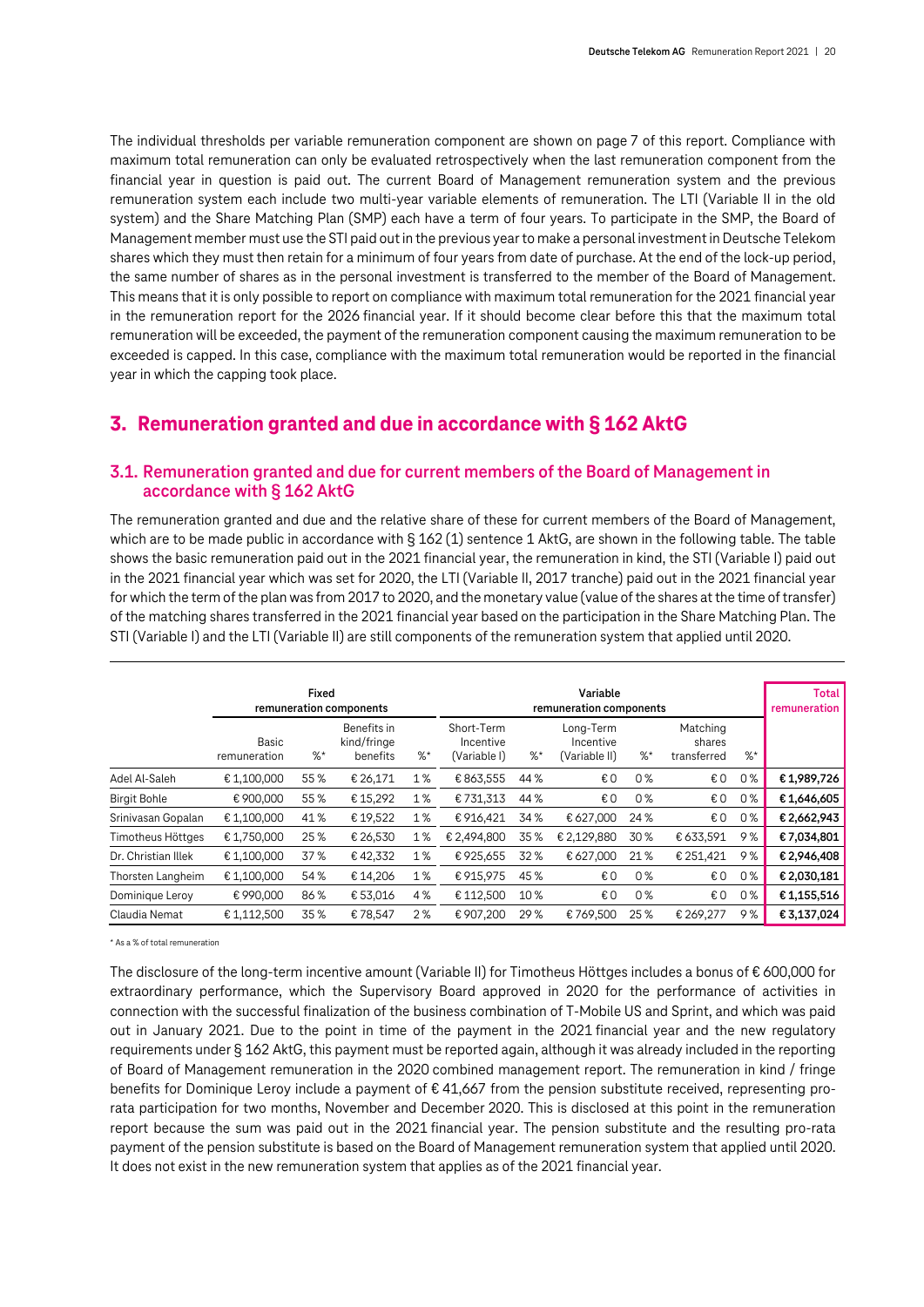#### **Short-Term Incentive (Variable I – 2020)**

The short-term variable remuneration (Variable I) paid out in the 2021 financial year is based on the Board of Management remuneration system that applied up to and including 2020 and consisted of 50 % from Group financial targets and 50 % from individual targets (value adherence and strategic targets) for members of the Board of Management. Target achievement for the targets applied can range between 0 % and 150 %. Variable I is largely similar to the STI, which is a part of the remuneration system approved in 2021 by the shareholders' meeting. Please see the details provided from page 7 onwards. In addition to the different weighting of the target parameters and the financial targets selected, Variable I also differs from the STI in that it did not yet include any ESG targets and no performance factors were used. The stipulated targets, the target achievement and the resulting payment amounts can be seen in the following table.

|                                             |         | Group financial targets<br>(weighting: 50 %) |               |      |                    | Individual targets<br>(weighting: 50 %) |                             |                                |                          |
|---------------------------------------------|---------|----------------------------------------------|---------------|------|--------------------|-----------------------------------------|-----------------------------|--------------------------------|--------------------------|
|                                             | Revenue | Unadjusted<br><b>EBITDA AL</b>               | <b>FCF AL</b> | Σ    | Value<br>adherence | Strategic<br>targets                    | Total target<br>achievement | Target amount<br>of Variable I | Payment of<br>Variable I |
| Member of the<br><b>Board of Management</b> | (40%    | $(40\%)$                                     | $(20\%)$      |      | $(20\%)$           | $(30\%)$                                |                             |                                |                          |
| Adel Al-Saleh                               | 133%    | 150%                                         | 150 %         | 143% | 107%               | 117%                                    | 128%                        | € 675,000                      | €863,555                 |
| <b>Birgit Bohle</b>                         | 133%    | 150%                                         | 150%          | 143% | 103%               | 136%                                    | 133%                        | € 550,000                      | €731,313                 |
| Srinivasan Gopalan                          | 133%    | 150%                                         | 150 %         | 143% | 123%               | 132%                                    | 136%                        | € 675,000                      | €916,421                 |
| Timotheus Höttges                           | 133%    | 150%                                         | 150 %         | 143% | 130%               | 137%                                    | 139%                        | € 1,800,000 € 2,494,800        |                          |
| Dr. Christian Illek                         | 133%    | 150%                                         | 150 %         | 143% | 117%               | 141%                                    | 137%                        | € 675,000                      | €925,655                 |
| Thorsten Langheim                           | 133%    | 150%                                         | 150 %         | 143% | 120%               | 134 %                                   | 136%                        | € 675,000                      | €915,975                 |
| Dominique Leroy                             | 100 %   | 100 %                                        | 100 %         | 100% | 100 %              | 100 %                                   | 100%                        | € 112,500                      | €112,500                 |
| Claudia Nemat                               | 133%    | 150%                                         | 150%          | 143% | 115%               | 133%                                    | 134 %                       | € 675,000                      | €907,200                 |

As Dominque Leroy's appointment only took in two months of 2020, the target achievement for her STI (Variable I) was contractually set at 100 %.

#### **Group financial targets**

The Group financial targets set by the Supervisory Board and the Group target achievement derived from these can be seen in the table below.

| billions of $\epsilon$                        |           |              |                           |                       |
|-----------------------------------------------|-----------|--------------|---------------------------|-----------------------|
| Group                                         | Weighting | Target value | Actual value <sup>1</sup> | Target<br>achievement |
| Revenue                                       | 40%       | 101.2        | 103.8                     | 133%                  |
| EBITDA AL (unadjusted)                        | 40%       | 29.5         | 31.8                      | 150%                  |
| Free cash flow AL                             | 20%       | 5.2          | 5.9                       | 150%                  |
| <b>Achievement of Group financial targets</b> |           |              |                           | 143%                  |

<sup>1</sup> The actual values have been adjusted to include non-budgeted inorganic effects (first-time consolidations and deconsolidations of companies during the course of the year, exchange rate fluctuations) and one-time effects.

In the target parameter of revenue, the performance of the operating segments USA, Germany and Europe means the Group is considerably over budget, with 133 % target achievement. Results for the KPIs EBITDA AL (unadjusted) and FCF AL were considerably better than assumed in the budget for both the Group excluding the United States and for the United States, leading to target achievement of 150 % for both. Overall, weighted target achievement for the 2020 financial year is 143 %.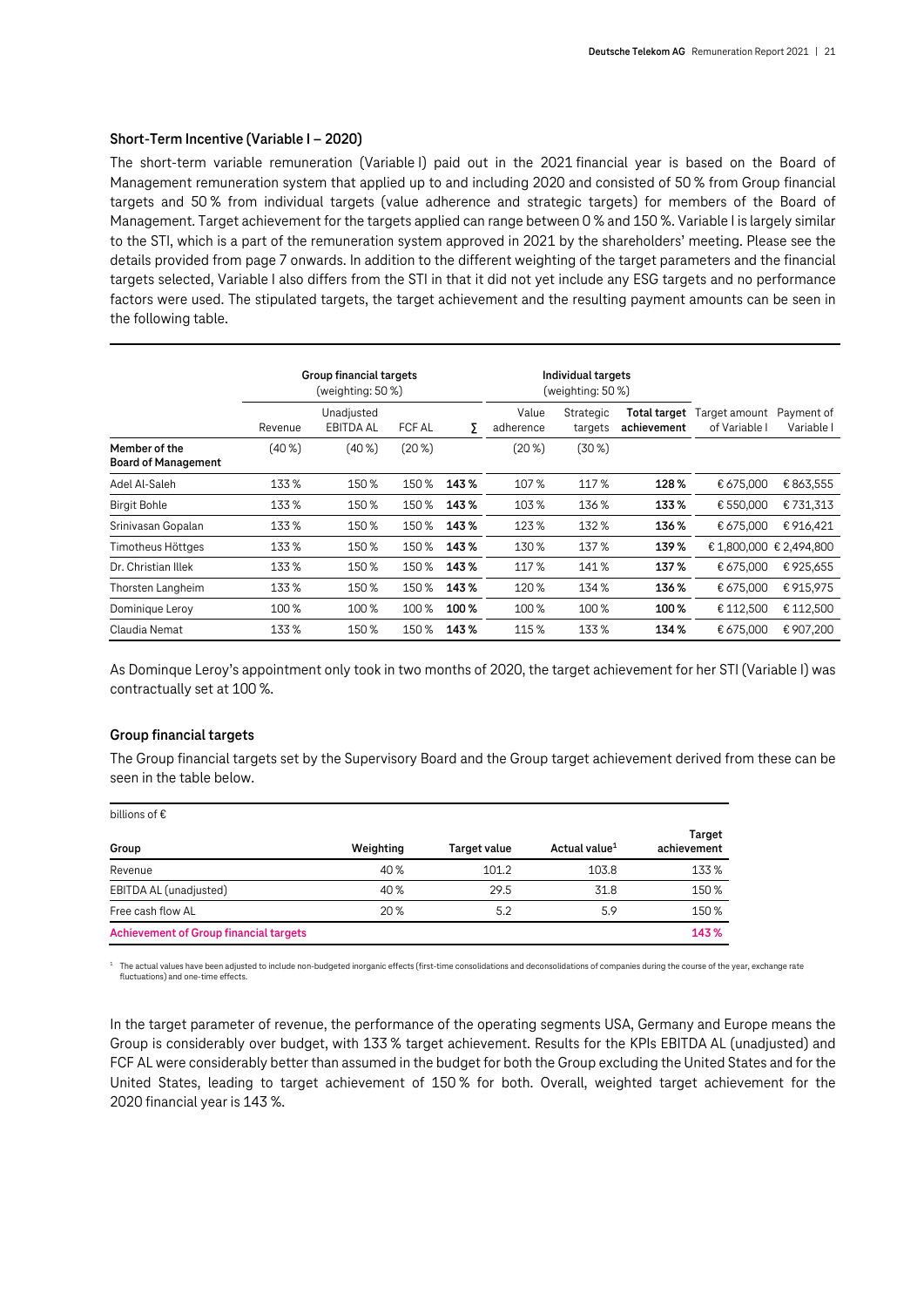#### **Individual targets**

#### **Value adherence**

The process for setting and deriving the target achievement for the value adherence is in line with the process detailed for the new Board of Management remuneration system. Please refer to the details on page 10. The individual target achievement levels for value adherence in the above table depicting the Short-Term Incentive are based on a qualitative comprehensive evaluation of the criteria for value adherence.

#### **Strategic targets**

For the 2020 financial year, the Supervisory Board agreed the following individual strategic implementation targets with the members of the Board of Management. In regard to the strategic targets, it should be noted that Srinivasan Gopalan only took over the Board of Management Department for Germany on November 1, 2020, so his individual targets reflect the targets of the Board of Management Department for Europe, which he headed until October 31.

| <b>Timotheus Höttges</b> | ■ Increased value creation TMUS<br>Increased broadband coverage                                                                                                                                                                                             |
|--------------------------|-------------------------------------------------------------------------------------------------------------------------------------------------------------------------------------------------------------------------------------------------------------|
|                          | Acceleration of infrastructure build-out in Germany<br>Implementation of the future B2B business structure<br>Pushing forward a relaunch (rejuvenation) of the brand                                                                                        |
| Adel Al-Saleh            | ■ Reduction in external indirect costs AL<br>Increased customer satisfaction with TSI<br>Implementation of the future B2B business structure<br>■ Acceleration of an increase in external revenue for T-Systems                                             |
| <b>Birgit Bohle</b>      | ■ Quality improvement of the (top) HR products and services<br>Improved employer attractiveness<br>Increased efficiency by a reduction in adjusted TWC<br>Minimization of legal and regulatory risks<br>• Optimization of the E2E skills management process |
| Srinivasan Gopalan       | ■ Reduction in external indirect costs AL in Europe<br>Improved customer satisfaction in relation to specific NatCo targets<br>Increased app channel use share<br>■ Increased B2B FMC and B2B FMCC revenues                                                 |
| Dr. Christian Illek      | Reduction in Group adjusted external indirect costs AL<br>Stabilization of net debt / adj. EBITDA<br>Implementation of the future B2B business structure<br>Increased customer satisfaction with DTSE                                                       |
| Thorsten Langheim        | ■ Value creation TMNL<br>■ Value creation DFMG<br>■ Value creation TMUS                                                                                                                                                                                     |
| Dominique Leroy          | Not relevant, as initially appointed in November 2020                                                                                                                                                                                                       |
| <b>Claudia Nemat</b>     | ■ Ensuring IT delivery<br>■ Increased customer satisfaction with Magenta Speaker<br>Introduction of innovative 5G-based Campus networks<br>Increased mobile network quality in Germany                                                                      |

**Individual strategy implementation**

The individual target achievement levels for the strategic implementation targets listed in the above table depicting the Short-Term Incentive are based on a qualitative comprehensive evaluation of the implementation of the strategic implementation targets specified for each individual member of the Board of Management.

#### **Long-Term Incentive (Variable II – 2017 tranche)**

The long-term variable remuneration (Variable II, 2017 tranche) paid out in the 2021 financial year is also based on the Board of Management remuneration system that applied up to and including 2020 and consisted of four equally weighted target parameters for each of which target achievement can vary between 0 % and 150 %. Variable II is an entirely cash-based four-year plan with a term from 2017 to 2020. The level of ambition for the target values was set at the start of the plan term for all four years. Target achievement was calculated as follows.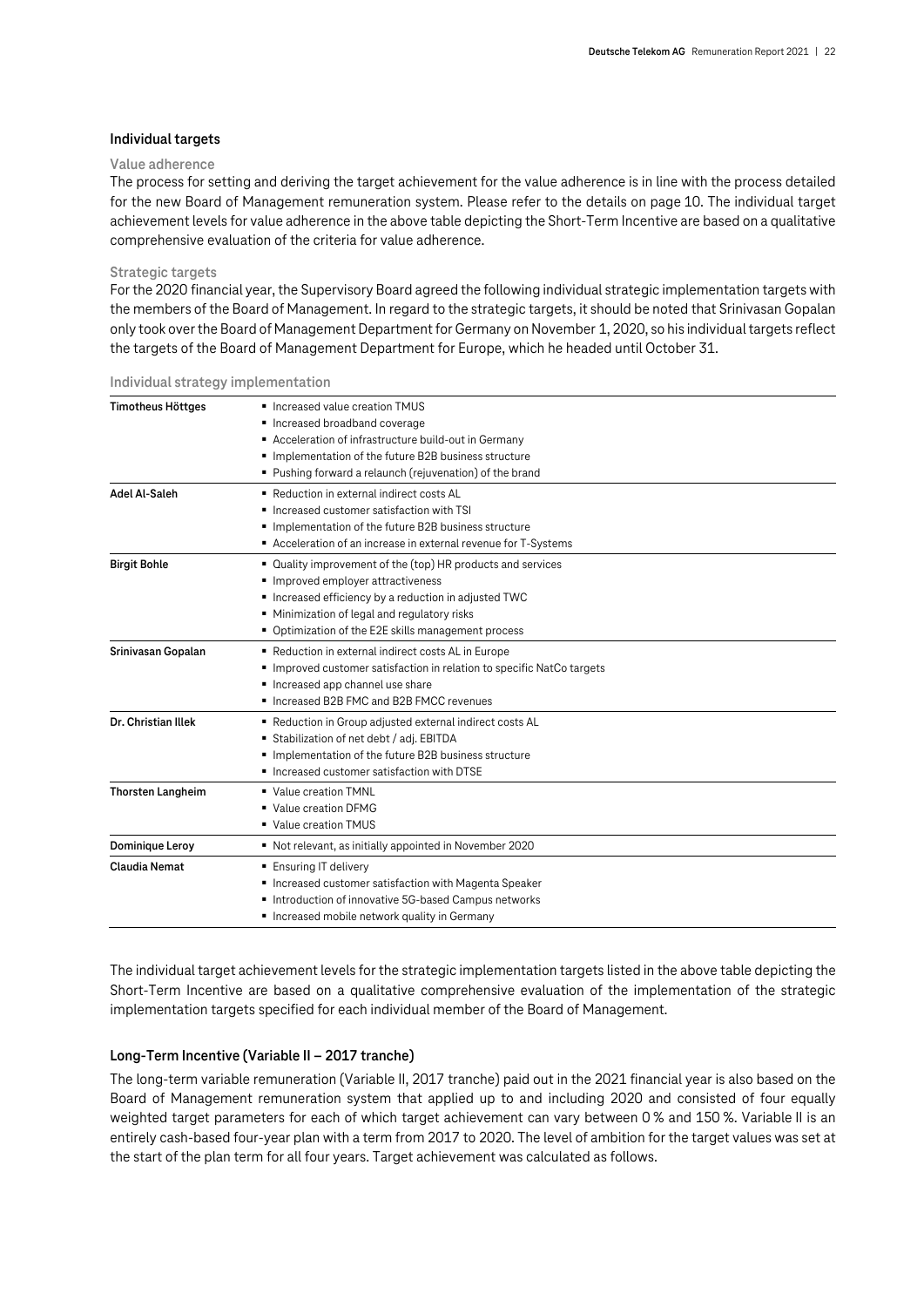| (Weighting)              |                 | <b>Year 2017</b><br>(25%) |                            |       | <b>Year 2018</b><br>(25%) |                            |                 | <b>Year 2019</b><br>(25%) |                                       |                 | <b>Year 2020</b><br>(25%) |                            |                                       |
|--------------------------|-----------------|---------------------------|----------------------------|-------|---------------------------|----------------------------|-----------------|---------------------------|---------------------------------------|-----------------|---------------------------|----------------------------|---------------------------------------|
|                          | Target<br>value | Actual<br>value           | Target<br>achieve-<br>ment | value | Target Actual<br>value    | Target<br>achieve-<br>ment | Target<br>value | Actual<br>value           | Target<br>achieve-<br>ment            | Target<br>value | Actual<br>value           | Target<br>achieve-<br>ment | <b>Total</b><br>target<br>achievement |
| ROCE <sup>1</sup>        | 5.0%            | 5.8%                      | 150%                       | 4.8%  | 5.1%                      | 142%                       | 4.9%            | 5.1%                      | 126%                                  | 4.9%            | 7.5%                      | 150%                       | 142%                                  |
| Adj. EPS <sup>1</sup>    | 0.83            | 1.28                      | 150%                       | 0.94  | 1.02                      | 150%                       | 0.97            | 1.14                      | 150%                                  | 0.98            | 1.33                      | 150%                       | 150%                                  |
| Customer<br>satisfaction | 70.0            | 68.6                      | 79%                        | 71.5  | 69.2                      | 66%                        | 72.5            | 67.9                      | 29%                                   | 73.8            | 72.0                      | 74%                        | 62%                                   |
| Employee<br>satisfaction | 65              | 64                        | 90%                        | 65    | 63                        | 80%                        | 66              | 65                        | 90%                                   | 67              | 73                        | 150%                       | 103%                                  |
|                          |                 |                           |                            |       |                           |                            |                 |                           | Total target achievement 2017 tranche |                 |                           |                            | 114%                                  |

<sup>1</sup> The actual values have been adjusted to include key issues which were not taken into account for the medium-term planning (increased investments for spectrum in the U.S., introduction of the IFRS-16 standard, T-Mobile US business combination).

#### **Share matching**

The amounts shown for total remuneration include the value applicable at the time of transfer of the matching shares in the 2021 financial year, which was the amount taxed as income. All matching shares transferred in the 2021 financial year were transferred four years after the date of the mandatory personal investment in 2017. This means that the date of transfer was different for each member of the Board of Management, as in 2017 there was a window of approximately three months within which the Board member could make the personal investment. This means that Timotheus Höttges received 8,000 shares on April 7 at a share price of € 16.554, and a further 28,155 matching shares on June 29 at a share price of €17.80. Claudia Nemat received 15,632 matching shares on June 8 at a share price of €17.226 and Christian Illek received a total of 14,060 matching shares on June 30 at a market rate of  $\epsilon$  17.882.

# <span id="page-22-0"></span>**3.2. Remuneration granted and due for former members of the Board of Management in accordance with § 162 AktG**

The remuneration granted and due and the relative share of these for former members of the Board of Management, which are to be made public in accordance with § 162 (1) sentence 1 AktG, are shown in the following table. The table shows pension amounts paid out in the 2021 financial year resulting from existing pension commitments; the STI (Variable I) set for the 2020 financial year and paid out in the 2021 financial year for members of the Board of Management whose appointment to the Board of Management ended in the 2020 financial year; and the LTI (Variable II 2017 tranche) paid out in the 2021 financial year to which some members of the Board of Management whose appointment to the Board of Management ended between 2017 and 2020 were entitled on a pro rata basis.

|                                                      | <b>Fixed</b><br>remuneration components |       | <b>Total</b><br>remuneration            |      |                                         |      |                                   |        |             |
|------------------------------------------------------|-----------------------------------------|-------|-----------------------------------------|------|-----------------------------------------|------|-----------------------------------|--------|-------------|
|                                                      | Pension<br>payments                     | $%$ * | Short-Term<br>Incentive<br>(Variable I) | %    | Long-Term<br>Incentive<br>(Variable II) | %    | Matching<br>shares<br>transferred | $\%^*$ |             |
| Dr. Dirk Wössner<br>(until October 31, 2020)         | € 0                                     | 0%    | € 622,875                               | 100% | €0                                      | 0%   | €0                                | $0\%$  | € 622,875   |
| Dr. Thomas Kremer<br>(until March 31, 2020)          | € 2,139,166                             | 76%   | €178,063                                | 6%   | € 509,438                               | 18%  | €O                                | 0%     | € 2,826,667 |
| Thomas Dannenfeldt<br>(until December 31, 2018)      | € 0                                     | 0%    | €0                                      | 0%   | €481,900                                | 100% | €0                                | $0\%$  | €481,900    |
| <b>Reinhard Clemens</b><br>(until December 31, 2017) | € 0                                     | 0%    | €0                                      | 0%   | € 185,250                               | 100% | €0                                | 0%     | €185,250    |
| Niek Jan van Damme<br>(until December 31, 2017)      | €0                                      | 0%    | €0                                      | 0%   | € 397,670                               | 100% | €O                                | 0%     | €397,670    |
| Thomas Sattelberger<br>(until May 02, 2012)          | € 279,700                               | 100%  | €0                                      | 0%   | €0                                      | 0%   | €0                                | 0%     | € 279,700   |

\* As a % of total remuneration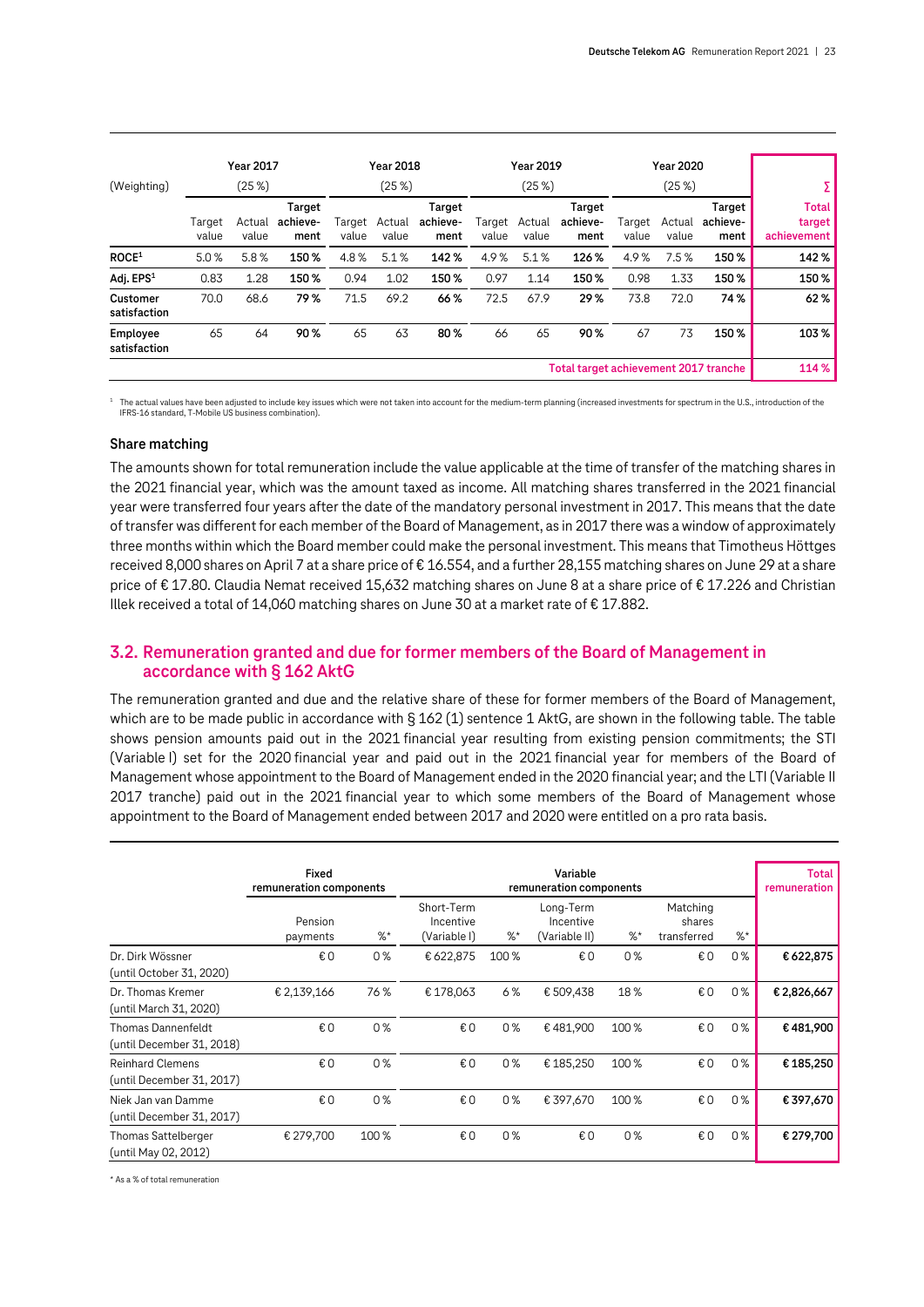#### **Pension payments**

The pension payment for Dr. Thomas Kremer is the payment of a contribution-based pension commitment that takes the form of a one-time capital payment on reaching retirement, which means that pension payments will not be disclosed in subsequent years.

#### **Short-Term Incentive (Variable I – 2020)**

The members of the Board of Management Dr. Thomas Kremer and Dr. Dirk Wössner, who both departed in 2020, participated in Variable I for 2020 on a pro-rata basis. This was paid out in 2021. The stipulated targets, the target achievement and the resulting payment amounts can be seen in the following table.

|                                             | Group financial targets<br>(weighting: 50 %) |                                |        |      |                    | Individual targets<br>(weighting: 50 %) |                                    |                                |                          |
|---------------------------------------------|----------------------------------------------|--------------------------------|--------|------|--------------------|-----------------------------------------|------------------------------------|--------------------------------|--------------------------|
|                                             | Revenue                                      | Unadjusted<br><b>EBITDA AL</b> | FCF AL |      | Value<br>adherence | Strategic<br>targets                    | <b>Total target</b><br>achievement | Target amount<br>of Variable I | Payment<br>of Variable I |
| Member of the<br><b>Board of Management</b> | $(40\%)$                                     | (40%                           | (20%)  |      | (20 <sup>8</sup> ) | $(30\%)$                                |                                    |                                |                          |
| Dr. Thomas Kremer                           | 133%                                         | 150%                           | 150%   | 143% | 110%               | 120 %                                   | 130%                               | € 137.500                      | €178,063                 |
| Dr. Dirk Wössner                            | 133%                                         | 150 %                          | 150 %  | 143% | 115%               | 138%                                    | 136%                               | €458,333                       | € 622.875                |

#### **Individual targets**

#### **Value adherence**

The process for setting value adherence target achievement is in line with the process detailed for the new Board of Management remuneration system. Please refer to the details on page 10. The aforementioned individual target achievement levels for value adherence are based on a qualitative comprehensive evaluation of the criteria for value adherence.

#### **Strategic targets**

For the 2020 financial year, the Supervisory Board agreed the following individual strategic implementation targets with the two members of the Board of Management who departed in 2020.

| Dr. Thomas Kremer | • Successful transfer of the Board of Management department for Data Privacy, Legal Affairs and Compliance to<br>the Board of Management departments for Human Resources, Finance, and Technology & Innovation |
|-------------------|----------------------------------------------------------------------------------------------------------------------------------------------------------------------------------------------------------------|
| Dr. Dirk Wössner  | ■ Reduction in external indirect costs AL in Germany<br>■ Increased MagentaEins subscriber base<br>Increased first-call resolution rate                                                                        |
|                   | Increased broadband build-out<br>Implementation of the future B2B business structure                                                                                                                           |
|                   |                                                                                                                                                                                                                |

**Individual strategy implementation**

The aforementioned individual target achievement levels for the strategic targets are based on a qualitative comprehensive evaluation of the implementation of the strategic implementation targets specified for each individual member of the Board of Management.

#### **Long-Term Incentive (Variable II – 2017 tranche)**

Depending on the reason for departure, members of the Board of Management who leave the Group during the fouryear term of Variable II may participate on a pro-rata basis. If this is the case, the members of the Board of Management who have departed receive the payment of the tranche due at the same time and with the same level of target achievement as current members of the Board of Management. The participation contribution that was originally agreed is the only element to be reduced pro rata. This means that the same details for target achievement apply as for the current members of the Board of Management and can be seen on page 22. The target achievement taken as the basis for the tranche is also 114 %.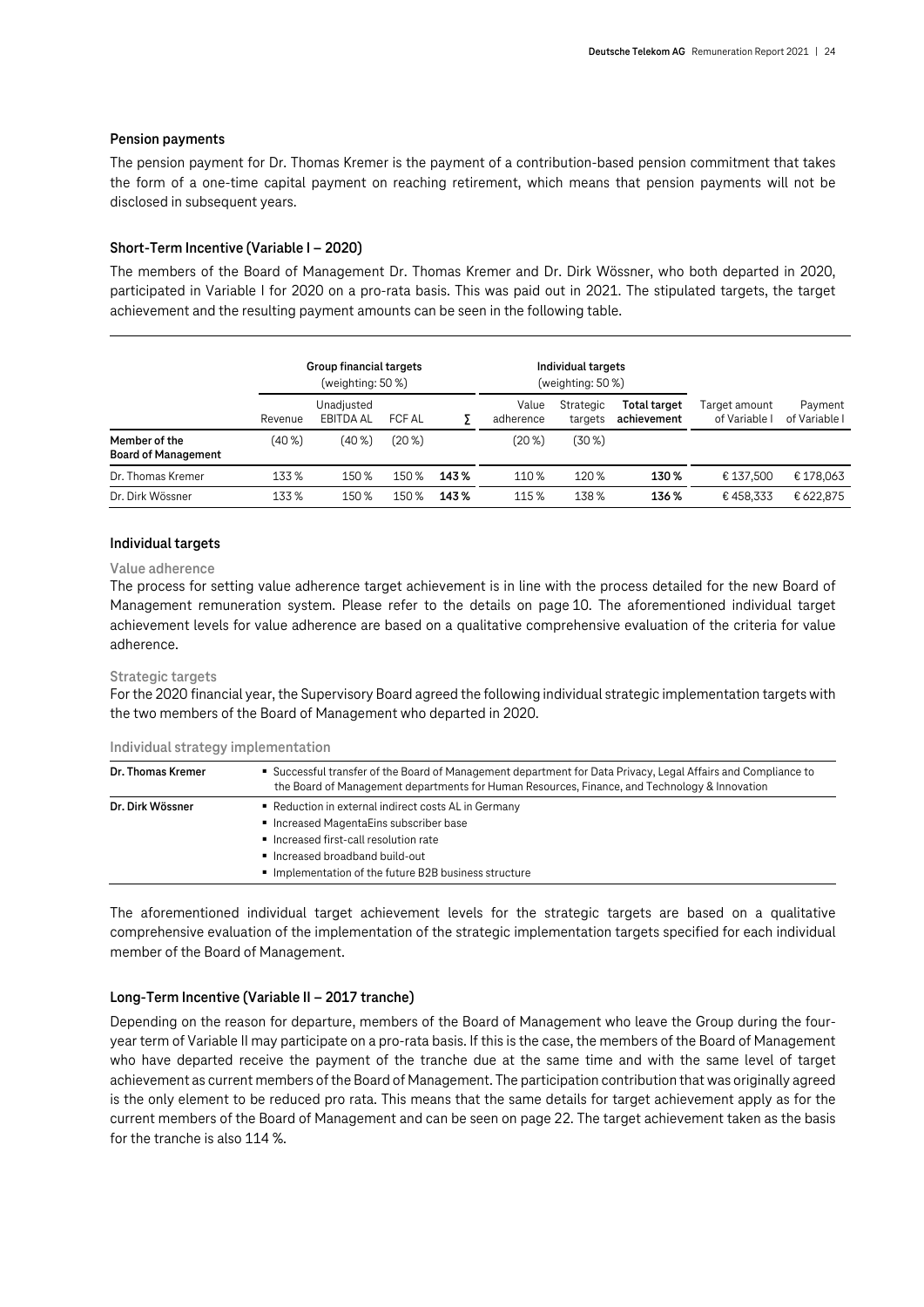#### <span id="page-24-0"></span>**3.3. Comparative information**

The following table illustrates the annual trend in development of earnings for the Company, remuneration for current and former members of the Board of Management, and the average remuneration of employees over the last five financial years based on FTE.

Development of earnings is calculated based on company income after taxes under German GAAP and adjusted (Group) EBITDA AL. This is intended to illustrated the Company's operating performance.

The basis for the figures used to show development by percentage of Board of Management remuneration is remuneration granted and remuneration due, in accordance with the requirements of stock corporation law. In the first year of appointment to the Board of Management, "n/a" is shown in the details of development of remuneration of Board of Management members because in the first year it is not possible to show the development of their remuneration in comparison with previous years.

The group of employees taken as the basis for employee remuneration are employees from Group companies in Germany who are subject to the Group Works Agreement on the Conditions of Employment for Non-civil Servants outside the Collective Agreement, as these companies have broadly comparable remuneration systems in place and use comparable remuneration components. In a similar manner to the details given for members of the Board of Management, the figure for total gross employee salaries was used (adjusted for severance payments made) for the relevant financial year in order to obtain the figure for remuneration granted and due in accordance with § 162 (1) sentence 1 AktG. The figure for total gross employee salaries was adjusted for severance payments, which were generally paid out as a result of staff restructuring measures.

|                                                                                 | <b>Difference</b><br>2018 to 2017 | <b>Difference</b><br>2019 to 2018 | <b>Difference</b><br>2020 to 2019 | <b>Difference</b><br>2021 to 2020 |
|---------------------------------------------------------------------------------|-----------------------------------|-----------------------------------|-----------------------------------|-----------------------------------|
| <b>Earnings KPIs</b>                                                            |                                   |                                   |                                   |                                   |
| Income after taxes under German GAAP                                            | $-15.0%$                          | $-58.2%$                          | 43.8%                             | 43.3%                             |
| EBITDA AL (adjusted) $1$                                                        | 4.1%                              | 6.9%                              | 41.7%                             | 6.6%                              |
| <b>Current members of the Board of Management</b><br>(as at: December 31, 2021) |                                   |                                   |                                   |                                   |
| Adel Al-Saleh                                                                   | n/a                               | 3.4%                              | $-4.7%$                           | 2.3%                              |
| <b>Birgit Bohle</b>                                                             | $\overline{a}$                    | n/a                               | 45.6%                             | 16.3%                             |
| Srini Gopalan                                                                   | $-25.3%$                          | 3.0%                              | 16.1%                             | 62.0%                             |
| Tim Höttges                                                                     | 12.2%                             | 11.5%                             | 11.8%                             | 18.7%                             |
| Dr. Christian Illek                                                             | 11.3%                             | 50.1%                             | 8.6%                              | 15.1%                             |
| Thorsten Langheim                                                               | —                                 | n/a                               | 91.1%                             | 15.7%                             |
| Dominique Leroy                                                                 | $\overline{\phantom{0}}$          | $\overline{\phantom{0}}$          | n/a                               | 282.9%                            |
| Claudia Nemat                                                                   | $-0.2%$                           | 3.8%                              | $-1.0%$                           | 11.2%                             |
| Former members of the Board of Management<br>(as at: December 31, 2021)         |                                   |                                   |                                   |                                   |
| <b>Reinhard Clemens</b>                                                         | 56.5%                             | $-85.3%$                          | $-39.5%$                          | $-46.7%$                          |
| Thomas Dannenfeldt                                                              | 35.4%                             | $-15.9%$                          | $-72.9%$                          | $-10.4%$                          |
| Dr. Thomas Kremer                                                               | 8.0%                              | 3.9%                              | $-11.5%$                          | 38.8%                             |
| Thomas Sattelberger                                                             | 1.0%                              | 1.0%                              | 1.0%                              | 1.0%                              |
| Niek Jan van Damme                                                              | 79.7%                             | $-83.2%$                          | $-28.2%$                          | $-27.1%$                          |
| Dr. Dirk Wössner                                                                | n/a                               | $-54.7%$                          | $-8.1%$                           | $-56.7%$                          |
| Average employee remuneration                                                   |                                   |                                   |                                   |                                   |
| Average remuneration                                                            | 2.8%                              | 4.1%                              | 1.3%                              | 2.2%                              |

<sup>1</sup> To calculate the earnings KPI EBITDA AL (adjusted), EBITDA adjusted for special factors was used to calculate the rate of change from 2017 to 2018, as the initial use of the IFRS 16 accounting standard on January 1, 2019 means that the KPI EBITDA AL is not available for the year 2017.

The in some cases very marked changes in remuneration trends for the members of the Board of Management in individual years are not due to changes in remuneration levels in Board of Management service contracts, but to a range of individual factors: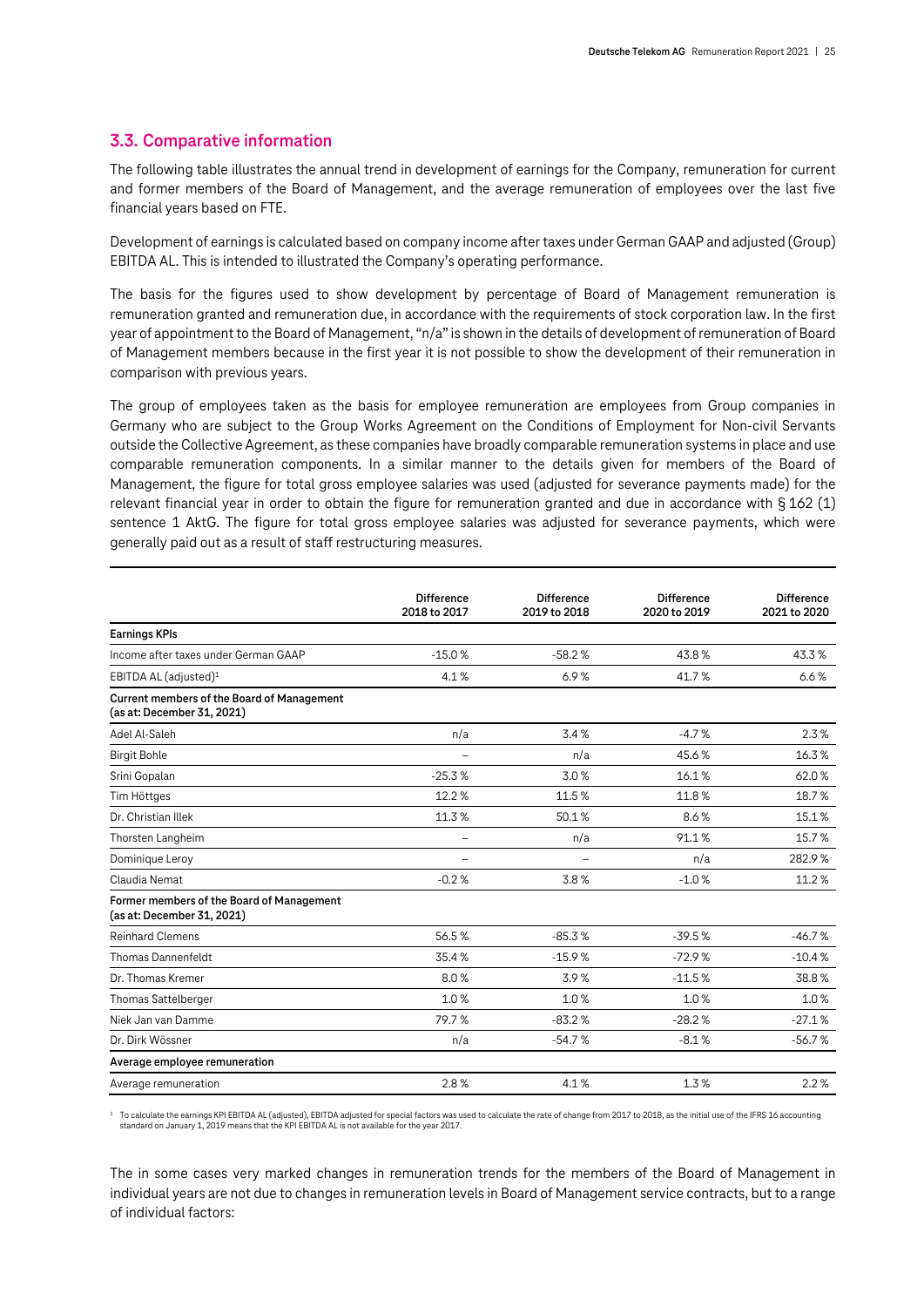Generally, the changes in Board of Management remuneration are down to the different levels of target achievement in the variable remuneration components STI and LTI, as well as the different share prices at the time of transfer of matching shares.

Newly appointed members of the Board of Management receive the first payment from the LTI in the fifth year of their appointment and do not receive their first transfer of shares from the Share Matching Plan until the sixth year. There are therefore considerable positive effects when these remuneration components are paid out for the first time, although there have been no changes to contractually agreed remuneration entitlements. One example of this can be seen in the table above in the trend in remuneration for Dr. Illek in the comparison between 2017 and 2018. The 50 % increase shown is due to the first-time payment of variable remuneration resulting from achievement of long-term performance parameters (LTI). The sharp increase in remuneration shown for Birgit Bohle and Thorsten Langheim between 2019 and 2020 is due to a similar effect, as both of them received payment of the short-term variable remuneration (Variable I) in 2020 for the first time.

The reduction in remuneration for Srinivasan Gopalan in the comparison between 2017 and 2018 is due to the fact that in the first year of his appointment, Mr. Gopalan received a sign-on bonus for his transfer to Deutsche Telekom that was not included in the payments to be taken into account the following year.

A contractual agreement is in place for former members of the Board of Management under which existing entitlements to Variable I and Variable II payments, as well as transfers of shares in the Share Matching Plan, take place on a pro-rata basis. As a result, remuneration for former members of the Board of Management reduces considerably after their departure, as the pro-rata share of LTI plans with a four-year term decreases continually, given that participants can only earn more limited shares of the plan. The pension commitments of former members of the Board of Management include an annual increase in their pension payments. The annual pension payments therefore rise in line with the agreed increase.

# <span id="page-25-0"></span>**4. Outlook**

The Supervisory Board has decided to submit a proposal for another change in the remuneration system to the 2022 shareholders' meeting for approval. The structure and components of the remuneration system approved in 2021 remain largely unchanged. The proposed change affects the bonus for extraordinary performance, the increase in maximum remuneration for the Chair of the Board of Management, and a change in the payout options for the pension commitment of the Chair of the Board of Management. Further details will be included in the invitation to the 2022 shareholders' meeting.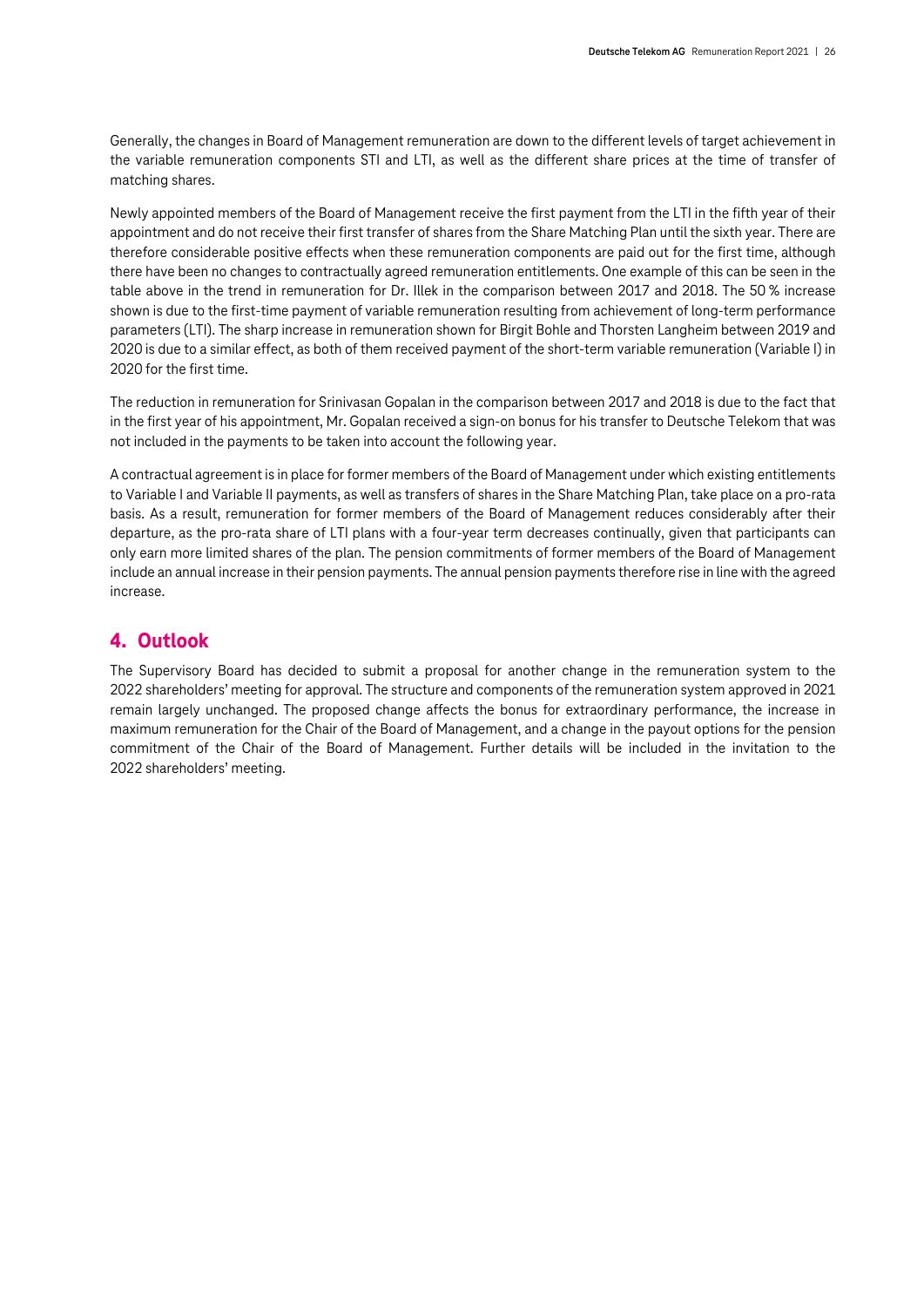# <span id="page-26-0"></span>**B. Remuneration of the Supervisory Board**

# <span id="page-26-1"></span>**1. Review of annual remuneration for 2021**

### **Resolution on the approval of the remuneration system for Supervisory Board members**

The remuneration system for the Supervisory Board, which is regulated by § 13 of the Articles of Incorporation, was also approved by the shareholders' meeting on April 1, 2021, with a majority of 99.15 % of capital represented. The system approved on May 25, 2016 by the shareholders' meeting was therefore confirmed without amendment.

#### **Application of the remuneration system for the Supervisory Board in the 2021 financial year**

The remuneration system for the Supervisory Board, which is unchanged from previous years, was applied in full as regulated by § 13 of the Articles of Incorporation.

# <span id="page-26-2"></span>**2. Remuneration of the Supervisory Board in the 2021 financial year**

#### **Basis for the remuneration system for the Supervisory Board**

The remuneration received by the members of the Supervisory Board is specified under § 13 of the Articles of Incorporation of Deutsche Telekom AG. This ensures that the remuneration of Supervisory Board members is always in line with the remuneration system approved by the shareholders' meeting.

#### **Components, amount, and structure of Supervisory Board remuneration in the 2021 financial year**

According to the provisions defined in the Articles of Incorporation, each member of the Supervisory Board receives a fixed basic annual remuneration of € 70,000.00. The Chair and the Deputy Chair of the Supervisory Board receive increased basic remuneration in recognition of the greater organizational and administrative efforts associated with their activities and their responsibility for the successful, efficient collaboration of the overall Board. The increase is € 70,000.00 for the Chair and € 35,000.00 for the Deputy Chair.

Additional remuneration is paid as follows for membership of committees of the Supervisory Board in light of the importance of committee work and the increased preparation and work required.

- (a) The Chair of the Audit Committee receives € 80,000.00, ordinary members of the Audit Committee € 40,000.00.
- (b) The Chair of the General Committee receives € 70,000.00, ordinary members of the General Committee € 30,000.00.
- (c) The Chair of the Nomination Committee receives € 25,000.00, ordinary members of the Nomination Committee € 12,500.00.
- (d) The Chair of any other committee receives € 40,000.00, ordinary members of any other committee € 25,000.00.

Chairpersonship and membership of the Mediation Committee are not remunerated.

Supervisory Board members who are only on the Supervisory Board or a committee for part of the financial year are remunerated proportionally.

To take proper account of the time spent attending meetings, members of the Supervisory Board also receive an attendance fee of € 1,000.00 for each meeting of the Supervisory Board and its committees that they attend.

In the 2021 financial year, the remuneration system for the Supervisory Board was applied in all aspects as regulated by § 13 of the Articles of Incorporation. The members of the Supervisory Board received no further remuneration and/or benefits during the reporting year for services they provided personally, in particular consultancy or mediation services.

#### **Publication of individual remuneration of the Supervisory Board**

The following table lists the fixed and variable remuneration components granted and due to current and former members of the Supervisory Board in the past financial year, including the relative share of these, in accordance with § 162 AktG. Under § 13 (6) of the Company Articles of Incorporation, remuneration falls due at the end of the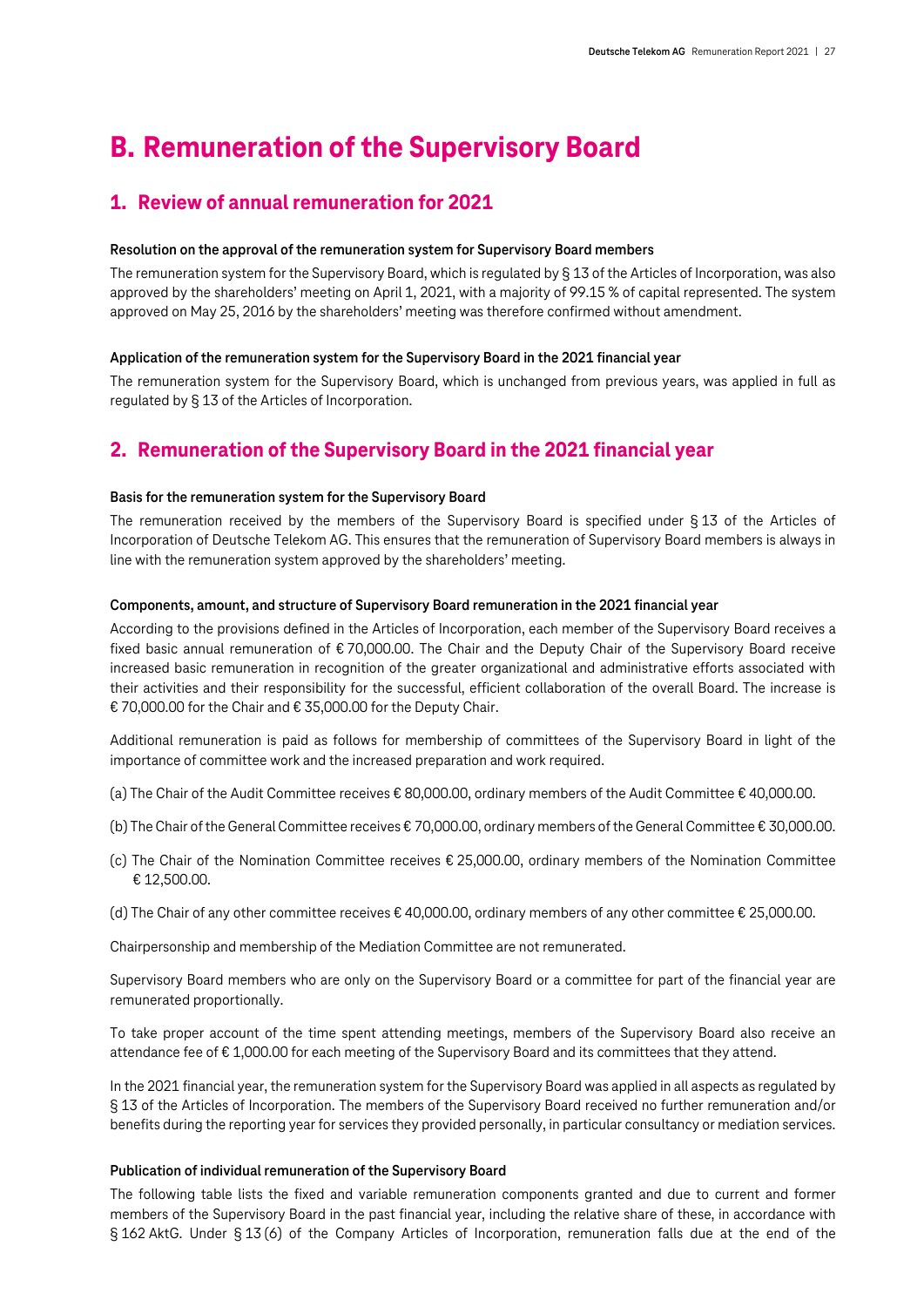shareholders' meeting to which the consolidated financial statements for the financial year in question are presented or which decides on their approval. The disclosure for the 2021 financial year lists the basic remuneration paid out after the 2021 shareholders' meeting for Supervisory Board activities and the remuneration for membership of committees and attending meetings of these committees in the 2020 financial year.

| Fixed<br>Committee<br>Meeting<br>Supervisory Board member<br><b>Total sum</b><br>remuneration<br>remuneration <sup>1</sup><br>attendance fee<br>bodies <sup>2</sup><br>in %<br>in %<br>in €<br>in %<br>in €<br>in €<br>in €<br>€ 23,333.33<br>€ 31,666.67<br>€ 5,000.00<br>€ 60,000.00<br>39<br>53<br>8<br>Bednarski, Josef until April 30, 2020<br>19<br>€ 70,000.00<br>37<br>€ 82,500.00<br>44<br>€ 35,000.00<br>€187,500.00<br>Dr. Bösinger, Rolf<br>12<br>€137,000.00<br>€70,000.00<br>51<br>€ 50,000.00<br>36<br>€17,000.00<br>Dr. Bräunig, Günther<br>€ 70,000.00<br>60<br>25<br>€ 17,000.00<br>15<br>€116,166.67<br>Chatzidis, Odysseus D.<br>€ 29,166.67<br>€70,000.00<br>53<br>€45,833.33<br>35<br>€17,000.00<br>13<br>€132,833.33<br>Greve, Constantin<br>€ 111,000.00<br>Hinrichs, Lars<br>€70,000.00<br>63<br>€ 25,000.00<br>23<br>€16,000.00<br>14<br>23<br>13<br>€ 109,000.00<br>Dr. Jung, Helga<br>€70,000.00<br>64<br>€ 25,000.00<br>€14,000.00<br>13<br>Prof. Dr. Kaschke, Michael<br>€ 70,000.00<br>55<br>€40,000.00<br>31<br>€127,000.00<br>€17,000.00<br>14<br>€111,000.00<br>€70,000.00<br>63<br>€ 25,000.00<br>23<br>€16,000.00<br>Koch, Nicole<br>12<br>Kollmann, Dagmar P.<br>€70,000.00<br>33<br>55<br>€ 212,500.00<br>€117,500.00<br>€ 25,000.00<br>€70,000.00<br>55<br>31<br>14<br>€128,000.00<br>Kreusel, Petra Steffi<br>€40,000.00<br>€18,000.00<br>€ 70,000.00<br>79<br>5<br>16<br>€ 88,166.67<br>Krüger, Harald<br>€4,166.67<br>€14,000.00<br>Prof. Dr. Lehner, Ulrich (Chairman)<br>€ 336,000.00<br>€140,000.00<br>42<br>€160,000.00<br>48<br>€ 36,000.00<br>11<br>22<br>Marx, Kerstin since May 1, 2020<br>€46,666.67<br>33<br>€ 63,333.33<br>45<br>€ 31,000.00<br>€141,000.00<br>Sauerland, Frank<br>(Deputy Chairman since March 27,<br>2020)<br>52<br>15<br>€191,750.00<br>€99,166.67<br>€ 64,583.33<br>34<br>€ 28,000.00<br>Schröder, Lothar<br>(Deputy Chairman until March 27,<br>€78,750.00<br>€ 63,750.00<br>39<br>12<br>€161,500.00<br>2020)<br>49<br>€19,000.00<br>€ 70,000.00<br>52<br>€45,833.33<br>34<br>€19,000.00<br>14<br>€134,833.33<br>Seelemann-Wandtke, Nicole<br>€ 70,000.00<br>€152,000.00<br>Spoo, Sibylle<br>46<br>€ 65,000.00<br>43<br>€17,000.00<br>11<br>€70,000.00<br>45<br>€ 65,000.00<br>42<br>€19,000.00<br>12<br>€154,000.00<br>Streibich, Karl-Heinz<br>€70,000.00<br>15<br>€141,000.00<br>50<br>€ 50,000.00<br>35<br>€ 21,000.00<br>Suckale, Margret<br>€70,000.00<br>63<br>23<br>14<br>€ 111,000.00<br>Topel, Karin<br>€ 25,000.00<br>€16,000.00 | €1,507,916.67 | €1,118,333.33 | €417,000.00 | € 3,043,250.00 |                                                                       |
|-----------------------------------------------------------------------------------------------------------------------------------------------------------------------------------------------------------------------------------------------------------------------------------------------------------------------------------------------------------------------------------------------------------------------------------------------------------------------------------------------------------------------------------------------------------------------------------------------------------------------------------------------------------------------------------------------------------------------------------------------------------------------------------------------------------------------------------------------------------------------------------------------------------------------------------------------------------------------------------------------------------------------------------------------------------------------------------------------------------------------------------------------------------------------------------------------------------------------------------------------------------------------------------------------------------------------------------------------------------------------------------------------------------------------------------------------------------------------------------------------------------------------------------------------------------------------------------------------------------------------------------------------------------------------------------------------------------------------------------------------------------------------------------------------------------------------------------------------------------------------------------------------------------------------------------------------------------------------------------------------------------------------------------------------------------------------------------------------------------------------------------------------------------------------------------------------------------------------------------------------------------------------------------------------------------------------------------------------------------------------------------------------------------------------------------------------------------------------------------------------------------------------|---------------|---------------|-------------|----------------|-----------------------------------------------------------------------|
|                                                                                                                                                                                                                                                                                                                                                                                                                                                                                                                                                                                                                                                                                                                                                                                                                                                                                                                                                                                                                                                                                                                                                                                                                                                                                                                                                                                                                                                                                                                                                                                                                                                                                                                                                                                                                                                                                                                                                                                                                                                                                                                                                                                                                                                                                                                                                                                                                                                                                                                       |               |               |             |                |                                                                       |
|                                                                                                                                                                                                                                                                                                                                                                                                                                                                                                                                                                                                                                                                                                                                                                                                                                                                                                                                                                                                                                                                                                                                                                                                                                                                                                                                                                                                                                                                                                                                                                                                                                                                                                                                                                                                                                                                                                                                                                                                                                                                                                                                                                                                                                                                                                                                                                                                                                                                                                                       |               |               |             |                |                                                                       |
|                                                                                                                                                                                                                                                                                                                                                                                                                                                                                                                                                                                                                                                                                                                                                                                                                                                                                                                                                                                                                                                                                                                                                                                                                                                                                                                                                                                                                                                                                                                                                                                                                                                                                                                                                                                                                                                                                                                                                                                                                                                                                                                                                                                                                                                                                                                                                                                                                                                                                                                       |               |               |             |                |                                                                       |
|                                                                                                                                                                                                                                                                                                                                                                                                                                                                                                                                                                                                                                                                                                                                                                                                                                                                                                                                                                                                                                                                                                                                                                                                                                                                                                                                                                                                                                                                                                                                                                                                                                                                                                                                                                                                                                                                                                                                                                                                                                                                                                                                                                                                                                                                                                                                                                                                                                                                                                                       |               |               |             |                |                                                                       |
|                                                                                                                                                                                                                                                                                                                                                                                                                                                                                                                                                                                                                                                                                                                                                                                                                                                                                                                                                                                                                                                                                                                                                                                                                                                                                                                                                                                                                                                                                                                                                                                                                                                                                                                                                                                                                                                                                                                                                                                                                                                                                                                                                                                                                                                                                                                                                                                                                                                                                                                       |               |               |             |                |                                                                       |
|                                                                                                                                                                                                                                                                                                                                                                                                                                                                                                                                                                                                                                                                                                                                                                                                                                                                                                                                                                                                                                                                                                                                                                                                                                                                                                                                                                                                                                                                                                                                                                                                                                                                                                                                                                                                                                                                                                                                                                                                                                                                                                                                                                                                                                                                                                                                                                                                                                                                                                                       |               |               |             |                | € 32,230.00                                                           |
|                                                                                                                                                                                                                                                                                                                                                                                                                                                                                                                                                                                                                                                                                                                                                                                                                                                                                                                                                                                                                                                                                                                                                                                                                                                                                                                                                                                                                                                                                                                                                                                                                                                                                                                                                                                                                                                                                                                                                                                                                                                                                                                                                                                                                                                                                                                                                                                                                                                                                                                       |               |               |             |                | €19,000.00                                                            |
|                                                                                                                                                                                                                                                                                                                                                                                                                                                                                                                                                                                                                                                                                                                                                                                                                                                                                                                                                                                                                                                                                                                                                                                                                                                                                                                                                                                                                                                                                                                                                                                                                                                                                                                                                                                                                                                                                                                                                                                                                                                                                                                                                                                                                                                                                                                                                                                                                                                                                                                       |               |               |             |                | €7,083.33                                                             |
|                                                                                                                                                                                                                                                                                                                                                                                                                                                                                                                                                                                                                                                                                                                                                                                                                                                                                                                                                                                                                                                                                                                                                                                                                                                                                                                                                                                                                                                                                                                                                                                                                                                                                                                                                                                                                                                                                                                                                                                                                                                                                                                                                                                                                                                                                                                                                                                                                                                                                                                       |               |               |             |                | € 9,000.00                                                            |
|                                                                                                                                                                                                                                                                                                                                                                                                                                                                                                                                                                                                                                                                                                                                                                                                                                                                                                                                                                                                                                                                                                                                                                                                                                                                                                                                                                                                                                                                                                                                                                                                                                                                                                                                                                                                                                                                                                                                                                                                                                                                                                                                                                                                                                                                                                                                                                                                                                                                                                                       |               |               |             |                |                                                                       |
|                                                                                                                                                                                                                                                                                                                                                                                                                                                                                                                                                                                                                                                                                                                                                                                                                                                                                                                                                                                                                                                                                                                                                                                                                                                                                                                                                                                                                                                                                                                                                                                                                                                                                                                                                                                                                                                                                                                                                                                                                                                                                                                                                                                                                                                                                                                                                                                                                                                                                                                       |               |               |             |                | € 8,833.33                                                            |
|                                                                                                                                                                                                                                                                                                                                                                                                                                                                                                                                                                                                                                                                                                                                                                                                                                                                                                                                                                                                                                                                                                                                                                                                                                                                                                                                                                                                                                                                                                                                                                                                                                                                                                                                                                                                                                                                                                                                                                                                                                                                                                                                                                                                                                                                                                                                                                                                                                                                                                                       |               |               |             |                |                                                                       |
|                                                                                                                                                                                                                                                                                                                                                                                                                                                                                                                                                                                                                                                                                                                                                                                                                                                                                                                                                                                                                                                                                                                                                                                                                                                                                                                                                                                                                                                                                                                                                                                                                                                                                                                                                                                                                                                                                                                                                                                                                                                                                                                                                                                                                                                                                                                                                                                                                                                                                                                       |               |               |             |                | €4,500.00                                                             |
|                                                                                                                                                                                                                                                                                                                                                                                                                                                                                                                                                                                                                                                                                                                                                                                                                                                                                                                                                                                                                                                                                                                                                                                                                                                                                                                                                                                                                                                                                                                                                                                                                                                                                                                                                                                                                                                                                                                                                                                                                                                                                                                                                                                                                                                                                                                                                                                                                                                                                                                       |               |               |             |                |                                                                       |
|                                                                                                                                                                                                                                                                                                                                                                                                                                                                                                                                                                                                                                                                                                                                                                                                                                                                                                                                                                                                                                                                                                                                                                                                                                                                                                                                                                                                                                                                                                                                                                                                                                                                                                                                                                                                                                                                                                                                                                                                                                                                                                                                                                                                                                                                                                                                                                                                                                                                                                                       |               |               |             |                |                                                                       |
|                                                                                                                                                                                                                                                                                                                                                                                                                                                                                                                                                                                                                                                                                                                                                                                                                                                                                                                                                                                                                                                                                                                                                                                                                                                                                                                                                                                                                                                                                                                                                                                                                                                                                                                                                                                                                                                                                                                                                                                                                                                                                                                                                                                                                                                                                                                                                                                                                                                                                                                       |               |               |             |                |                                                                       |
|                                                                                                                                                                                                                                                                                                                                                                                                                                                                                                                                                                                                                                                                                                                                                                                                                                                                                                                                                                                                                                                                                                                                                                                                                                                                                                                                                                                                                                                                                                                                                                                                                                                                                                                                                                                                                                                                                                                                                                                                                                                                                                                                                                                                                                                                                                                                                                                                                                                                                                                       |               |               |             |                |                                                                       |
|                                                                                                                                                                                                                                                                                                                                                                                                                                                                                                                                                                                                                                                                                                                                                                                                                                                                                                                                                                                                                                                                                                                                                                                                                                                                                                                                                                                                                                                                                                                                                                                                                                                                                                                                                                                                                                                                                                                                                                                                                                                                                                                                                                                                                                                                                                                                                                                                                                                                                                                       |               |               |             |                |                                                                       |
|                                                                                                                                                                                                                                                                                                                                                                                                                                                                                                                                                                                                                                                                                                                                                                                                                                                                                                                                                                                                                                                                                                                                                                                                                                                                                                                                                                                                                                                                                                                                                                                                                                                                                                                                                                                                                                                                                                                                                                                                                                                                                                                                                                                                                                                                                                                                                                                                                                                                                                                       |               |               |             |                |                                                                       |
|                                                                                                                                                                                                                                                                                                                                                                                                                                                                                                                                                                                                                                                                                                                                                                                                                                                                                                                                                                                                                                                                                                                                                                                                                                                                                                                                                                                                                                                                                                                                                                                                                                                                                                                                                                                                                                                                                                                                                                                                                                                                                                                                                                                                                                                                                                                                                                                                                                                                                                                       |               |               |             |                |                                                                       |
|                                                                                                                                                                                                                                                                                                                                                                                                                                                                                                                                                                                                                                                                                                                                                                                                                                                                                                                                                                                                                                                                                                                                                                                                                                                                                                                                                                                                                                                                                                                                                                                                                                                                                                                                                                                                                                                                                                                                                                                                                                                                                                                                                                                                                                                                                                                                                                                                                                                                                                                       |               |               |             |                | € 3,000.00                                                            |
|                                                                                                                                                                                                                                                                                                                                                                                                                                                                                                                                                                                                                                                                                                                                                                                                                                                                                                                                                                                                                                                                                                                                                                                                                                                                                                                                                                                                                                                                                                                                                                                                                                                                                                                                                                                                                                                                                                                                                                                                                                                                                                                                                                                                                                                                                                                                                                                                                                                                                                                       |               |               |             |                |                                                                       |
|                                                                                                                                                                                                                                                                                                                                                                                                                                                                                                                                                                                                                                                                                                                                                                                                                                                                                                                                                                                                                                                                                                                                                                                                                                                                                                                                                                                                                                                                                                                                                                                                                                                                                                                                                                                                                                                                                                                                                                                                                                                                                                                                                                                                                                                                                                                                                                                                                                                                                                                       |               |               |             |                | Remuneration<br>for seats at<br>subsidiaries<br>and other<br>internal |

<sup>1</sup> Fixed remuneration and remuneration for committee activities granted and due in 2021 for Supervisory Board activities in the 2020 financial year. See explanation above.

<sup>2</sup> Remuneration for seats at subsidiaries of Deutsche Telekom AG and other internal bodies (such as the Data Privacy Advisory Board): allocation of remuneration granted and due in the 2021 financial year.

Employee representatives who are members of a trade union have undertaken to pay their remuneration in line with the guidelines of the German Trade Union Confederation.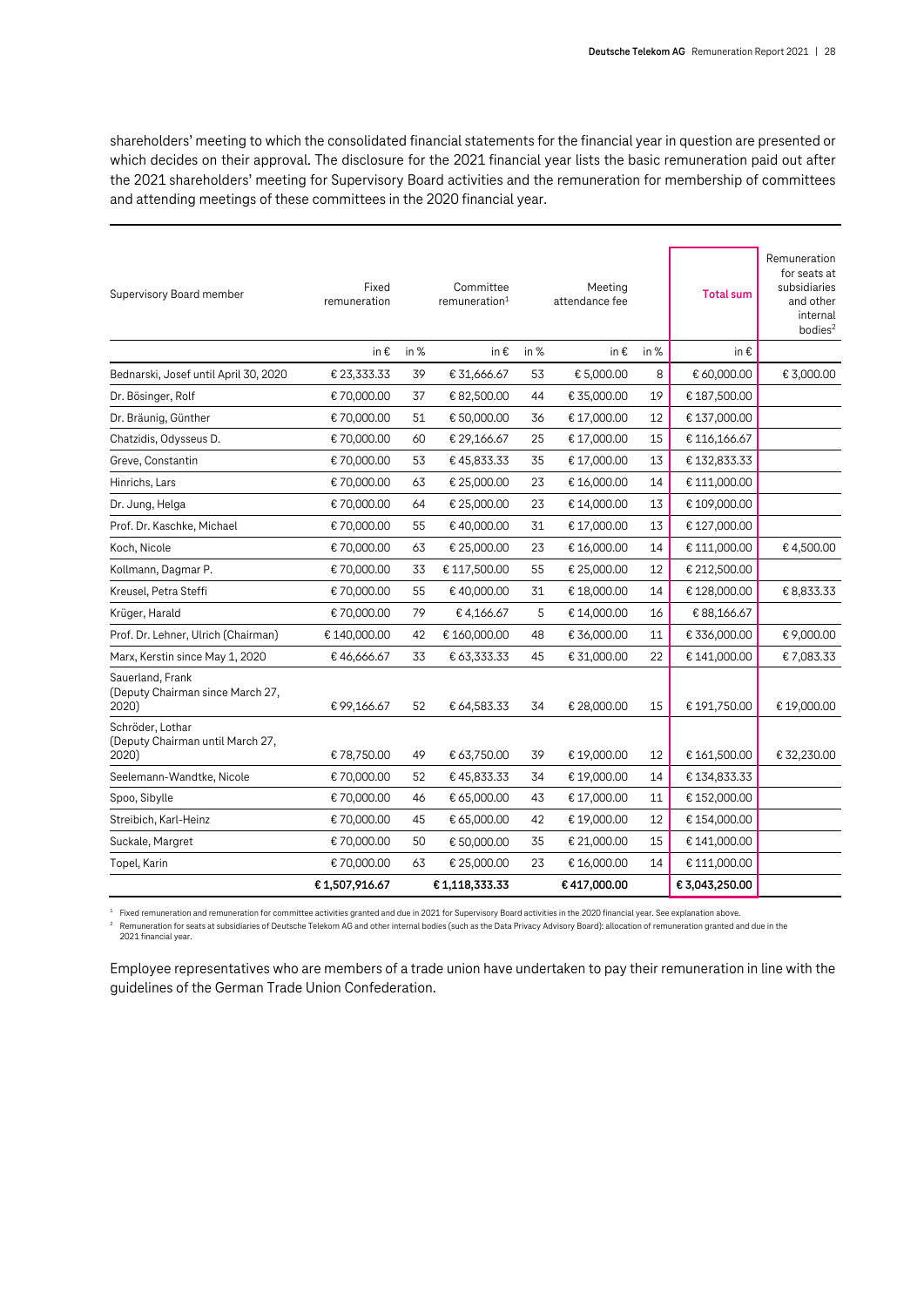# <span id="page-28-0"></span>**3. Comparative figures**

The following table illustrates the annual trend in development of earnings for the Company, remuneration granted and due to current and former members of the Supervisory Board, and the average remuneration of employees over the last five financial years based on FTE.

Development of earnings is calculated based on company income after taxes under German GAAP and adjusted (Group) EBITDA AL. This is intended to illustrated the Company's operating performance.

The group of employees taken as the basis for employee remuneration are employees from Group companies in Germany who are subject to the Group Works Agreement on the Conditions of Employment for Non-civil Servants outside the Collective Agreement, as these companies have broadly comparable remuneration systems in place and use comparable remuneration components. In a similar manner to the details given for members of the Board of Management, the figure for total gross employee salaries was used (adjusted for severance payments made) for the relevant financial year in order to obtain the figure for remuneration granted and due in accordance with § 162 (1) sentence 1 AktG. The figure for total gross employee salaries was adjusted for severance payments, which were generally paid out as a result of staff restructuring measures.

|                                                                               | <b>Difference</b><br>2018 to 2017 | <b>Difference</b><br>2019 to 2018 | <b>Difference</b><br>2020 to 2019 | <b>Difference</b><br>2021 to 2020 |
|-------------------------------------------------------------------------------|-----------------------------------|-----------------------------------|-----------------------------------|-----------------------------------|
| <b>Earnings KPIs</b>                                                          |                                   |                                   |                                   |                                   |
| Income after taxes under German GAAP                                          | $-15.0%$                          | $-58.2%$                          | 43.8%                             | 43.3%                             |
| EBITDA AL (adjusted) <sup>1</sup>                                             | 4.1%                              | 6.9%                              | 41.7%                             | 6.6%                              |
| <b>Current members of the Supervisory Board</b><br>(as at: December 31, 2021) |                                   |                                   |                                   |                                   |
| Dr. Bösinger, Rolf                                                            | $\overline{\phantom{0}}$          | n/a                               | 68.88%                            | 9.97%                             |
| Dr. Bräunig, Günther                                                          | $\overline{a}$                    | n/a                               | 17.27%                            | 6.20%                             |
| Chatzidis, Odysseus D.                                                        | $\overline{\phantom{0}}$          | n/a                               | 13.81%                            | 12.78%                            |
| Greve, Constantin                                                             | $\equiv$                          | n/a                               | 505.94%                           | 30.23%                            |
| Hinrichs, Lars                                                                | 5.83%                             | $-5.50%$                          | $-1.94%$                          | 9.90%                             |
| Dr. Jung, Helga                                                               | $-11.68%$                         | 13.23%                            | 12.60%                            | 6.86%                             |
| Prof. Dr. Kaschke, Michael                                                    | 3.33%                             | $-3.23%$                          | $-2.50%$                          | 8.55%                             |
| Koch, Nicole                                                                  | $-12.57%$                         | 14.38%                            | 12.57%                            | 7.77%                             |
| Kollmann, Dagmar P.                                                           | 1.46%                             | $-1.44%$                          | $-1.95%$                          | 5.46%                             |
| Kreusel, Petra Steffi                                                         | 4.10%                             | $-3.94%$                          | $-1.64%$                          | 6.67%                             |
| Krüger, Harald                                                                |                                   | n/a                               | 48.03%                            | 17.56%                            |
| Prof. Dr. Lehner, Ulrich (Chairman)                                           | 0.62%                             | $-0.61%$                          | 4.92%                             | $-1.47%$                          |
| Marx, Kerstin                                                                 |                                   |                                   |                                   | n/a                               |
| Sauerland, Frank (Deputy Chairman)                                            | $\overline{\phantom{0}}$          | n/a                               | 483.18%                           | 84.38%                            |
| Schröder, Lothar                                                              | 0.38%                             | $-0.38%$                          | 4.36%                             | $-41.38%$                         |
| Seelemann-Wandtke, Nicole                                                     |                                   | n/a                               | 133.21%                           | 30.91%                            |
| Spoo, Sibylle                                                                 | $-29.93%$                         | 42.72%                            | $-0.68%$                          | 4.11%                             |
| Streibich, Karl-Heinz                                                         | $-5.19%$                          | 5.47%                             | 11.76%                            | $-4.64%$                          |
| Suckale, Margret                                                              | n/a                               | 267.01%                           | 8.71%                             | 8.46 %                            |
| Topel, Karin                                                                  | n/a                               | 105,42%                           | 25,35%                            | 7,77%                             |
| Former members of the Supervisory Board<br>(as at: December 31, 2021)         |                                   |                                   |                                   |                                   |
| Bednarski, Josef                                                              | 0.53%                             | $-0.53%$                          | 6.08%                             | $-70.07%$                         |
| Average employee remuneration                                                 |                                   |                                   |                                   |                                   |
| Average remuneration                                                          | 2.8%                              | 4.1%                              | 1.3%                              | 2.2%                              |

The, in some cases, very marked changes in remuneration trends for the Supervisory Board members in individual years are not due to changes in remuneration levels but to a range of individual factors (e.g., longer memberships in comparison to the previous year or changes in terms of committee activities).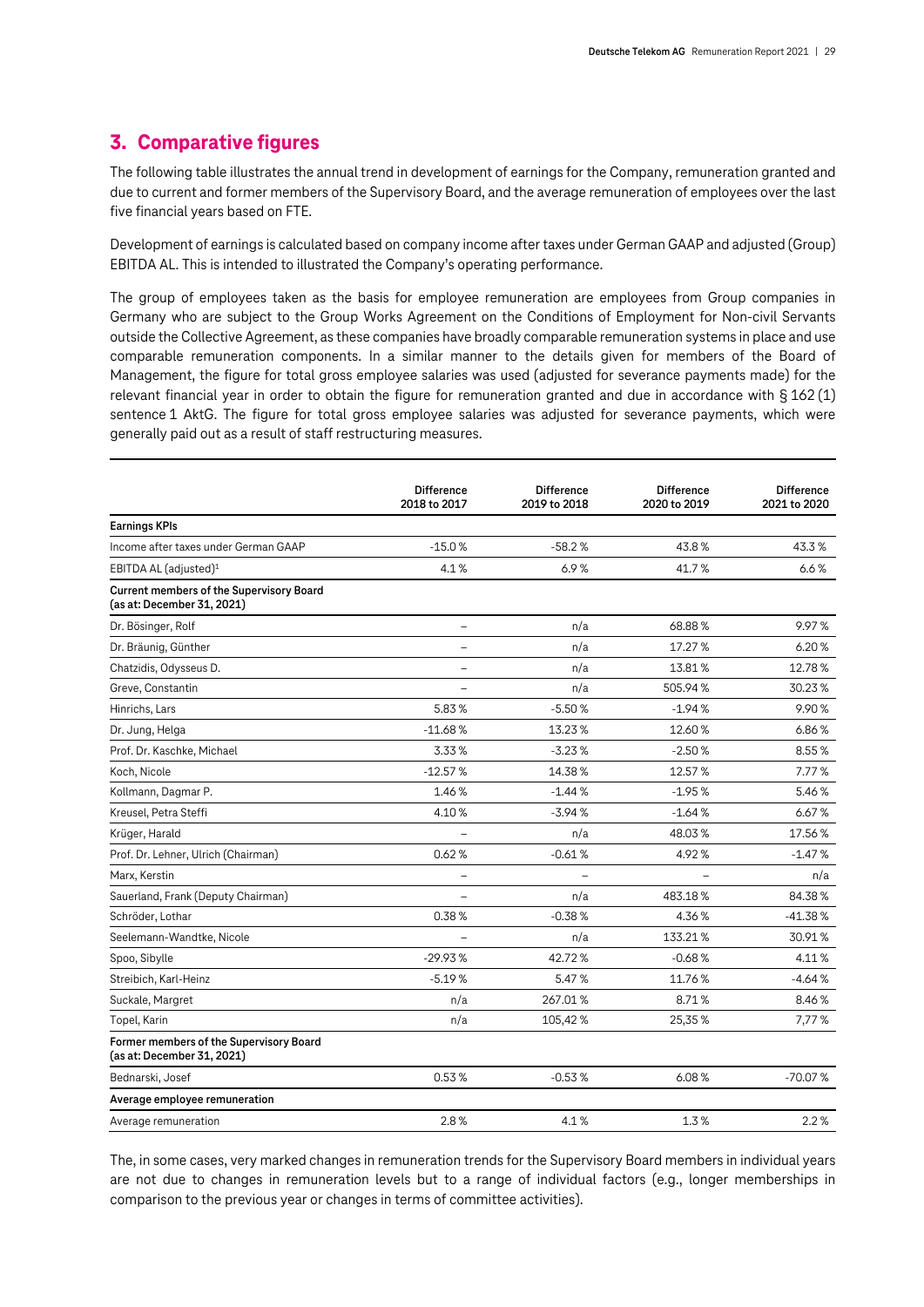# <span id="page-29-0"></span>**4. Outlook**

Supervisory Board remuneration for the 2021 financial year (payment after the 2022 shareholders' meeting) is distributed among the individual members as follows:

| Supervisory Board member            | Fixed<br>remuneration |      | Committee<br>remuneration <sup>1</sup> |      | Meeting<br>attendance fee |      | <b>Total sum</b> | Remuneration<br>for seats at<br>subsidiaries<br>and other<br>internal<br>bodies <sup>2</sup> |
|-------------------------------------|-----------------------|------|----------------------------------------|------|---------------------------|------|------------------|----------------------------------------------------------------------------------------------|
|                                     | in €                  | in % | in €                                   | in % | in €                      | in % | in€              |                                                                                              |
| Dr. Bösinger, Rolf                  | € 70,000.00           | 39   | €82,500.00                             | 46   | € 25,000.00               | 14   | €177,500.00      |                                                                                              |
| Dr. Bräunig, Günther                | €70,000.00            | 65   | € 25,000.00                            | 23   | €12,000.00                | 11   | € 107,000.00     |                                                                                              |
| Chatzidis, Odysseus D.              | € 70,000.00           | 51   | € 50,000.00                            | 37   | € 16,000.00               | 12   | €136,000.00      |                                                                                              |
| Greve, Constantin                   | € 70,000.00           | 65   | € 25,000.00                            | 23   | €12,000.00                | 11   | € 107,000.00     |                                                                                              |
| Hinrichs, Lars                      | € 70,000.00           | 65   | € 25,000.00                            | 23   | €12,000.00                | 11   | € 107,000.00     |                                                                                              |
| Dr. Jung, Helga                     | €70.000.00            | 89   | € 0.00                                 | 0    | € 9,000.00                | 11   | €79,000.00       |                                                                                              |
| Prof. Dr. Kaschke, Michael          | € 70,000.00           | 57   | €40,000.00                             | 33   | €13,000.00                | 11   | €123,000.00      |                                                                                              |
| Koch, Nicole                        | € 70,000.00           | 65   | € 25,000.00                            | 23   | €12,000.00                | 11   | € 107,000.00     | €4,500.00                                                                                    |
| Kollmann, Dagmar P.                 | € 70,000.00           | 34   | € 117,500.00                           | 57   | € 20,000.00               | 10   | € 207,500.00     |                                                                                              |
| Kreusel, Petra Steffi               | €70,000.00            | 56   | €40,000.00                             | 32   | €16,000.00                | 13   | €126,000.00      | € 3,250.00                                                                                   |
| Krüger, Harald                      | € 70,000.00           | 65   | € 25,000.00                            | 23   | €13,000.00                | 12   | € 108,000.00     |                                                                                              |
| Prof. Dr. Lehner, Ulrich (Chairman) | € 140,000.00          | 49   | €120,000.00                            | 42   | € 27,000.00               | 9    | € 287,000.00     | €12,000.00                                                                                   |
| Marx, Kerstin                       | € 70,000.00           | 36   | €95,000.00                             | 49   | € 30,000.00               | 15   | €195,000.00      | € 3,250.00                                                                                   |
| Sauerland, Frank (Deputy Chairman)  | € 105,000.00          | 54   | €70,000.00                             | 36   | € 20,000.00               | 10   | €195,000.00      | €18,500.00                                                                                   |
| Schröder, Lothar                    | € 70,000.00           | 57   | €40,000.00                             | 33   | €12,000.00                | 10   | €122,000.00      | €12,000.00                                                                                   |
| Seelemann-Wandtke, Nicole           | € 70,000.00           | 66   | € 25,000.00                            | 24   | € 11,000.00               | 10   | € 106,000.00     |                                                                                              |
| Spoo, Sibylle                       | € 70,000.00           | 56   | €40,000.00                             | 32   | €15,000.00                | 12   | €125,000.00      |                                                                                              |
| Streibich, Karl-Heinz               | € 70,000.00           | 47   | € 65,000.00                            | 44   | €13,000.00                | 9    | €148,000.00      |                                                                                              |
| Suckale, Margret                    | € 70,000.00           | 51   | € 50,000.00                            | 37   | €16,000.00                | 12   | €136,000.00      |                                                                                              |
| Topel, Karin                        | € 70,000.00           | 65   | € 25,000.00                            | 23   | €12,000.00                | 11   | € 107,000.00     |                                                                                              |
|                                     | €1,505,000.00         |      | €985,000.00                            |      | € 316,000.00              |      | € 2,806,000.00   |                                                                                              |

 $^{\rm 1}~$  Fixed remuneration and remuneration for committee activities in the 2021 financial year.

<sup>2</sup> Remuneration for seats at subsidiaries of Deutsche Telekom AG and other internal bodies (such as the Data Privacy Advisory Board) in the 2021 financial year.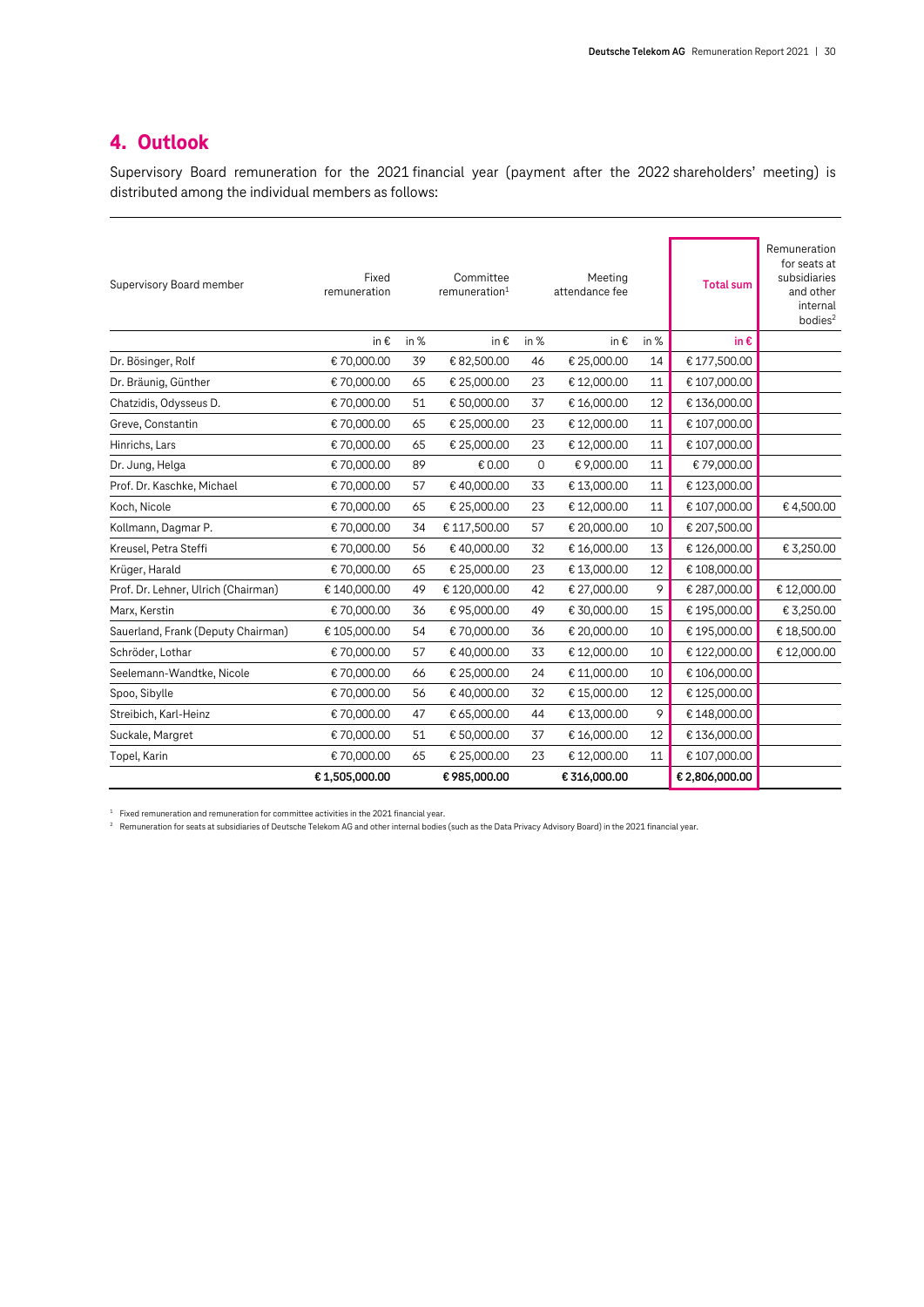For the Board of Management **For the Supervisory Board** For the Supervisory Board

Timotheus Höttges **Dr. Christian P. Illek** Prof. Dr. Ulrich Lehner<br>Chairman of the Board of Management Board Member for Finance Chairman of the Supervisory Board Chairman of the Board of Management of Deutsche Telekom AG of Deutsche Telekom AG of Deutsche Telekom AG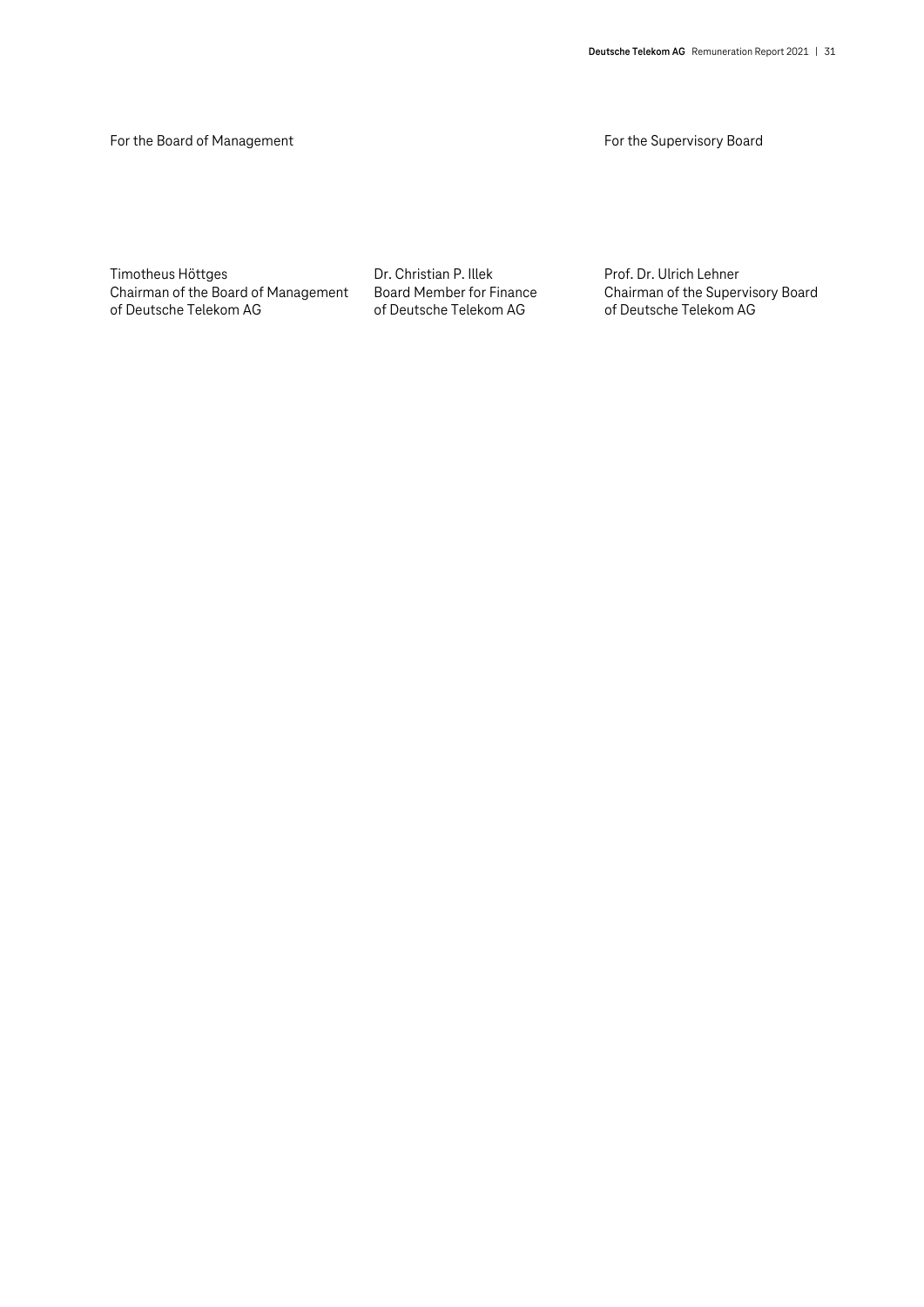# <span id="page-31-0"></span>**Auditor's Report**

#### To Deutsche Telekom AG, Bonn

We have audited the remuneration report of Deutsche Telekom AG, Bonn, for the financial year from January 1 to December 31, 2021 including the related disclosures, which was prepared to comply with § [Article] 162 AktG [Aktiengesetz: German Stock Corporation Act].

#### **Responsibilities of the Executive Directors and the Supervisory Board**

The executive directors and the supervisory board of Deutsche Telekom AG are responsible for the preparation of the remuneration report, including the related disclosures, that complies with the requirements of § 162 AktG. The executive directors and the supervisory board are also responsible for internal controls they consider to be necessary to enable the preparation of a remuneration report, including the related disclosures, that is free from material misstatement, whether due to fraud or error.

#### **Auditor's Responsibilities**

Our responsibility is to express an opinion on this remuneration report, including the related disclosures, based on our audit. We conducted our audit in accordance with German generally accepted standards for the audit of financial statements promulgated by the Institut der Wirtschaftsprüfer (Institute of Public Auditors in Germany) (IDW). Those standards require that we comply with ethical requirements and plan and perform the audit to obtain reasonable assurance about whether the remuneration report, including the related disclosures, is free from material misstatement.

An audit involves performing procedures to obtain audit evidence about the amounts including the related disclosures stated in the remuneration report. The procedures selected depend on the auditor's judgment. This includes the assessment of the risks of material misstatement of the remuneration report including the related disclosures, whether due to fraud or error.

In making those risk assessments, the auditor considers internal control relevant to the preparation of the remuneration report including the related disclosures. The objective of this is to plan and perform audit procedures that are appropriate in the circumstances, but not for the purpose of expressing an opinion on the effectiveness of the company's internal control. An audit also includes evaluating the appropriateness of accounting policies used and the reasonableness of accounting estimates made by the executive directors and the supervisory board, as well as evaluating the overall presentation of remuneration report including the related disclosures.

We believe that the audit evidence we have obtained is sufficient and appropriate to provide a basis for our audit opinion.

#### **Audit Opinion**

In our opinion, based on the findings of our audit, the remuneration report for the financial year from January 1 to December 31, 2021, including the related disclosures, complies in all material respects with the accounting provisions of § 162 AktG.

#### **Reference to an Other Matter – Formal Audit of the Remuneration Report according to § 162 AktG**

The audit of the content of the remuneration report described in this auditor's report includes the formal audit of the remuneration report required by § 162 Abs. [paragraph] 3 AktG, including the issuance of a report on this audit. As we express an unqualified audit opinion on the content of the remuneration report, this audit opinion includes that the information required by § 162 Abs. 1 and 2 AktG has been disclosed in all material respects in the remuneration report.